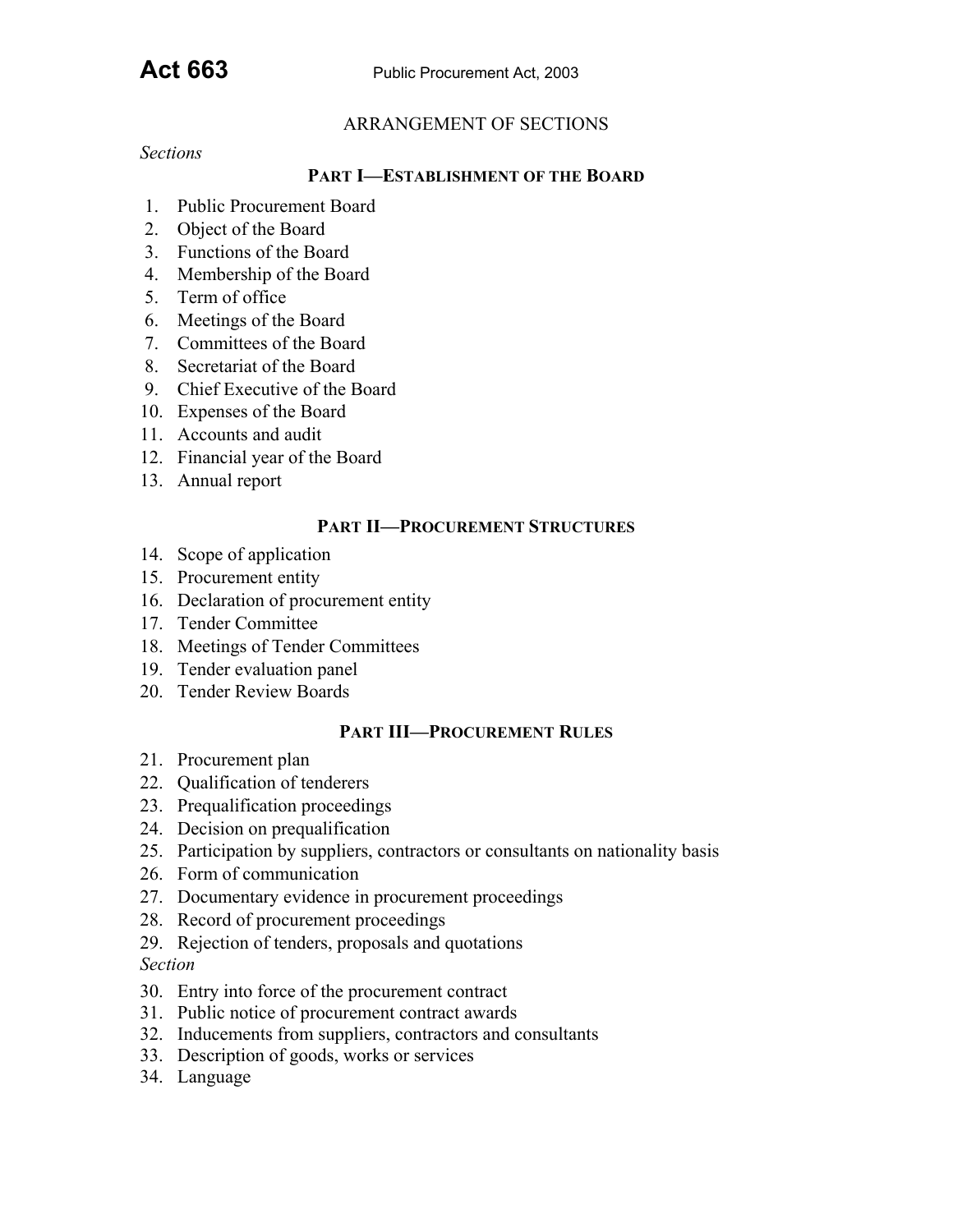#### **PART IV—METHODS OF PROCUREMENT**

- 35. Competitive tendering
- 36. Two-stage tendering
- 37. Procedures for two-stage tendering
- 38. Restricted tendering
- 39. Procedure for restricted tendering
- 40. Single-source procurement
- 41. Procedure for single-source procurement
- 42. Request for quotations
- 43. Procedure for request for quotation

#### **PART V—TENDERING PROCEDURES**

*Sub-Part I – Invitation of tenders and applications to prequalify*

- 44. National competitive tendering
- 45. International competitive tendering
- 46. Other international procedures
- 47. Procedures for inviting tenders or applications to prequalify
- 48. Contents of invitation to tender and invitation to prequalify
- 49. Provision of tender documents
- 50. Contents of tender documents and use of standard tender documents
- 51. Clarifications and modifications of tender documents

#### *Sub-Part II—Submission of Tenders*

- 52. Language of tenders
- 53. Submission of tenders
- 54. Period of validity of tenders; modification and withdrawal of tenders
- 55. Tender securities

#### *Sub-Part III—Evaluation and Comparison of Tenders*

- 56. Opening of tenders
- 57. Examination of tenders

*Section*

- 58. Responsiveness of tenders
- 59. Evaluation of tenders
- 60. Margin of preference
- 61. Multiple currency tender prices
- 62. Repeat tender qualifications
- 63. Non-disclosure of tender evaluation details
- 64. Prohibition of negotiations with suppliers or contractors
- 65. Acceptance of tender and entry into force of procurement contract

#### **PART VI—METHODS AND PROCEDURES TO ENGAGE THE SERVICES OF CONSULTANTS**

- 66. Notice of invitation of expressions of interest and preparation of shortlists
- 67. Shortlisted candidates
- 68. Content of requests for proposals for consultancy services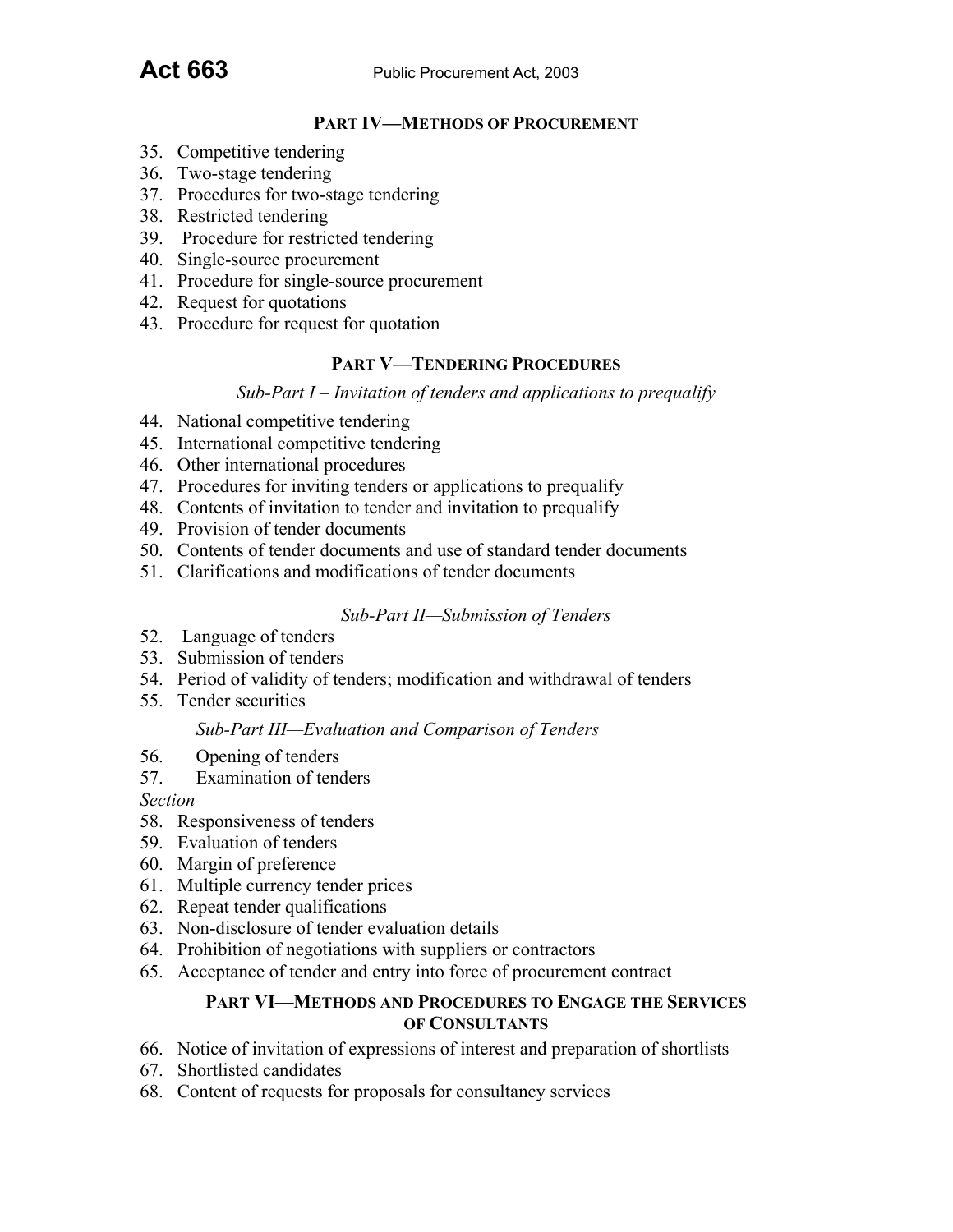- 69. Criteria for the evaluation of proposals
- 70. Clarification and modification of requests for proposals
- 71. Choice of selection procedure
- 72. Conditions for use of other methods of selection of consultants
- 73. Receipt of proposals
- 74. Evaluation of proposals
- 75. Selection procedure where price is a factor
- 76. Selection procedure where price is not a factor
- 77. Confidentiality

## **PART VII—REVIEW**

- 78. Right to review
- 79. Review by procurement entity
- 80. Administrative review
- 81. Certain rules applicable to review proceedings
- 82. Suspension of procurement proceedings

#### **PART VIII—DISPOSAL OF STORES, PLANT AND EQUIPMENT**

- 83. Authority to dispose
- 84. Disposal procedures

#### **PART IX—MISCELLANEOUS PROVISIONS**

- 85. Instructions and guidelines for disposal of unserviceable stores
- 86. Code of conduct

*Section*

- 87. Modifications
- 88. Request for information by the Board
- 89. Investigation by the Board
- 90. Procedures on completion of investigation
- 91. Statutory audits
- 92. Offences relating to procurement
- 93. Corrupt practices
- 94. Review of threshold levels
- 95. Public access to legal texts
- 96. International obligations
- 97. Regulations
- 98. Interpretation
- 99. Repeal and Savings

Schedules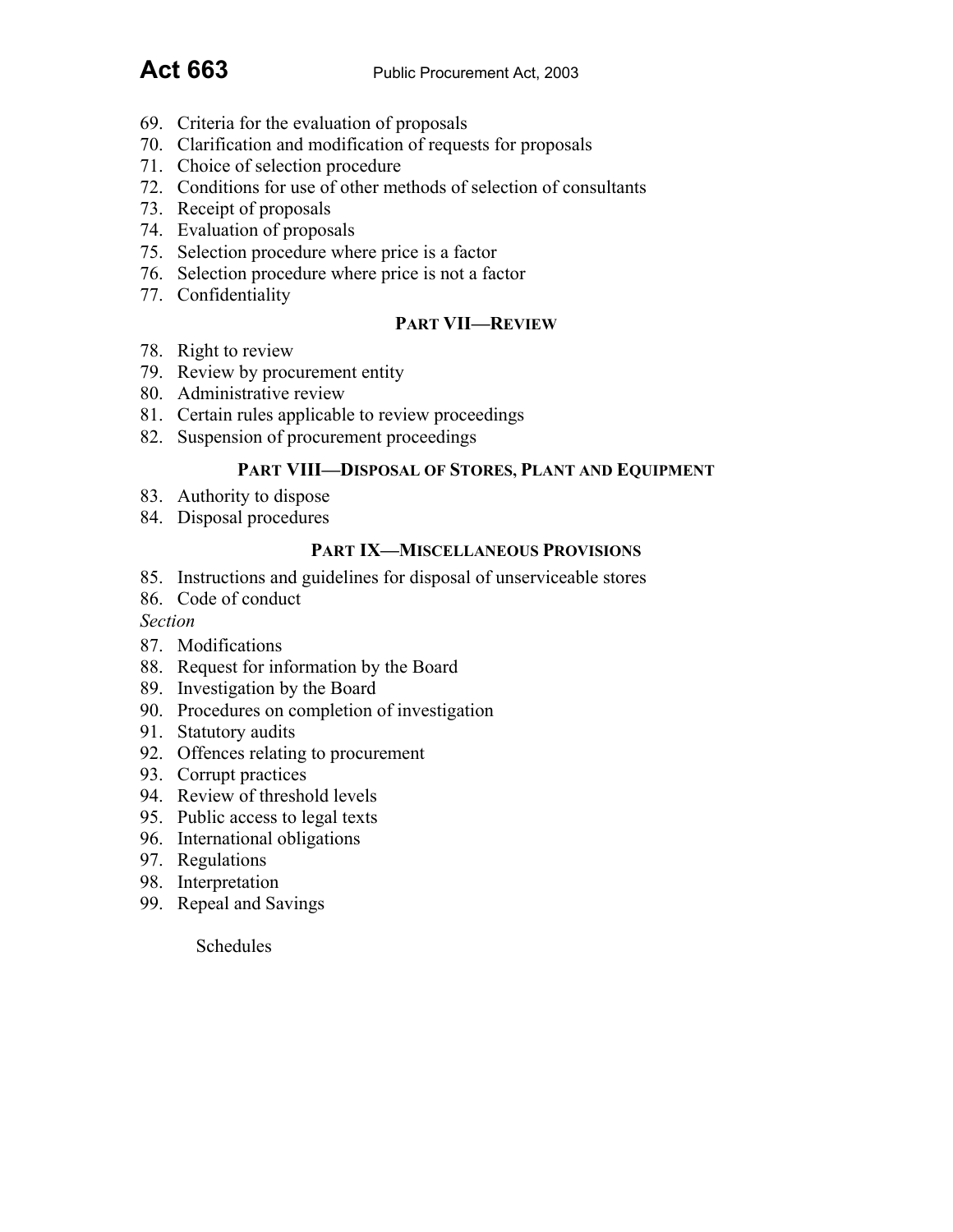

# **THE SIX HUNDRED AND SIXTY-THIRD**

# **ACT** OF THE PARLIAMENT OF THE REPUBLIC OF GHANA

# ENTITLED

## **THE PUBLIC PROCUREMENT ACT, 2003**

AN ACT to provide for public procurement, establish the Public Procurement Board; make administrative and institutional arrangements for procurement; stipulate tendering procedures and provide for purposes connected with these.

DATE OF ASSENT: *31st December, 2003.*

BE IT ENACTED by Parliament as follows:

## **PART I—ESTABLISHMENT OF THE PUBLIC PROCUREMENT BOARD**

#### **Public Procurement Board**

**1.** (1) There is established by this Act a body to be known as the Public Procurement Board, referred to in this Act as "the Board".

(2) The Board shall be a body corporate with perpetual succession and a common seal and may sue and be sued in its corporate name.

(3) The Board may acquire, hold, manage or dispose of any movable or immovable property in connection with the discharge of its functions and may enter into contracts and transactions that are reasonably related to its functions.

## **Object of the Board**

**2.** The object of the Board is to harmonise the processes of public procurement in the public service to secure a judicious, economic and efficient use of state resources in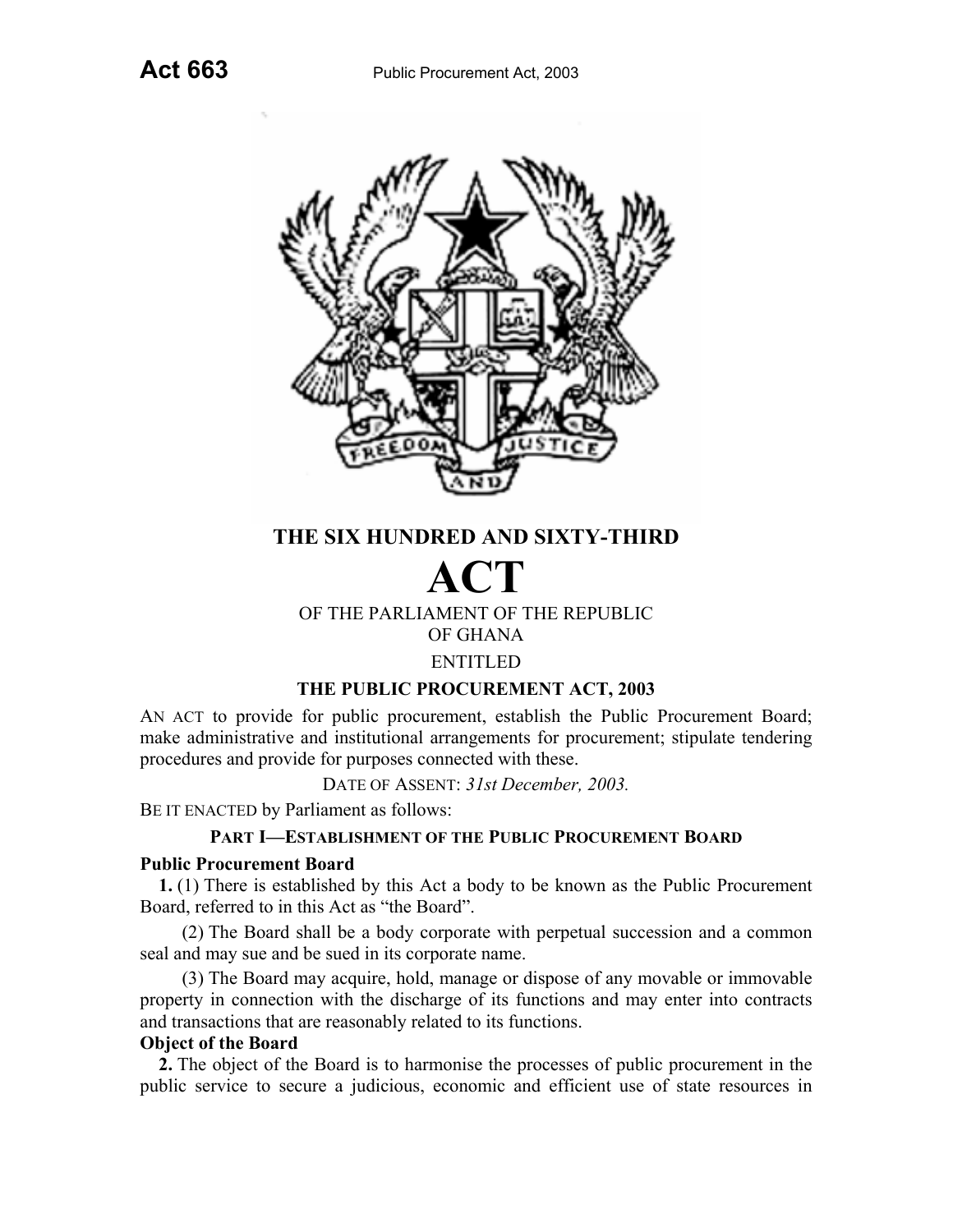public procurement and ensure that public procurement is carried out in a fair, transparent and non-discriminatory manner.

## **Functions of the Board**

- **3.** In furtherance of its object the Board shall perform the following functions:
	- *(a)* make proposals for the formulation of policies on procurement;
	- *(b)* ensure policy implementation and human resource development for public procurement;
	- *(c)* develop draft rules, instructions, other regulatory documentation on public procurement and formats for public procurement documentation;
	- *(d)* monitor and supervise public procurement and ensure compliance with statutory requirements;
	- *(e)* have the right to obtain information concerning public procurement from contracting authorities;
	- *(f)* establish and implement an information system relating to public procurement;
	- (g) publish a monthly Public Procurement Bulletin which shall contain information germane to public procurement, including proposed procurement notices, notices of invitation to tender and contract award information;
	- *(h)* assess the operations of the public procurement processes and submit proposals for improvement of the processes;
	- *(i)* present annual reports to the Minister on the public procurement processes;
	- *(j)* facilitate the training of public officials involved in public procurement at various levels;
	- *(k)* develop, promote and support training and professional development of persons engaged in public procurement, and ensure adherence by the trained persons to ethical standards;
	- *(l)* advise Government on issues relating to public procurement;
	- *(m)* organise and participate in the administrative review procedures in Part VII of this Act;
	- *(n)* plan and co-ordinate technical assistance in the field of public procurement;
	- *(o)* maintain a register of procurement entities and members of and secretaries to tender committees of public procurement entities;
	- *(p)* maintain a data base of suppliers, contractors and consultants and a record of prices to assist in the work of procurement entities;
	- *(q)* investigate and debar from procurement practice under this Act, suppliers, contractors and consultants who have seriously neglected their obligations under a public procurement contract, have provided false information about their qualifications, or offered inducements of the kind referred to in section 32 of this Act;
	- *(r)* maintain a list of firms that have been debarred from participating in public procurement and communicate the list to procurement entities on a regular basis;
	- *(s)* hold an annual forum for consultations on public procurement and other related issues;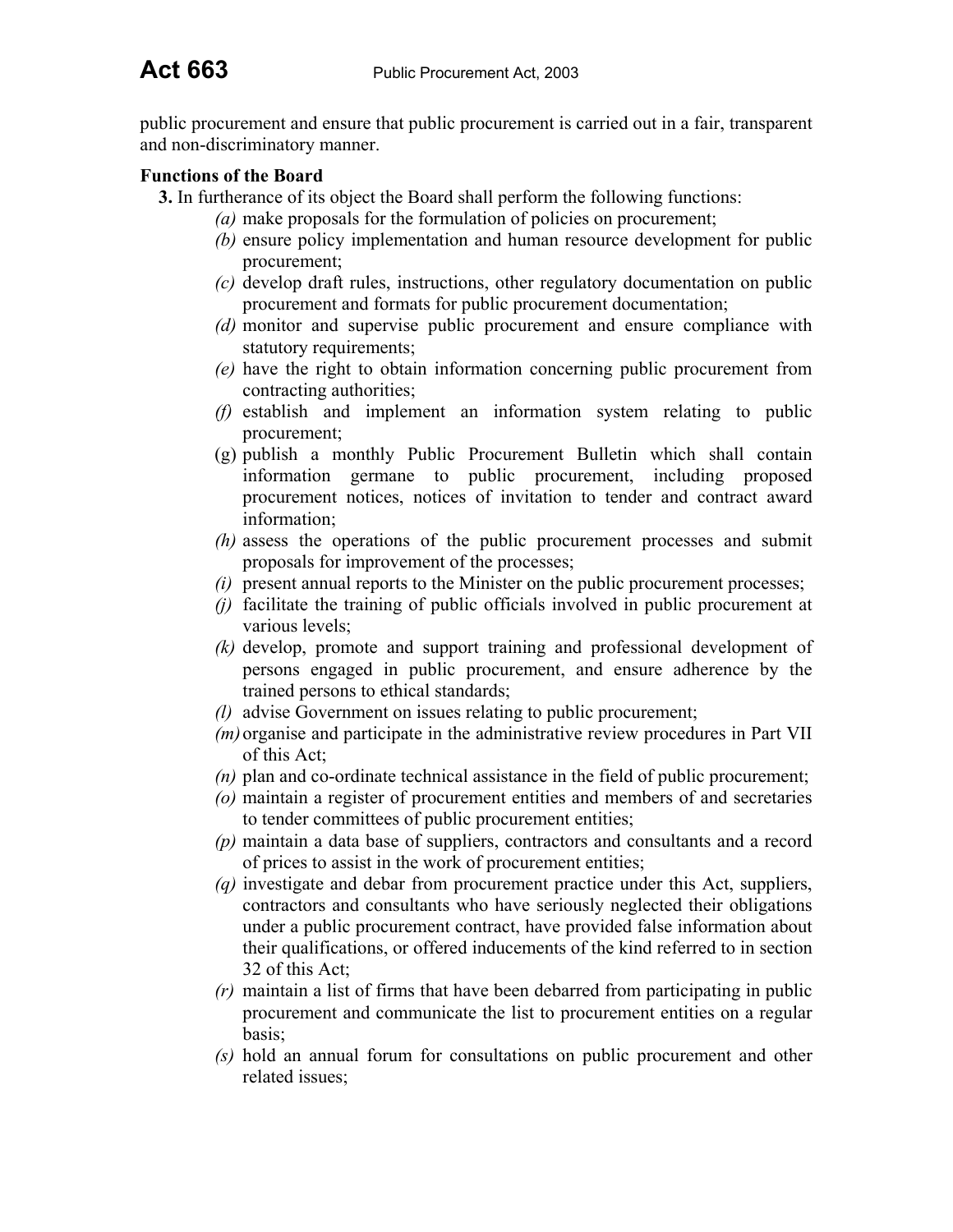- *(t)* assist the local business community to become competitive and efficient suppliers to the public sector; and
- *(u)* perform such other functions as are incidental to the attainment of the objects of this Act.

## **Membership of the Board**

**4.** (1) The Board comprises

- *(a)* a chairperson, who shall be a person competent and experienced in public procurement;
- *(b)* a vice-chairperson, who shall be elected by members from among their number;
- *(c)* four persons from the public sector made up of a representative of the Attorney General and three other persons, nominated by the Minister, one of whom is a woman and each of whom shall have experience in public procurement and be familiar with governmental and multi-lateral agency procurement procedures;
- *(d)* three persons from the private sector who have experience in procurement at least one of whom is a woman;
- *(e)* the Chief Executive of the Board.

(2) The members of the Board shall be appointed by the President acting in consultation with the Council of State.

#### **Term of office**

**5.** (1) A member of the Board other than the Chief Executive,

- *(a)* shall hold office for a term of four years and is eligible for re-appointment for another term only;
- *(b)* may in writing addressed to the President through the Minister resign from office.

(2) A member may be removed from office by the President acting in consultation with the Council of State for inability to perform the functions of office, infirmity or any sufficient cause.

(3) Members shall be paid allowances determined by the Minister.

## **Meetings of the Board**

**6.** (1) The Board shall meet for the despatch of business at such times and places as the Chairperson may determine but shall meet at least once every three months.

(2) The Chairperson shall preside at meetings of the Board and in the absence of the Chairperson the Vice-Chairperson shall preside and in the absence of both, the members shall elect one of their number to preside.

(3) The quorum for a meeting of the Board shall be five including the Chief Executive.

(4) The Board may co-opt any person to act as adviser at a meeting of the Board, except that a co-opted person does not have the right to vote on any matter before the Board for decision.

(5) The validity of the proceedings of the Board shall not be affected by a vacancy among its members or by a defect in the appointment or qualification of a member.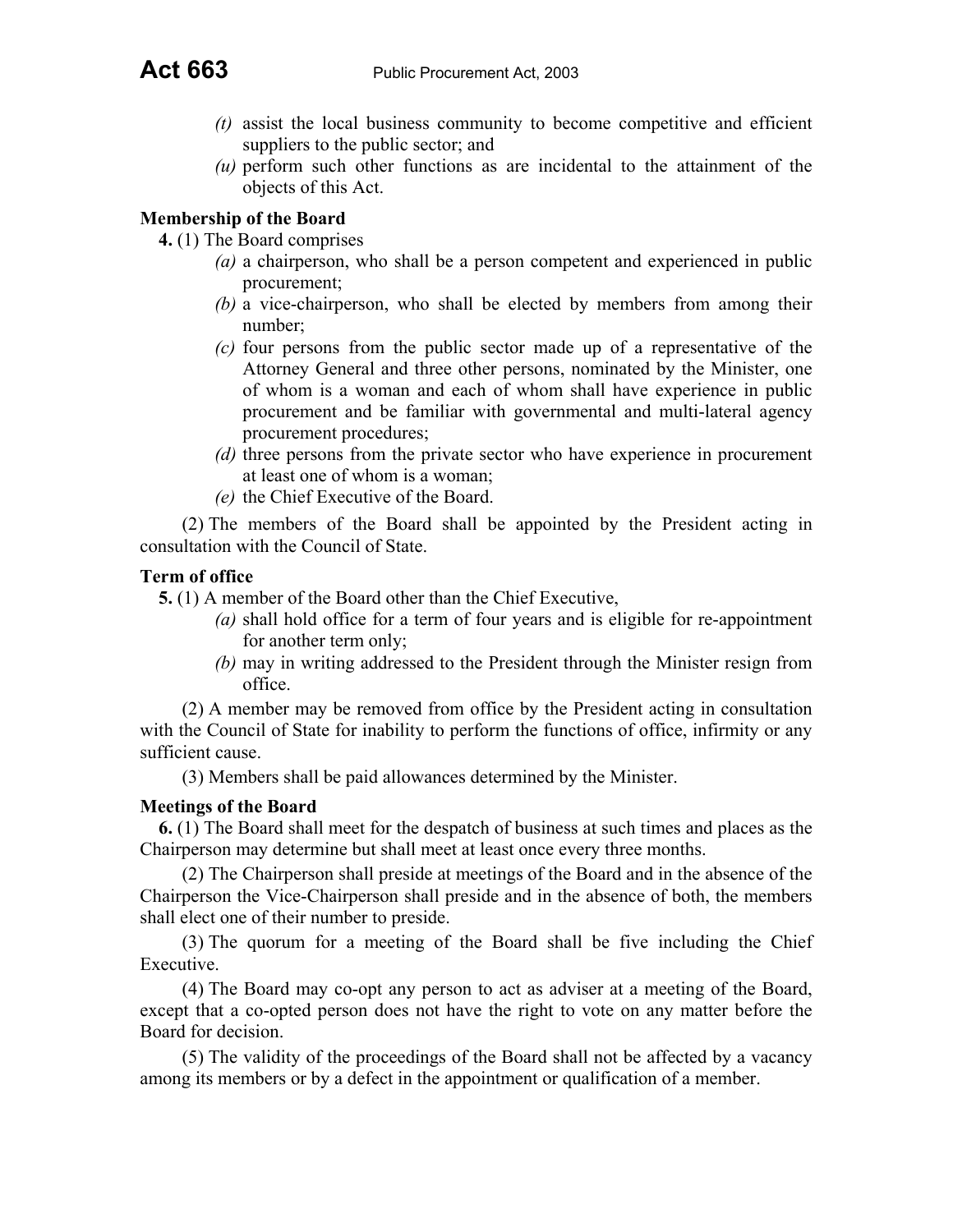(6) Except as otherwise expressly provided, the Board shall determine the procedure for its meetings.

#### **Committees of the Board**

**7.** The Board may for the discharge of its functions appoint committees of the Board comprising members of the Board or non-members or both and may assign to them such functions as the Board may determine except that a committee composed entirely of nonmembers may only advise the Board.

#### **Secretariat of the Board**

**8.** (1) The Board shall have a Secretariat with such divisions and structures determined by the Board as may be necessary for the effective execution of its functions.

(2) The Board shall have an officer to be designated the Secretary who shall perform the function of keeping accurate records of proceedings and decisions of the Board and such other functions as the Chief Executive may direct.

(3) The Board may engage such consultants and advisers as it may require for the proper and efficient discharge of the functions of the Secretariat.

#### **Chief Executive of the Board**

**9.** (1) The Chief Executive of the Board shall be appointed in accordance with article 195 of the Constitution.

(2) The Chief Executive shall hold office on such terms and conditions as may be in the letter of appointment to office.

(3) Subject to such general directions as the Board may give, the Chief Executive is responsible for the day-to-day administration of the Secretariat of the Board and the implementation of the decisions of the Board.

(4) The Chief Executive may delegate functions of the office as Chief Executive to any officer of the Secretariat but shall not be relieved of the ultimate responsibility for the discharge of the delegated function.

#### **Expenses of the Board**

**10.** Parliament shall provide the Board with such monies as it may require to meet its expenditure. The Board may also receive monies from other sources approved by the Minister.

#### **Accounts and audit**

**11.** (1) The Board shall keep books of account and proper records in relation to them and the accounts books and records of the Board shall be in a form prescribed by the Controller and Accountant-General and approved by the Auditor-General.

(2) The books and accounts of the Board shall be audited annually by the Auditor-General or by an auditor appointed by the Auditor-General.

#### **Financial year of Board**

**12.** The financial year of the Board shall be the same as the financial year of the Government.

#### **Annual report**

**13.** (1) The Board shall within three months after the end of each year, submit to the Minister a written report indicating the activities and operations of the Board in respect of the preceding year.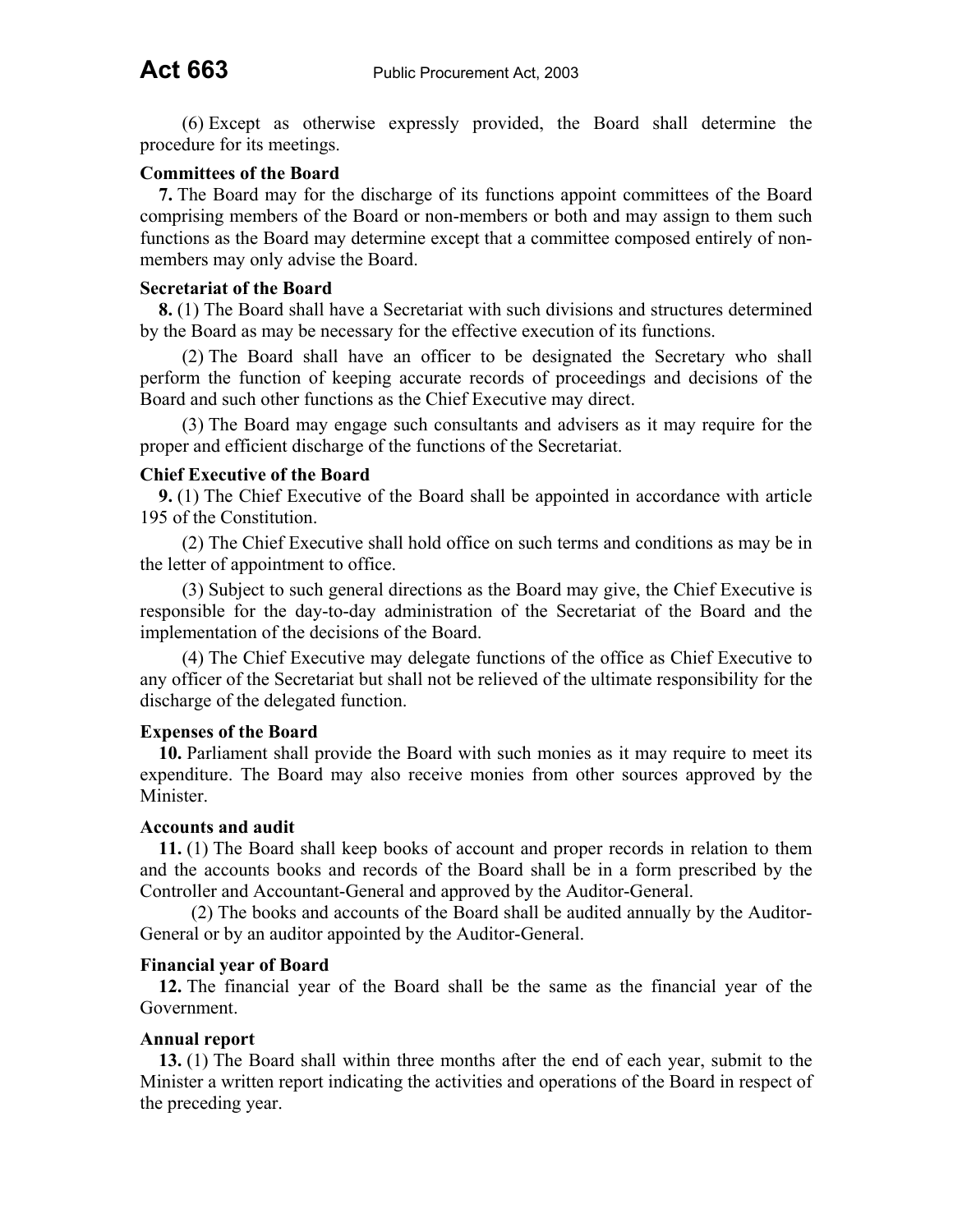(2) The annual report shall include a copy of the audited accounts together with the Auditor-General's report and the Minister shall as soon as practicable after receipt of the annual report submit the report to Parliament with such comment as the Minister considers necessary.

## **PART II—PROCUREMENT STRUCTURES**

### **Scope of application**

**14.** (1) This Act applies to

- *(a)* the procurement of goods, works and services, financed in whole or in part from public funds except where the Minister decides that it is in the national interest to use a different procedure;
- *(b)* functions that pertain to procurement of goods, works and services including the description of requirements and invitation of sources, preparation, selection and award of contract and the phases of contract administration;
- *(c)* the disposal of public stores and equipment; and
- *(d)* procurement with funds or loans taken or guaranteed by the State and foreign aid funds except where the applicable loan agreement, guarantee contract or foreign agreement provides the procedure for the use of the funds.
- (2) Without limiting subsection (1), this Act applies to
	- *(a)* central management agencies;
	- *(b)* government ministries, departments and agencies;
	- *(c)* subvented agencies;
	- *(d)* governance institutions;
	- *(e)* state owned enterprises to the extent that they utilise public funds;
	- *(f)* public universities, public schools, colleges and hospitals;
	- *(g)* the Bank of Ghana and financial institutions such as public trusts, pension funds, insurance companies and building societies which are wholly owned by the State or in which the State has majority interest;
	- *(h)* institutions established by Government for the general welfare of the public or community.

(3) Where the Minister decides under subsection (1)*(a)* that it is in the national interest to use a different procedure, the Minister shall define and publish in the *Gazette*  the method of procurement to be followed in order to serve the interest of economy.

#### **Procurement entity**

**15.** (1) A procurement entity is responsible for procurement, subject to this Act and to such other conditions as may be laid down in the procurement regulations and administrative instructions of the Minister, issued in consultation with the Board.

(2) The head of an entity and any officer to whom responsibility is delegated are responsible and accountable for action taken and for any instructions with regard to the implementation of this Act that may be issued by the Minister acting in consultation with the Board.

(3) Procurement decisions of an entity shall be taken in a corporate manner and any internal units concerned shall contribute to the decision making process.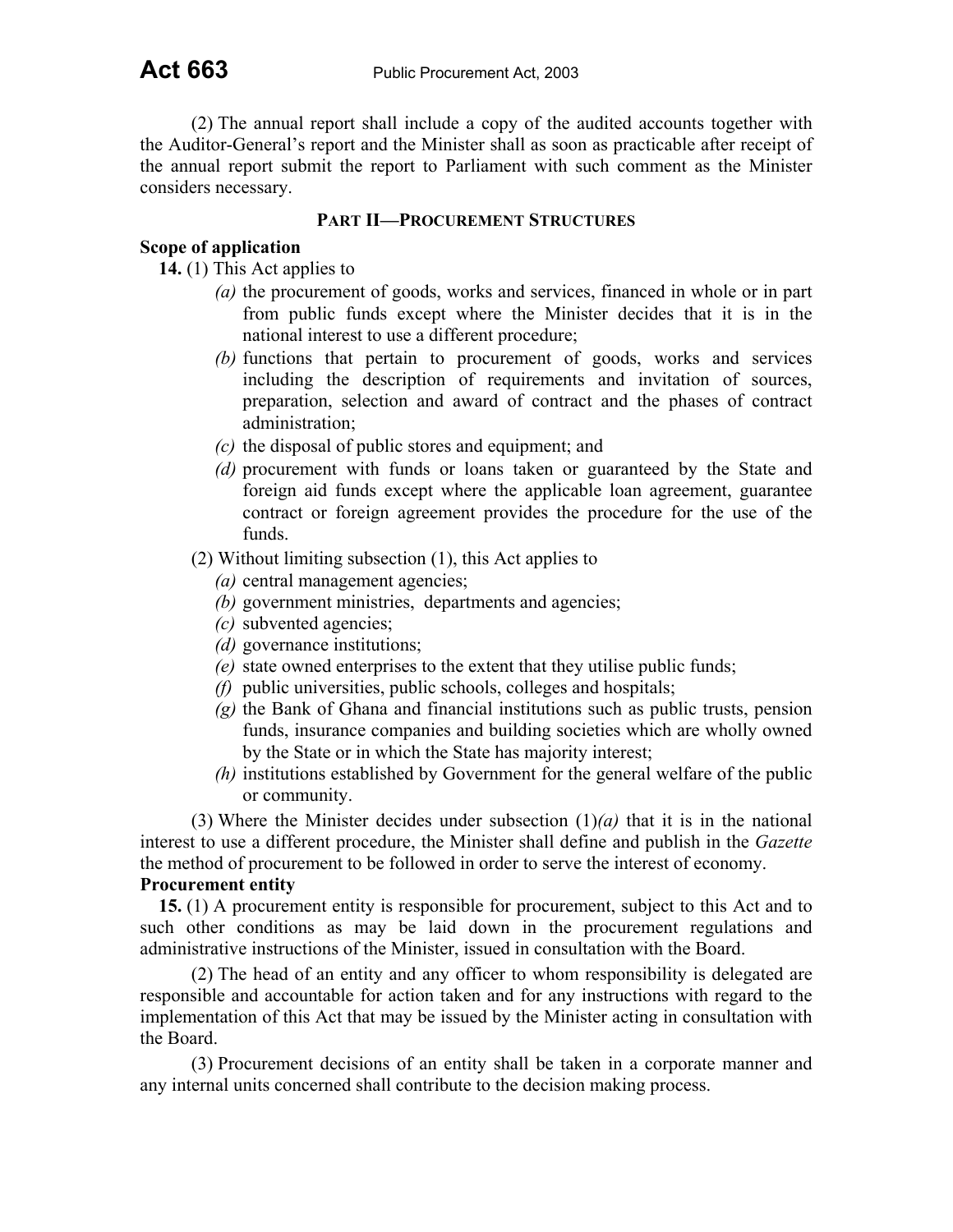(4) The head of an entity is responsible to ensure that provisions of this Act are complied with; and concurrent approval by any Tender Review Board shall not absolve the head of entity from accountability for a contract that may be determined to have been procured in a manner that is inconsistent with the provisions of this Act.

## **Declaration of procurement entity**

**16.** (1) The Minister may, in consultation with the Board, by notice in the *Gazette*, declare any entity or person to be a procurement entity.

(2) Subject to approval by the Board, a procurement entity may undertake procurement in accordance with established private sector or commercial practices if

- *(a)* the procurement entity is legally and financially autonomous and operates under commercial law;
- *(b)* it is beyond contention that public sector procurement procedures are not suitable, considering the strategic nature of the procurement; and
- *(c)* the proposed procurement method will ensure value for money, provide competition and transparency to the extent possible.

#### **Tender Committee**

**17.** (1) Each procurement entity shall establish a Tender Committee in the manner set out in Schedule 1.

(2) In the performance of its functions, a Tender Committee shall

- *(a)* ensure that at every stage of the procurement activity, procedures prescribed in this Act have been followed;
- *(b)* exercise sound judgment in making procurement decisions; and
- *(c)* refer to the appropriate Tender Review Board for approval, any procurement above its approval threshold, taking into consideration the fact that approval above the Entity Committee is a one stop only approval.

#### **Meetings of Tender Committee**

**18.** The Tender Committee shall meet at least once every quarter and notice of the meetings shall be given at least two weeks prior to the scheduled date of the meeting.

#### **Tender evaluation panel**

**19.** (1) Each procurement entity shall appoint a tender evaluation panel with the required expertise to evaluate tenders and assist the Tender Committee in its work.

(2) In the performance of its functions, a tender evaluation panel shall proceed according to the predetermined and published evaluation criteria.

#### **Tender Review Boards**

**20.** (1) There shall be established at each level of public procurement the following Tender Review Boards in the manner set out in Schedule 2

- *(a)* Central Tender Review Board;
- *(b)* Ministerial/Headquarters Tender Review Boards;
- *(c)* Regional Tender Review Boards;
- *(d)* District Tender Review Boards.
- (2) A Tender Review Board shall perform the following functions:
	- *(a)* in relation to the particular procurement under consideration, review the activities at each step of the procurement cycle leading to the selection of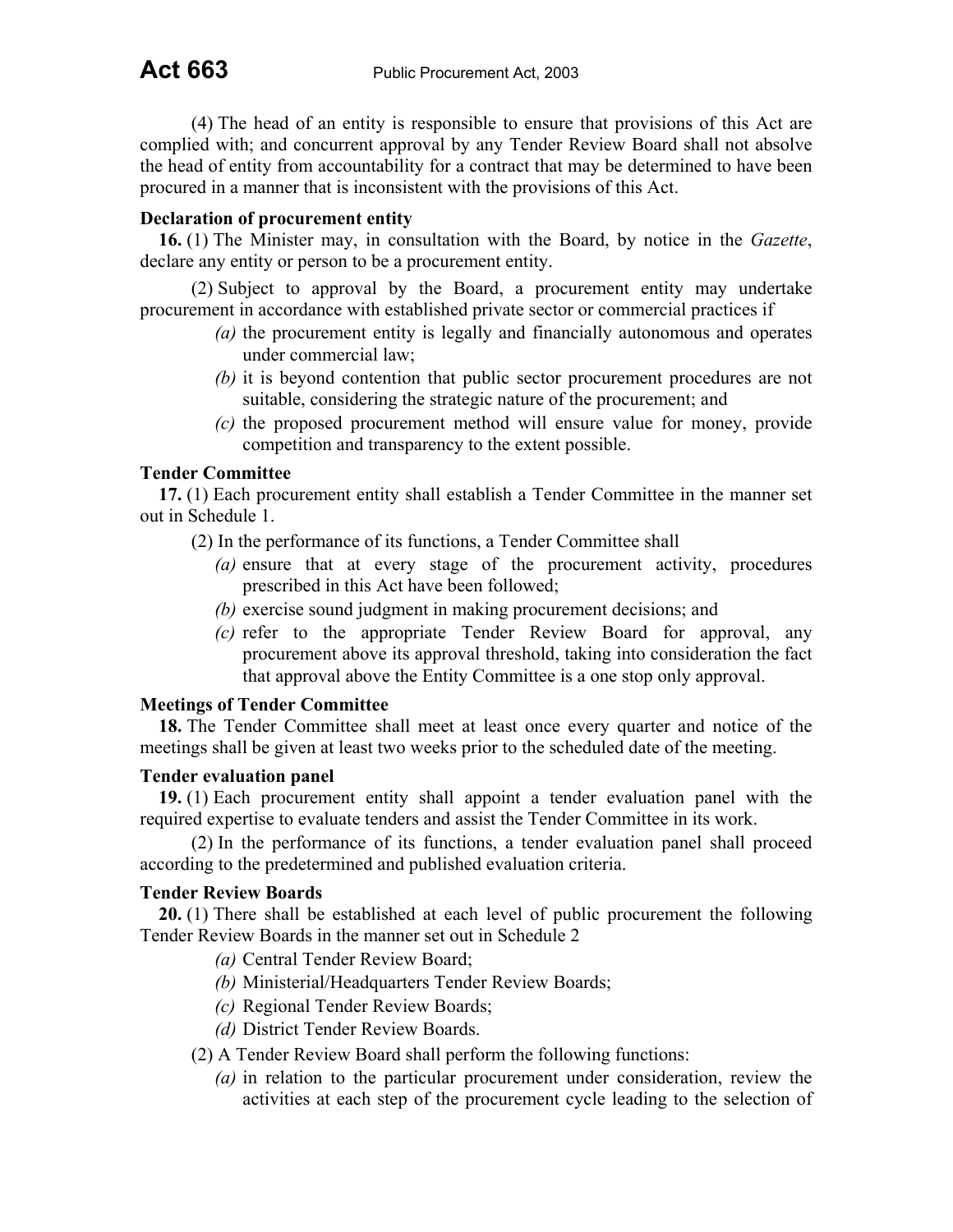the lowest evaluated bid, best offer, by the procurement entity in order to ensure compliance with the provisions of this Act and its operating instructions and guidelines;

- *(b)* subject to subsection (2)*(a)*, give concurrent approval or otherwise to enable the procurement entity continue with the procurement process;
- *(c)* furnish the Board with reports in a prescribed format;
- *(d)* participate in public procurement fora; and
- *(e)* review decisions of heads of entities in respect of a complaint.

(3) A Tender Review Board may engage the services of such consultants and advisers, or co-opt persons with specialized expertise as it may require for the proper and efficient discharge of its functions.

## **PART III—PROCUREMENT RULES**

## **Procurement plan**

**21.** (1) A procurement entity shall prepare a procurement plan to support its approved programme and the plan shall indicate

- *(a)* contract packages,
- *(b)* estimated cost for each package,
- *(c)* the procurement method, and
- *(d)* processing steps and times.

(2) A procurement entity shall submit to its Tender Committee not later than one month to the end of the financial year the procurement plan for the following year for approval.

(3) After budget approval and at quarterly intervals after that, each procurement entity shall submit an update of the procurement plan to the Tender Committee.

(4) The procurement entity shall send to the Tender Review Board, procurement notices for contracts and procurement plans above the thresholds stipulated in Schedule 3 for publication in the Public Procurement Bulletin.

(5) A procurement entity shall not divide a procurement order into parts or lower the value of a procurement order to avoid the application of the procedures for public procurement in this Act.

## **Qualification of tenderers**

**22.** (1) A tenderer in public procurement shall

- *(a)* possess the necessary
	- (i) professional and technical qualifications and competence;
	- (ii) financial resources;
	- (iii) equipment and other physical facilities;
	- (iv) managerial capability, reliability, experience in the procurement object and reputation; and
	- (v) the personnel to perform the procurement contract;
- *(b)* have the legal capacity to enter the contract;
- *(c)* be solvent, not be in receivership, bankrupt or in the process of being wound up, not have its business activities suspended and not be the subject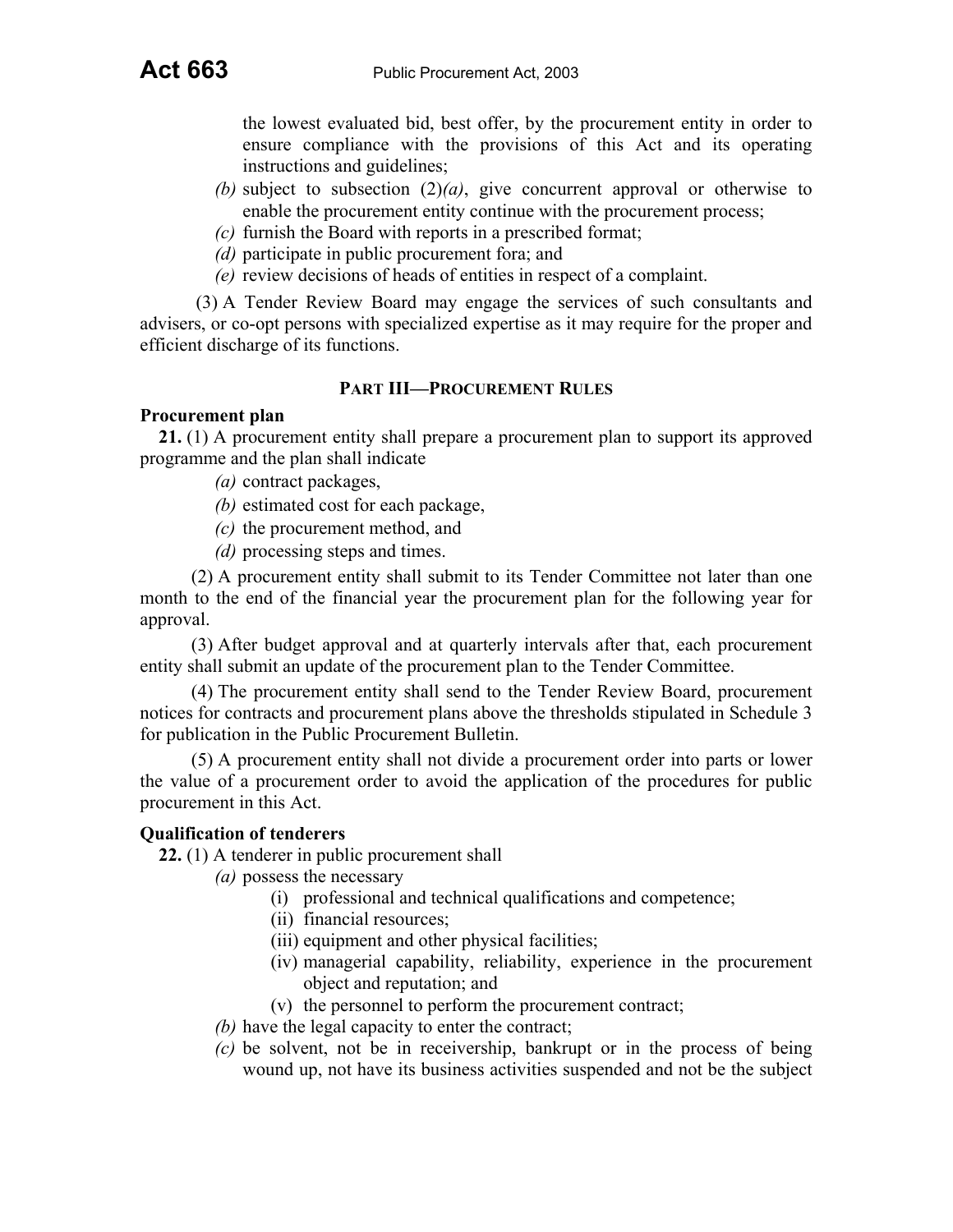of legal proceedings that would materially affect its capacity to enter into a contract;

- *(d)* have fulfilled its obligations to pay taxes and social security contributions and any paid compensation due for damage caused to property by pollution;
- *(e)* have directors or officers who have not in any country been
	- (i) convicted of any criminal offence relating to their professional conduct or to making false statements or misrepresentations as to their qualifications to enter into a procurement contract, within a period of ten years preceding the commencement of the procurement proceedings; or
	- (ii) disqualified pursuant to administrative suspension or disbarment proceedings.
- *(f)* meet such other criteria as the procurement entity considers appropriate.

(2) The procurement entity may require tenderers to provide appropriate documentary evidence or other information that it considers useful to satisfy itself that the tenderers are qualified in accordance with the criteria referred to in subsection (1).

(3) Any requirement established pursuant to this section stated in the tender documents or other documents for invitation of proposals shall apply equally to the tenderers.

(4) The procurement entity shall evaluate the qualifications of candidates in accordance with the criteria and procedures stated in the documents referred to in subsection  $(3)$ .

(5) The procurement entity shall disqualify a tenderer who submits a document containing false information for purposes of qualification.

(6) The procurement entity may disqualify a candidate if it finds at any time that the information submitted concerning the qualifications of the candidate was materially inaccurate or materially incomplete.

## **Prequalification proceedings**

**23.** (1) A procurement entity may engage in prequalification proceedings to identify tenderers who are qualified prior to the submission of tenders.

(2) Tenderers for prequalification proceedings shall meet the qualification criteria of the procurement entity and the proceedings shall be conducted pursuant to Part IV and V.

(3) A procurement entity shall supply a set of prequalification documents to each supplier or contractor that requests them; and the price that a procurement entity charges for the prequalification documents shall reflect the cost of printing and provision to suppliers or contractors.

(4) The prequalification documents shall include

- *(a)* instructions to prepare and submit prequalification applications;
- *(b)* a summary of the main terms and conditions required for the procurement contract to be entered into as a result of the procurement proceedings;
- *(c)* any documentary evidence or other information that must be submitted by suppliers or contractors to demonstrate their qualifications;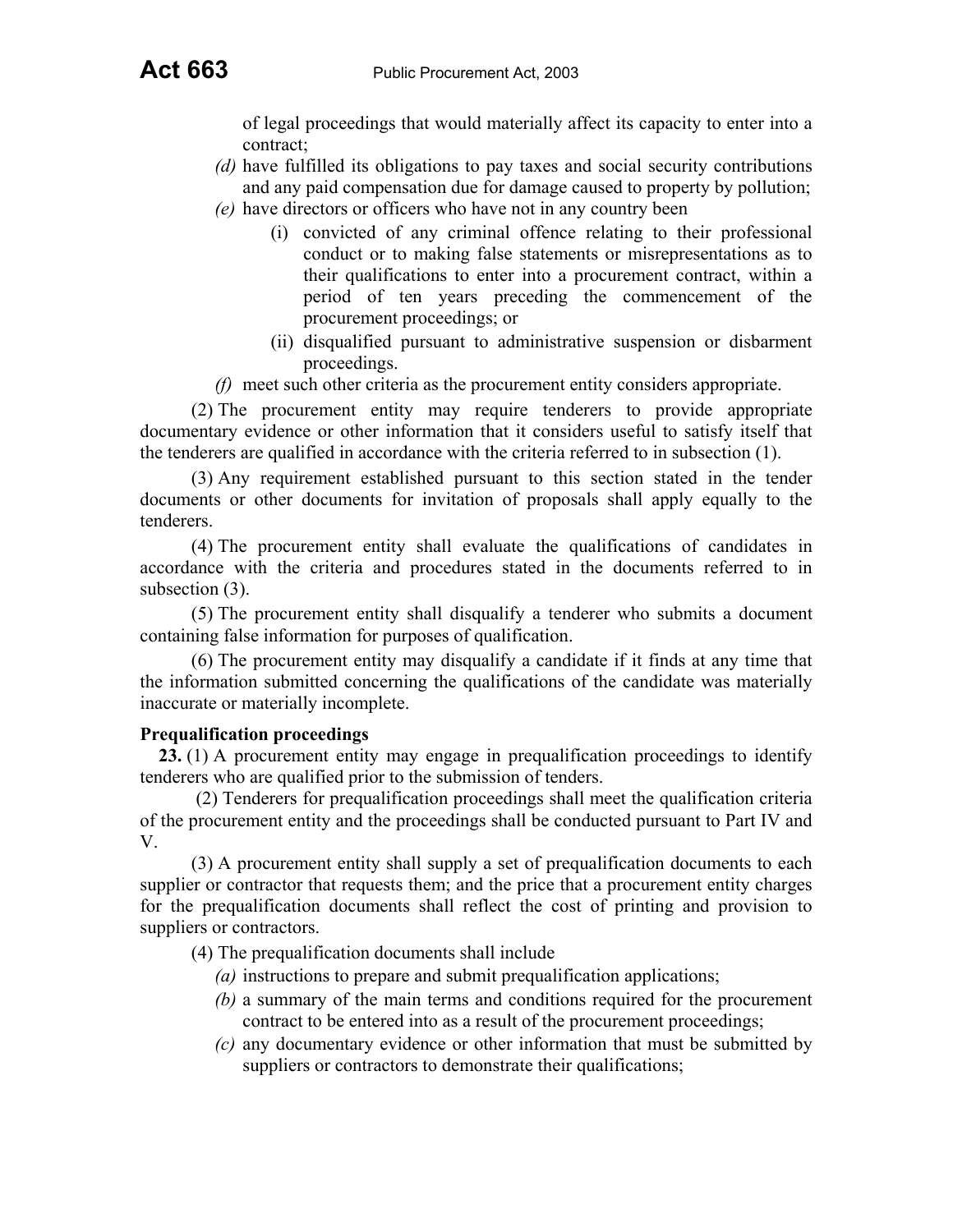- *(d)* the manner and place for the submission of applications to prequalify and the deadline for the submission, expressed as a specific date and time which allows sufficient time for suppliers or contractors to prepare and submit their applications, taking into account the reasonable needs of the procurement entity;
- *(e)* any other requirement that may be established by the procurement entity in conformity with this Act and procurement regulations relating to the preparation and submission of applications to prequalify and to the prequalification proceedings; and
- *(f)* in proceedings under Part V, the information required to be specified in the invitation to tender by section 48(1)*(a)* to *(e)* and if the information required under section  $48(1)(a)$  to *(e)* is already known, the information required under paragraphs *(j)* and *(k)* of section 48(1).

(5) The procurement entity shall respond to any request by a supplier or contractor for clarification of the prequalification documents if the request is made at least within ten days prior to the deadline for the submission of applications to prequalify.

(6) The response by the procurement entity shall be given within a reasonable time and in any event within a period of at least seven working days so as to enable the supplier or contractor to make a timely submission of its application to prequalify.

(7) The response to any request that might reasonably be expected to be of interest to other suppliers or contractors shall, without identifying the source of the request, be communicated to other suppliers or contractors provided with the prequalification documents by the procurement entity.

## **Decision on prequalification**

**24.** (1) The procurement entity shall make a decision with respect to the qualification of each supplier or contractor submitting an application to prequalify and in reaching that decision shall apply only the criteria set out in the prequalification documents.

(2) The procurement entity shall promptly notify each supplier or contractor submitting an application to prequalify of whether or not it has been prequalified and shall make available to any member of the general public upon request, the names of the suppliers or contractors who have been prequalified.

(3) Suppliers or contractors who have been prequalified may participate further in the procurement proceedings.

(4) The procurement entity shall upon request communicate to suppliers or contractors who have not been prequalified, the grounds for disqualification but the procurement entity is not required to specify the evidence or give the reasons for its finding on the grounds.

(5) The procurement entity may require a supplier or contractor who has been prequalified to demonstrate its qualifications again in accordance with the same criteria used to prequalify the supplier or contractor.

(6) The procurement entity shall disqualify any supplier or contractor who fails to demonstrate its qualification again if requested to do so.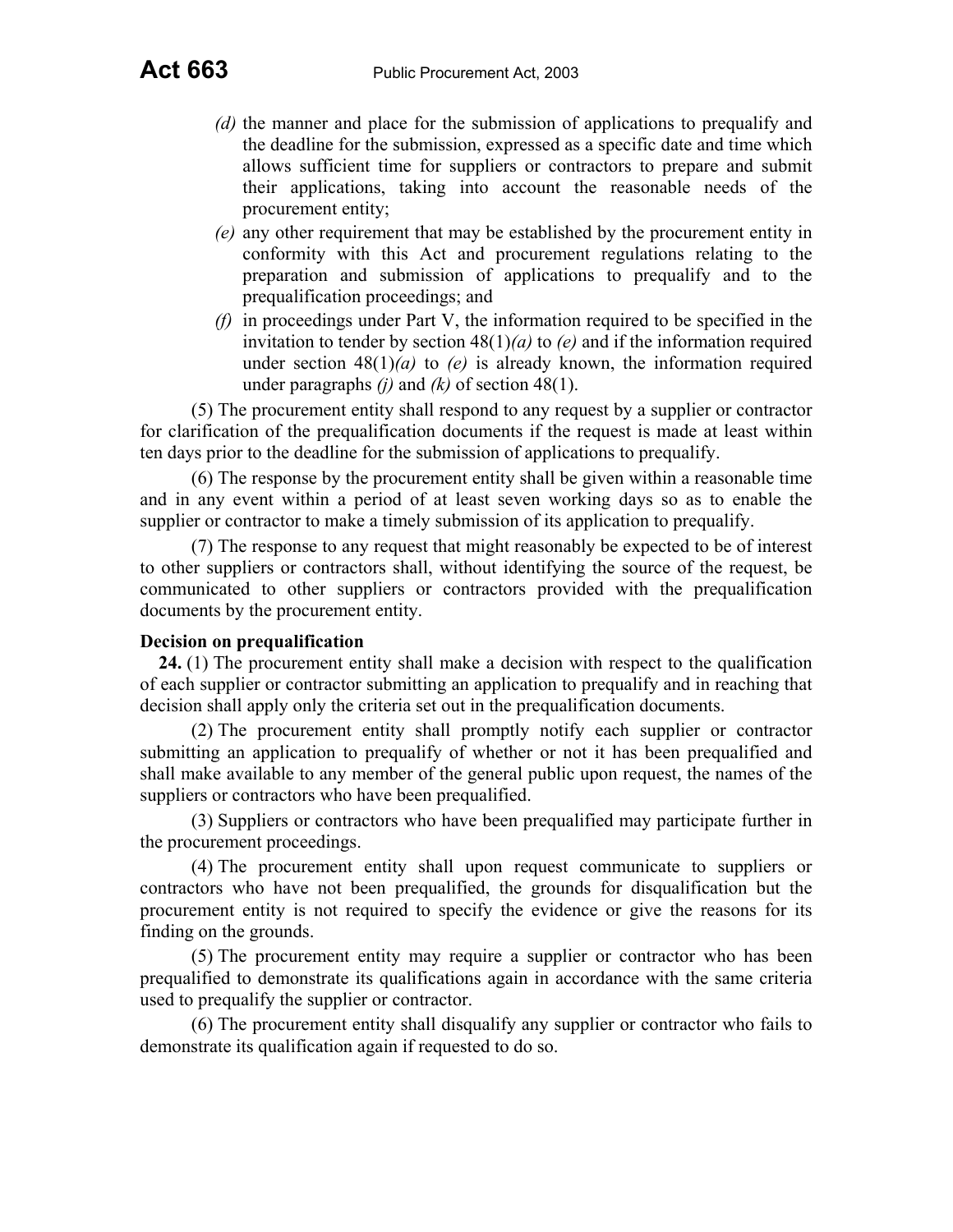(7) The procurement entity shall promptly notify each supplier or contractor requested to demonstrate its qualifications again whether or not the supplier or contractor has done so to the satisfaction of the procurement entity.

## **Participation in procurement proceedings**

**25.** Participation in procurement proceedings shall be on a competitive basis subject to sections 44, 45 and 46.

### **Form of communication**

**26.** Communication between procurement entities and tenderers shall be in writing and communications in any other form shall be referred to and confirmed in writing.

#### **Documentary evidence in procurement proceedings**

**27.** The documentary evidence required in procurement proceedings shall comply with the Evidence Decree, 1975 (N.R.C.D. 323)

## **Record of procurement proceedings**

**28.** (1) A procurement entity shall maintain a record of the procurement proceedings containing the following information

- *(a)* a brief description of the goods, works or services to be procured, or of the procurement need for which the procurement entity invited proposals or offers;
- *(b)* the names and addresses of suppliers or contractors that submitted tenders, proposals, offers or quotations, and the name and address of the supplier or contractor with whom the procurement contract is entered;
- *(c)* information relating to the qualifications, or lack of qualifications of suppliers or contractors that submitted tenders, proposals, offers or quotations;
- *(d)* the price, or the basis for determining the price and a summary of the other principal terms and conditions of each tender, proposal, offer or quotation and of the procurement contract if these are known to the procurement entity;
- *(e)* a summary of the evaluation and comparison of tenders, proposals under section 69, offers or quotations including the application of any margin of preference pursuant to section 60;
- *(f)* if the tenders, proposals, offers or quotations were rejected, a statement to that effect and the grounds for the rejection;
- *(g)* if, in procurement proceedings involving methods of procurement other than tendering, those proceedings did not result in a procurement contract, a statement to that effect and the reasons;
- *(h)* the information required under section 29, if a tender, proposal, offer or quotation was rejected pursuant to that provision;
- *(i)* a statement of the grounds and circumstances on which the procurement entity relied to justify the selection of the method of procurement used;
- *(j)* in the procurement of services by means of Part VI, the statement required under section 71 of the grounds and circumstances on which the procurement entity relied to justify the selection procedure used;
- *(k)* in procurement proceedings involving direct invitation of proposals for services in accordance with section 63(3), a statement of the grounds and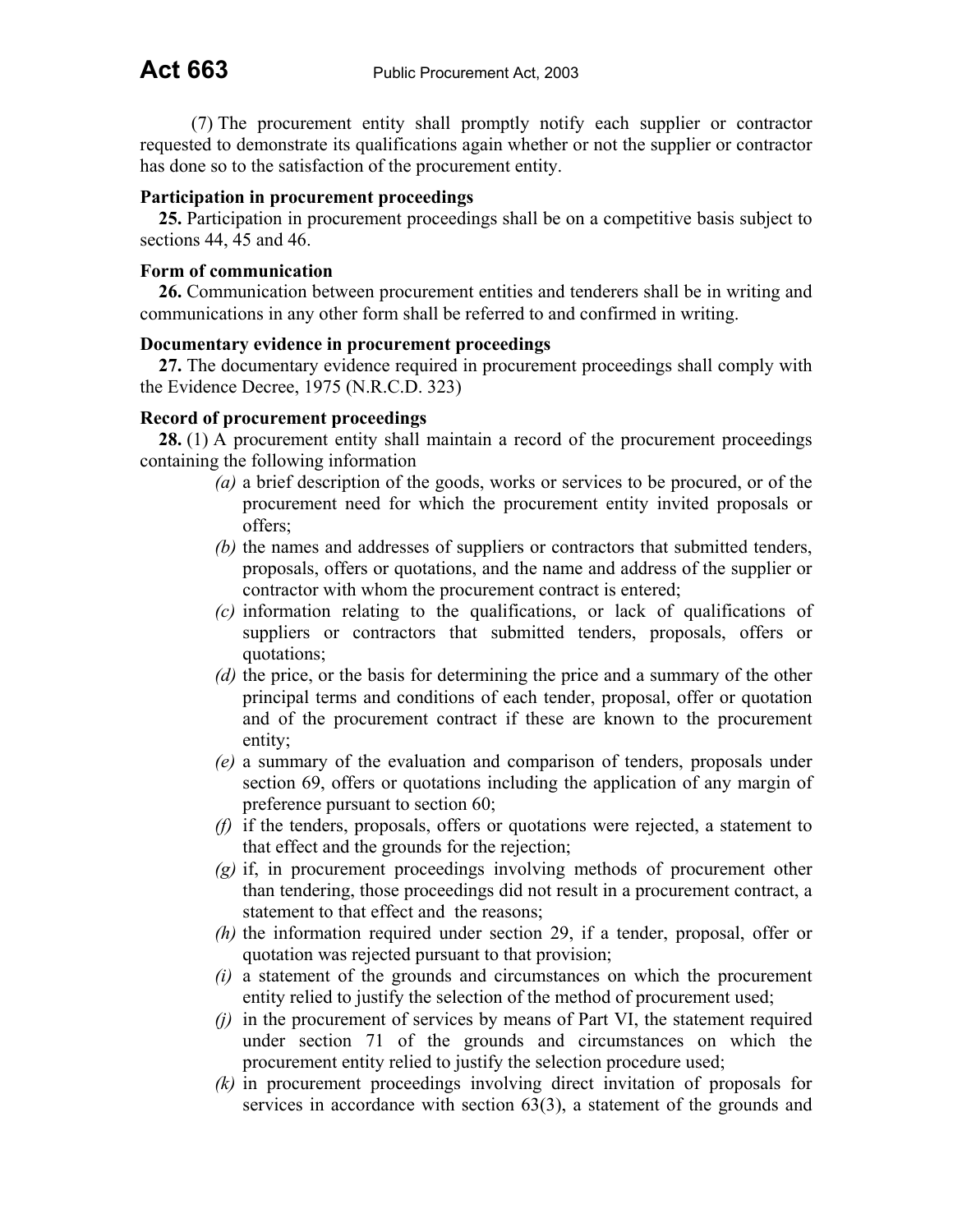circumstances on which the procurement entity relied to justify the direct invitation;

- *(l)* in procurement proceedings in which the procurement entity, in accordance with section 25(1), limits participation on the basis of nationality, a statement of the grounds and circumstances relied upon by the procurement entity for the limitation;
- *(m)* a summary of any requests for clarification of the prequalification or invitation documents, the responses received as well as a summary of any modification of the documents;
- *(n)* a record of any complaints received from suppliers, contractors or consultants and the responses received.

(2) Subject to section 51(2), the portion of the record referred to in subsection (1)*(a)* and *(b)* shall, on request, be made available to any person after a tender, proposal, offer or quotation has been accepted or after procurement proceedings have been terminated without resulting in a procurement contract.

(3) Subject to section 51(2), the portion of the record referred to in subparagraphs  $(c)$  to  $(g)$  and  $(m)$  of subsection (1) shall, on request, be made available to suppliers, contractors or consultants that submitted tenders, proposals, offers or quotations, or applied for prequalification after a tender, proposal, offer or quotation has been accepted or procurement proceedings have been terminated without resulting in a procurement contract.

(4) Disclosure of the portion of the record referred to in subsections (1) *(c)* to *(e)*, and  $(1)/(m)$ , may be ordered at an earlier stage by a competent court; except that when ordered to do so by a competent court and subject to the conditions of the court order, the procurement entity shall not disclose

*(a)* information, if its disclosure would

- (i) be contrary to law;
- (ii) impede law enforcement,
- (iii) not be in the public interest;
- (iv) prejudice legitimate commercial interests of the parties; or
- (v) inhibit fair competition as provided under the Protection Against Unfair Competition Act, 2000 (Act 589); or
- *(b)* information relating to the examination, evaluation and comparison of tenders, proposals, offers or quotations and tenders, proposal, offer or quotation prices, other than the summary referred to in subsection(1) *(e)* of this section.

(5) The procurement entity is not liable to tenderers for damages owing solely to a failure to maintain a record of the procurement proceedings in accordance with this section.

(6) Records and documents maintained by procurement entities on procurement shall be made available for inspection by the Public Procurement Board, an investigator appointed by the Board and the Auditor-General upon request; and where donor funds have been used for the procurement, donor officials shall also upon request to the Minister have access to relevant procurement files for purposes of verification and review.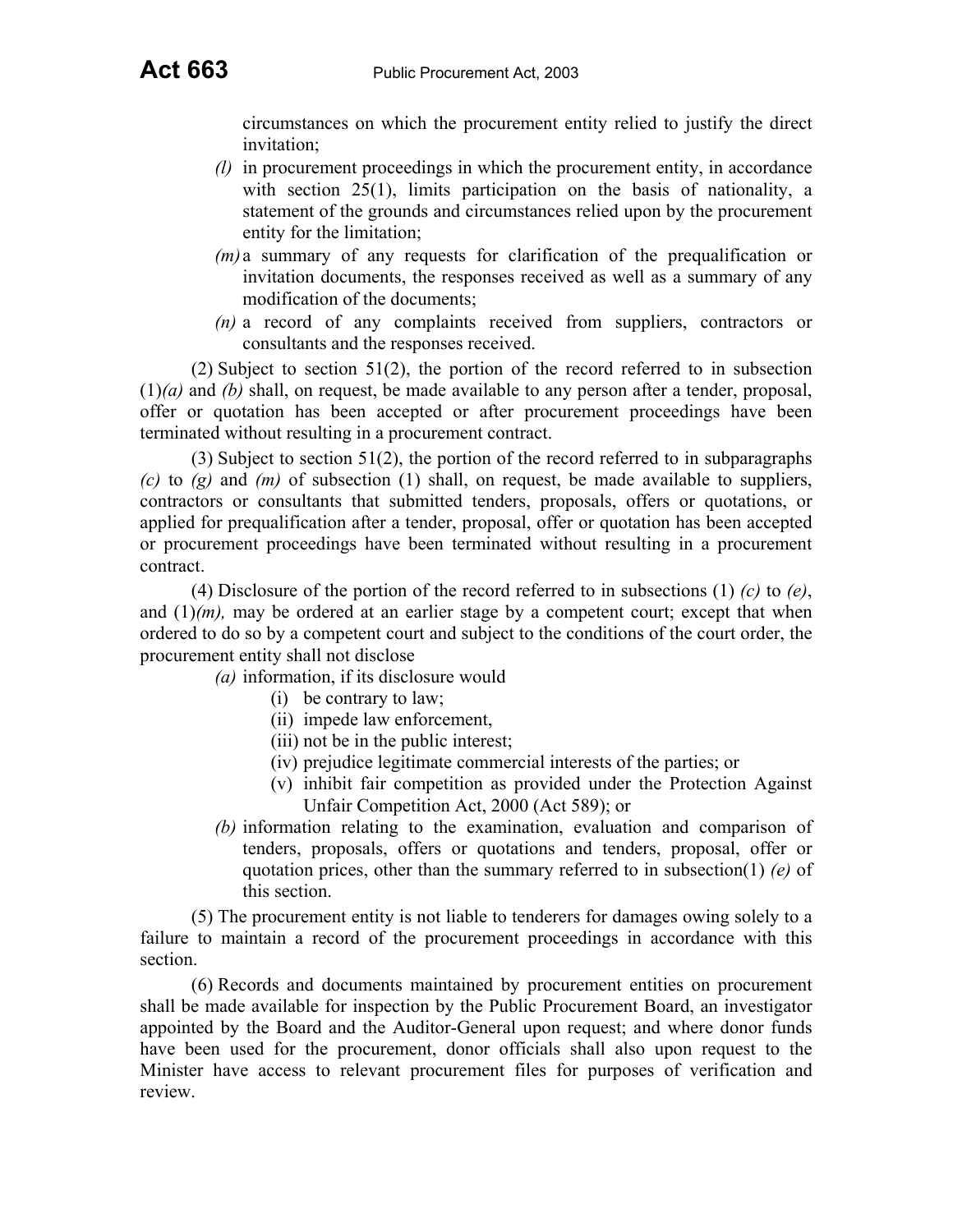## **Rejection of tenders, proposals and quotations**

**29.** (1) A procurement entity may reject tenders, proposals and quotations at any time prior to acceptance if the grounds for the rejection are specified in the tender documents or in the request for proposals or quotations.

(2) The grounds for rejection shall be communicated to the tenderer but justification for the rejection is not required and the procurement entity shall not incur liability towards the tenderer.

(3) Notice of the rejection shall be given to participating tenderers within two days from the date the procurement entity decides to discontinue with the tender process.

(4) If the decision to reject tenders is taken before the closing date, tenders received shall be returned unopened to the tenderers submitting them.

(5) The rejection of the tender, proposal, offer or quotation with reasons shall be recorded in the procurement proceedings and promptly communicated to the supplier or contractor.

#### **Entry into force of the procurement contract**

**30.** (1) In tender proceedings, acceptance of the tender and entry into force of the procurement contract shall be carried out in accordance with section 65 of this Act.

(2) In the other methods of procurement, the manner of entry into force of the procurement contract shall be notified to the suppliers or contractors at the time those proposals, offers or quotations are requested.

#### **Public notice of procurement contract awards**

**31.** (1) A procurement entity shall promptly publish notice of procurement contract awards.

(2) Regulations shall provide for the manner of publication of the notice of procurement contract awards.

#### **Inducements from suppliers, contractors and consultants**

**32.** A procurement entity shall reject a tender, proposal, offer or quotation if the supplier, contractor or consultant that submitted it offers, gives or agrees to give, directly or indirectly, to any current or former officer or employee of the procurement entity or other governmental authority,

- *(a)* a gratuity in any form;
- *(b)* an offer of employment; or
- *(c)* any other thing of service or value

as an inducement with respect to anything connected with a procurement entity and procurement proceedings.

#### **Description of goods, works or services**

**33.** (1) Any

- *(a)* specifications, plans, drawings and designs that provide the technical or quality characteristics of goods, works, or services to be procured;
- *(b)* requirements on testings and test methods, packaging, marketing, labelling or conformity certifications; and
- *(c)* symbols and terminology description of services that create obstacles to participation including obstacles based on nationality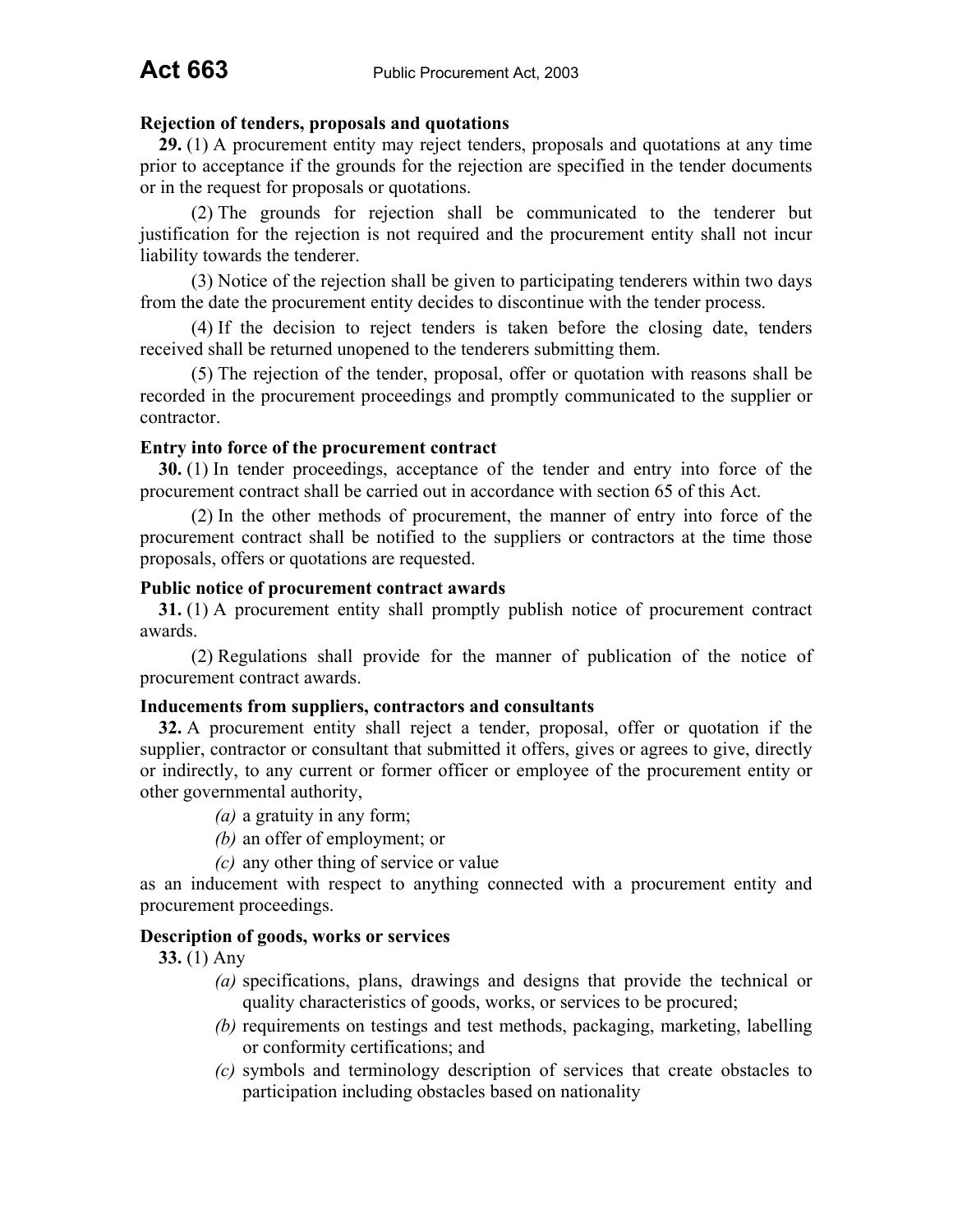tenderers shall not be included or used in prequalification documents, invitation documents or other documents for invitation of proposals, offers or quotations.

(2) The provisions in subsection(1) shall be based on objective technical and quality characteristics of the goods, works or services to be procured and there shall be no requirement of or reference to a particular trade mark, name, patent, design, type, specific origin or producer, unless a precise or intelligible way of describing the characteristics of the goods, works or services to be procured does not exist, in which case, the words "or equivalent" shall be included.

(3) Standardised features, requirements, symbols and terminology relating to the technical and quality characteristics of the goods, works or services to be procured shall be used, where available, to formulate any specifications, plans, drawings and designs to be included in the prequalification documents, invitation documents or other documents for invitation of proposals, offers or quotations.

## **Language**

**34.** The prequalification documents, invitation documents and other documents for invitation of proposals, offers or quotations shall be in English.

## **PART IV—METHODS OF PROCUREMENT**

## **Competitive tendering**

**35.** (1) A procurement entity shall procure goods , services or works by competitive tendering except as provided in this Part.

(2) A procurement entity shall use the quality and cost-based method of selection in Part VI when selecting consultants unless the procurement entity determines that

- *(a)* it is feasible to formulate detailed specifications and tendering proceedings or other methods of procurement which are more appropriate taking into account the nature of the services to be procured; or
- *(b)* it is more appropriate to use a method of selection referred to in Part VI if the conditions for the use of that method are satisfied.

(3) If the procurement entity uses the method of procurement other than competitive tendering, it shall include in the record required a statement of the grounds and circumstances on which it relied to justify the use of that method.

## **Two-stage tendering**

**36.** (1) A procurement entity shall engage in procurement by two-stage tendering

- *(a)* where it is not feasible for the procurement entity to formulate detailed specifications for the goods or works or, in the case of services, to identify their characteristics and where it seeks tenders, proposals or offers on various means of meeting its needs in order to obtain the most satisfactory solution to its procurement needs; or where the character of the goods or works are subject to rapid technological advances;
- *(b)* where the procurement entity seeks to enter into a contract for research, experiment, study or development, except where the contract includes the production of goods in sufficient quantities to establish their commercial viability or to recover research and development costs.

#### **Procedures for two-stage tendering**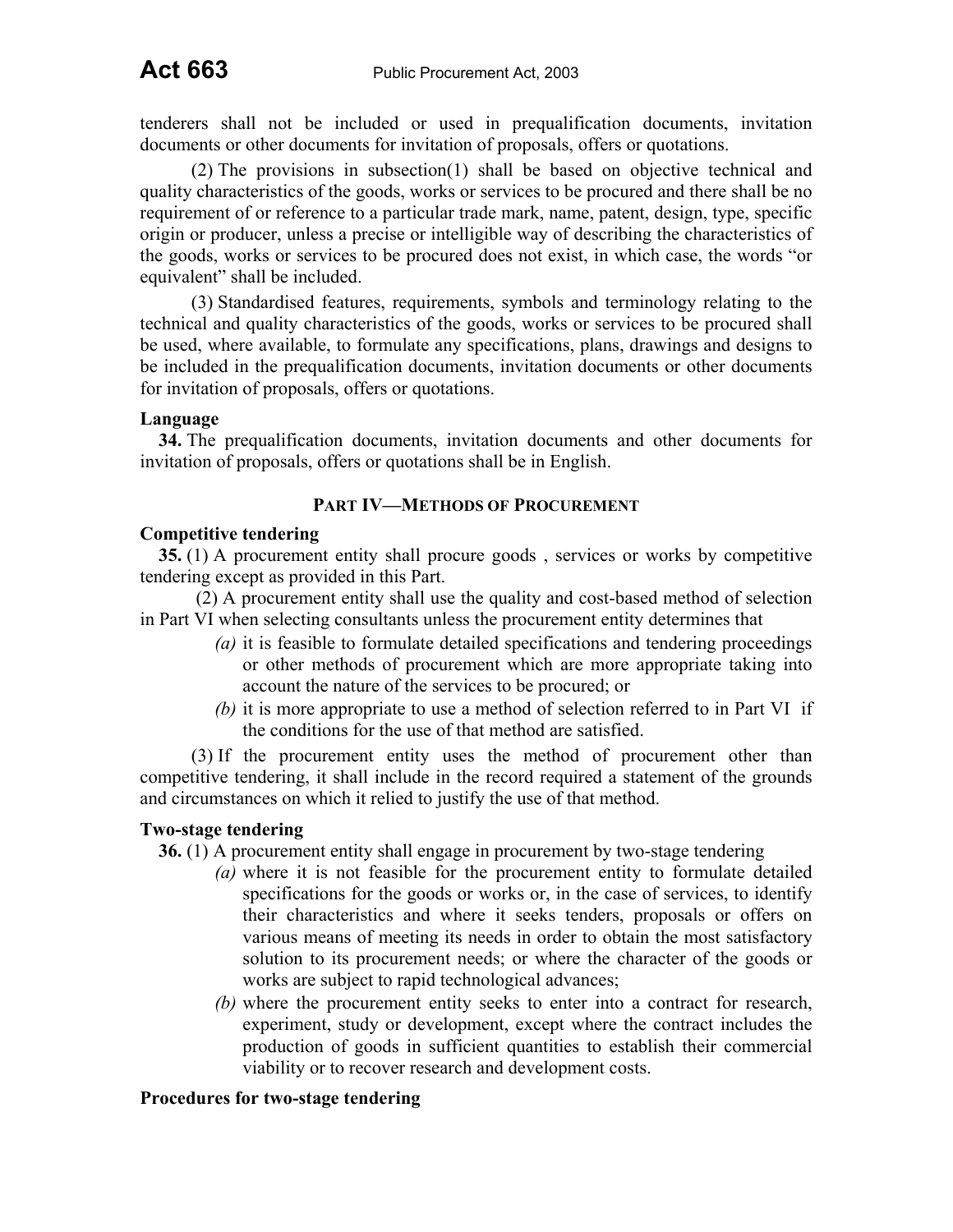**37.** (1) The provisions of Part V shall apply to two-stage tendering proceedings except to the extent that those provisions vary from this section.

- (2) The invitation documents
	- *(a)* shall call upon suppliers or contractors to submit, in the first stage of twostage tendering proceedings, initial tenders which contain their proposals without a tender price;
	- *(b)* may solicit proposals that relate to technical, quality or other characteristics of the goods, works or services as well as contractual terms and conditions of supply and may stipulate the professional and technical competence and qualifications of the suppliers or contractors.

(3) The procurement entity may, in the first stage, engage in negotiations with any supplier or contractor whose tender has not been rejected under section 29, 32 or 62(6) with respect to any aspect of its tender.

(4) In the second stage of the two tender proceedings the procurement entity,

- *(a)* shall invite suppliers or contractors whose tenders have not been rejected to submit final tenders with prices on a single set of specifications;
- *(b)* may in formulating the specifications, delete or modify any aspect of the technical or quality characteristics of the goods, works or services to be procured together with any criterion originally set out in those documents, evaluate and compare tenders and ascertain the successful tender;
- *(c)* may add new characteristics or criteria that conform with this Act;
- *(d)* shall communicate to suppliers or contractors in the invitation to submit final tenders, any deletion, modification or addition;
- *(e)* may permit a supplier or contractor who does not wish to submit a final tender to withdraw from the tendering proceedings without the supplier or contactor forfeiting any tender security that the supplier or contractor may have been required to provide.

(5) The final tenders shall be evaluated and compared in order to ascertain the successful tender as defined in section 59(3)*(b).*

## **Restricted tendering**

**38.** A procurement entity may for reasons of economy and efficiency and subject to the approval of the Board engage in procurement by means of restricted tendering

- *(a)* if goods, works or services are available only from a limited number of suppliers or contractors; or
- *(b)* if the time and cost required to examine and evaluate a large number of tenders is disproportionate to the value of the goods, works or services to be procured.

## **Procedure for restricted tendering**

**39.** (1) Where a procurement entity engages in restricted tendering on the grounds referred to in section 38*(a)*, it shall

- *(a)* invite tenders from the suppliers and contractors who can provide the goods, works or services;
- *(b)* select in a non-discriminatory manner, a number of suppliers or contractors to ensure effective competition.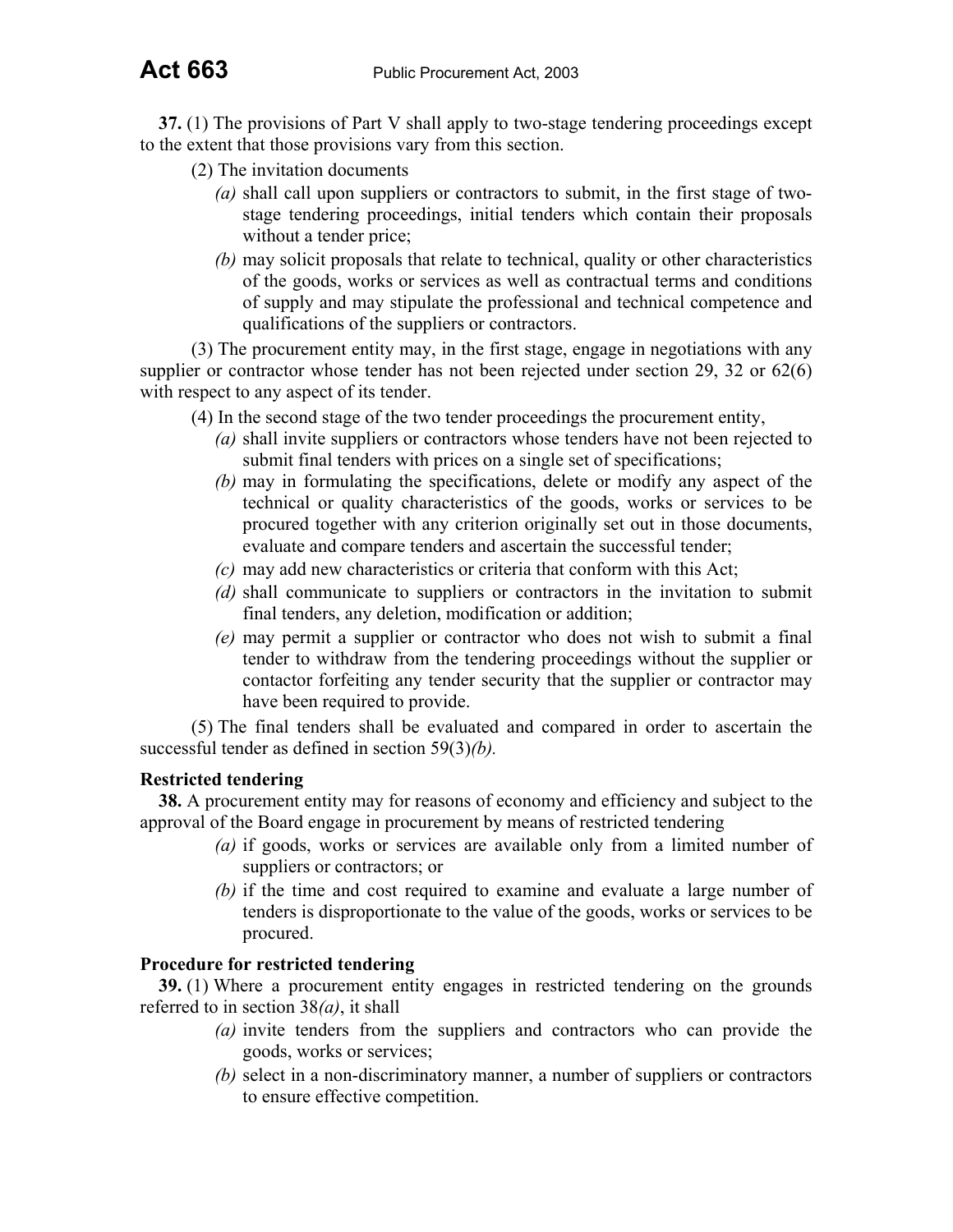(2) Where the procurement entity engages in restricted tendering, it shall cause a notice of the selective-tendering award to be published in the Public Procurement Bulletin.

(3) The provisions of Part V of this Act, except section 47 , shall apply to selective tendering proceedings, except to the extent that those provisions are varied in this section.

## **Single-source procurement**

**40.** (1) A procurement entity may engage in single-source procurement under section 41 with the approval of the Board,

- *(a)* where goods, works or services are only available from a particular supplier or contractor, or if a particular supplier or contractor has exclusive rights in respect of the goods, works or services, and no reasonable alternative or substitute exists;
- *(b)* where there is an urgent need for the goods, works or services and engaging in tender proceedings or any other method of procurement is impractical due to unforeseeable circumstances giving rise to the urgency which is not the result of dilatory conduct on the part of the procurement entity;
- *(c)* where owing to a catastrophic event, there is an urgent need for the goods, works or technical services, making it impractical to use other methods of procurement because of the time involved in using those methods;
- *(d)* where a procurement entity which has procured goods, equipment, technology or services from a supplier or contractor, determines that
	- (i) additional supplies need to be procured from that supplier or contractor because of standardisation;
	- (ii) there is a need for compatibility with existing goods, equipment, technology or services, taking into account the effectiveness of the original procurement in meeting the needs of the procurement entity;
	- (iii) the limited size of the proposed procurement in relation to the original procurement provides justification;
- *(e)* where the procurement entity seeks to enter into a contract with the supplier or contractor for research, experiment, study or development, except where the contract includes the production of goods in quantities to establish commercial viability or recover research and development costs; or
- *(f)* where the procurement entity applies this Act for procurement that concerns national security, and determines that single-source procurement is the most appropriate method of procurement.

(2) A procurement entity may engage in single-source procurement with the approval of the Board after public notice and time for comment where procurement from a particular supplier or contractor is necessary in order to promote a policy specified in section 59(4) $(c)$ ,  $(d)$  or  $69(2)(c)(i)$ , and procurement from another supplier or contractor cannot promote that policy.

## **Procedure for single-source procurement**

**41.** The procurement entity may procure the goods, works or technical services by inviting a proposal or price quotation from a single supplier or contractor under section 40.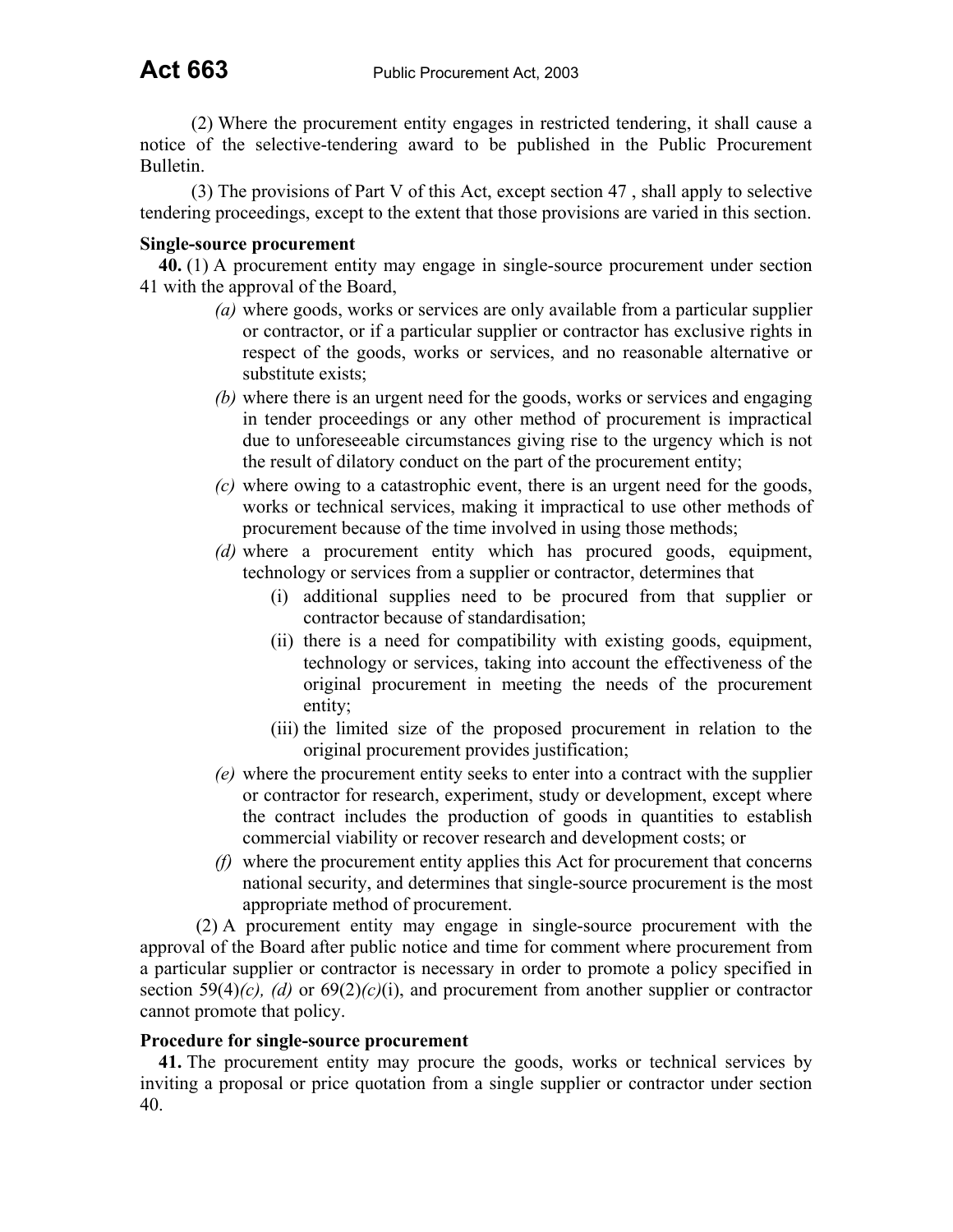#### **Request for quotations**

**42.** A procurement entity may engage in procurement by requesting quotations in accordance with section 43,

- *(a)* for readily available goods or technical services that are not specially produced or provided to the particular specifications of the procurement entity; and
- *(b)* for goods where there is an established market if the estimated value of the procurement contract is less than the amount in Schedule 3.

#### **Procedure for request for quotation**

**43.** (1) The procurement entity shall request quotations from as many suppliers or contractors as practicable, but from at least three different sources.

(2) Each supplier or contractor from whom a quotation is requested shall be informed whether any elements, apart from the charges for the goods or services themselves, such as transportation and insurance charges, customs duties and taxes, are to be included in the price.

(3) Each supplier or contractor shall only give one price quotation and shall not change its quotation;

(4) No negotiations shall take place between the procurement entity and a supplier or contractor with respect to a quotation submitted by the supplier or contractor, prior to evaluation of bids.

#### **PART V—TENDERING PROCEDURES**

#### *Sub-Part I—Invitation of Tenders and Applications to Prequalify*

#### **National competitive tendering**

**44.** (1) In procurement proceedings in which the procurement entity decides that only domestic suppliers or contractors may submit tenders, the procurement entity shall employ national competitive tendering procedures.

(2) The procurement entity is not required to employ the procedures set out in sections 47 and 48 of this Act if the estimated contract amount is lower than the value threshold specified in Schedule 3.

(3) The procurement entity may stipulate in the tender documents that tenderers must quote only in the local currency and payments must be made wholly in the local currency.

#### **International competitive tendering**

**45.** (1) International competitive tendering shall be used whenever open competitive tendering is used and effective competition cannot be obtained unless foreign firms are invited to tender.

(2) Open international tendering shall be in accordance with Part IV and Part V of this Act and the following shall also apply:

- *(a)* the invitation to tender and tender documents must be in English, subject to sections 34 and 52;
- *(b)* the invitation to tender shall be placed in a newspaper with adequate circulation to attract foreign competition as provided under section 47;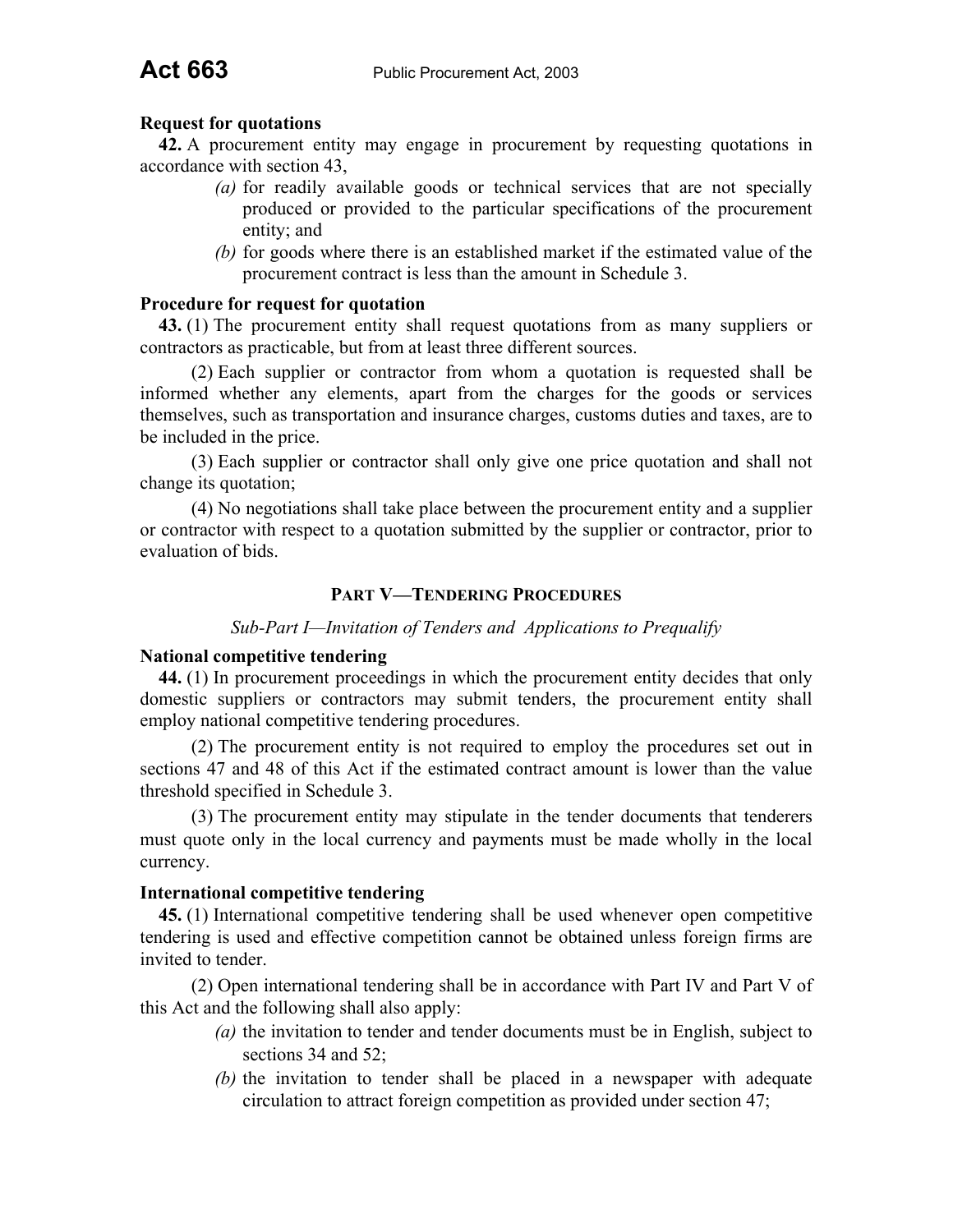- *(c)* at least six weeks shall be allowed for submission of tenders in order to allow sufficient time for the invitation to reach candidates and to enable them to prepare and submit the tenders as provided in section 53;
- *(d)* technical specifications shall, to the extent compatible with national requirements, be based on international standards or standards widely used in international trade and in particular shall conform to the provisions of sections 33 and  $50(3)$ :
- *(e)* tenderers are permitted to express their tenders, as well as any security documents to be presented by them, in freely convertible currency and stated in the tender documents, subject to section 50(3) and section 55(2)*(c);* and
- *(f)* general and special conditions of contract as stated in the tender documents.

## **Other international procedures**

**46.** Part IV and Part V shall apply with such modification as may be necessary whenever effective competition cannot be obtained unless foreign firms are invited to participate in procedures apart from open competitive international tendering such as selective tendering or invitation for proposals.

## **Procedures for inviting tenders or applications to prequalify**

**47.** (1) A procurement entity shall invite tenders or, where applicable, applications to prequalify by causing an invitation to tender or an invitation to prequalify, to be published in the Procurement Bulletin.

(2) The invitation to tender or invitation to prequalify shall also be published in at least two newspapers of wide national circulation.

(3) The invitation may also be published in a newspaper of wide international circulation, in a relevant trade publication or technical or professional journal of wide international circulation.

## **Contents of invitation to tender and invitation to prequalify**

**48.** (1) The invitation to tender shall contain the following information:

- *(a)* the name and address of the procurement entity;
- *(b)* the nature, quantity and place of delivery of the goods to be supplied, the country of origin, the nature and location of the works to be effected or the nature of the technical services and the location where they are to be provided;
- *(c)* the desired or required time for the supply of the goods or for the completion of the works, or the timetable for the provision of the services;
- *(d)* the criteria and procedures to be used to evaluate the qualifications of suppliers or contractors, in conformity with section 23;
- *(e)* a declaration, which may not be subsequently altered that suppliers or contractors may participate in the procurement proceedings regardless of nationality, or a declaration that participation is limited on the basis of nationality under section 25;
- *(f)* the means of obtaining the invitation documents and the place from where they may be obtained;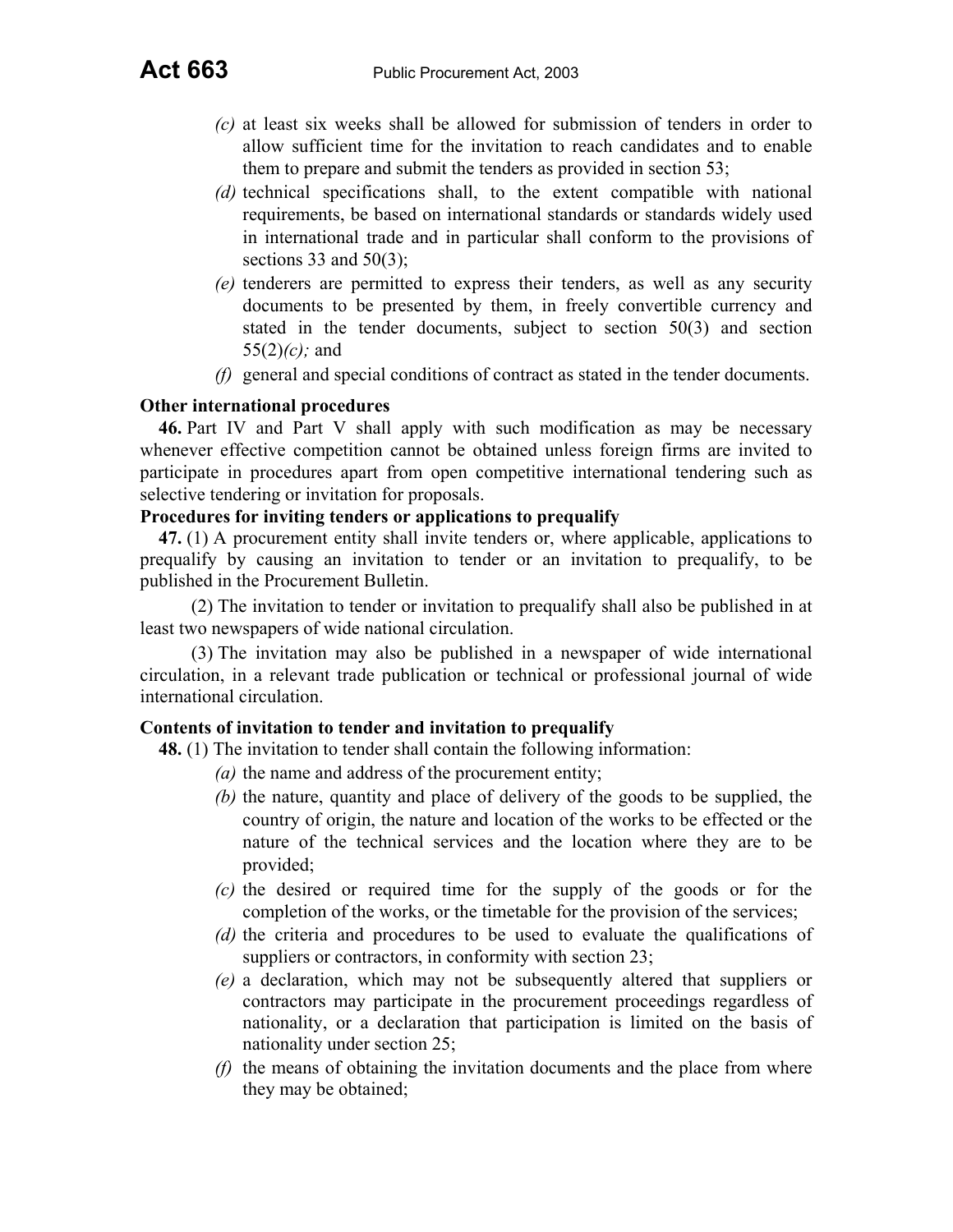- *(g)* the price, if any, charged by the procurement entity for the invitation documents;
- *(h)* the currency and means of payment for the invitation documents;
- *(i)* the language in which the invitation documents are available;
- *(j)* the place and deadline for the submission of tenders;
- *(k)* the place, date and time for the opening of bids; and
- *(l)* any other information considered relevant.

(2) An invitation to prequalify shall contain the information referred to in subsection  $(1)(a)$  to  $(e)$ ,  $(g)$ ,  $(h)$  and, if the information required under those paragraphs is already known, contain the information required under subsection (1) *(j),* as well as the following information

- *(a)* the means to obtain the pre-qualification documents and the place from where they can be obtained;
- *(b)* the price charged by the procurement entity for the pre-qualification documents;
- *(c)* the currency and terms of payment for the pre-qualification documents;
- *(d)* the language in which the pre-qualification documents are available;
- *(e)* the place and deadline for the submission of applications to prequalify and the time allowed for the preparation of pre-qualification applications shall not be less than four weeks.

## **Provision of tender documents**

**49.** (1) The procurement entity shall provide the tender documents to suppliers or contractors in accordance with the procedures and requirements specified in the invitation to tender.

(2) If pre-qualification proceedings have taken place, the procurement entity shall provide a set of tender documents to each supplier or contractor that has been prequalified and that pays the price charged for those documents.

(3) The price that the procurement entity may charge for the tender documents shall reflect the cost of printing them and providing them to suppliers or contractors.

## **Contents of tender documents and use of standard tender documents**

**50.** (1) Procurement entities shall use the appropriate standard tender documents stipulated in Schedule 4 with such minimum changes acceptable to the Board.

(2) Changes shall be introduced only through tender or contract data sheets, or through special conditions of contract and not by introducing changes in the standard tender documents.

(3) The invitation documents shall include,

- *(a)* instructions for preparing tenders;
- *(b)* the criteria and procedures, in conformity with the provisions of section 22, for the evaluation of the qualifications of suppliers or contractors;
- *(c)* the requirements on additional documentary evidence or other information that is to be submitted by suppliers or contractors to demonstrate their qualifications;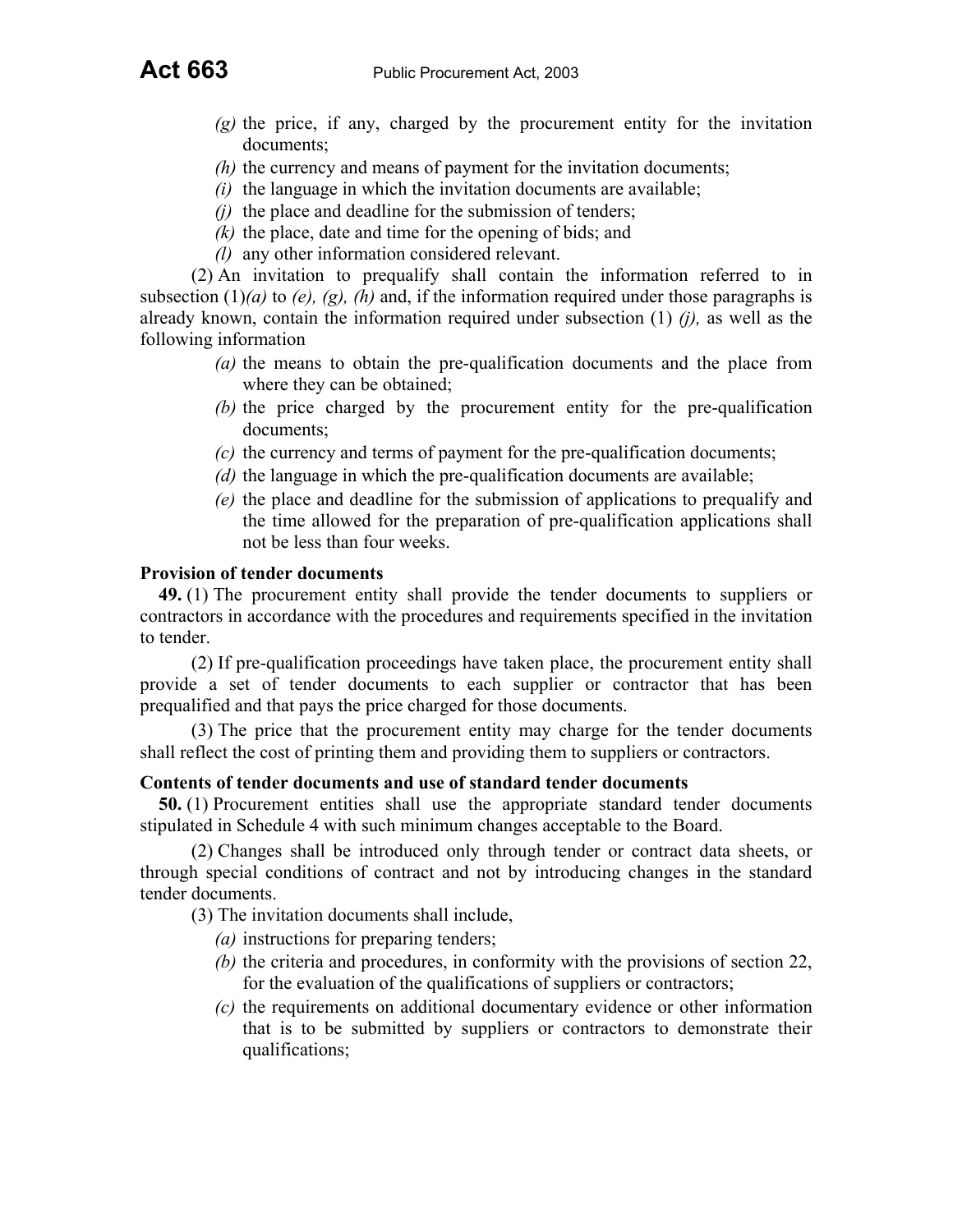- *(d)* the nature and required technical and quality characteristics, in relation to the goods, works or technical services to be procured under section 33 including, but not limited to,
	- (i) technical specifications, plans, drawings and designs,
	- (ii) the quantity of the goods;
	- (iii) any incidental services to be performed;
	- (iv) the location where the works is to be effected or the services are to be provided; and
	- (v) the desired or required time, if any when the goods are to be delivered, the construction is to be effected or the services are to be provided;
- *(e)* the criteria to be used by the procurement entity to determine the successful tender, including any margin of preference and any criteria other than price to be used under section  $59(4)/(b)/(c)$  or *(d)* and the factors apart from price to be used to determine the lowest evaluated bid, shall, to the extent practicable, be expressed in monetary terms, or given a relative weight in the evaluation provisions in the tender documents;
- *(f)* the terms and conditions of the procurement contract and the contract form to be signed by the parties;
- *(g)* a statement that the characteristics of the goods, works or services, contractual terms and conditions or other requirements set out in the invitation documents are permitted, and a description of the manner in which alternative tenders are to be evaluated and compared;
- *(h)* a description of the portion or portions for which tenders may be submitted where suppliers or contractors are permitted to submit tenders for only a portion of the goods, works or services to be procured;
- *(i)* the manner in which the tender price is to be formulated and expressed, including a statement whether the price covers elements apart from the goods, works or services, such as applicable transportation and insurance charges, customs duties and taxes;
- *(j)* the currency or currencies in which the tender price is to be formulated and expressed;
- *(k)* the language in conformity with section 52, in which tenders are to be prepared;
- *(l)* any requirements of
	- (i) the procurement entity connected with the issue, nature, form, amount and other principal terms and conditions of tender security to be provided by suppliers or contractors submitting tenders; and
	- (ii) security for the performance of the procurement contract to be provided by a supplier or contractor that enters into the procurement contract, including securities such as labour and materials bonds;
- *(m)* a statement that a supplier or contractor can modify or withdraw its tender prior to the deadline for the submission of tenders without forfeiting its tender security;
- *(n)* the manner, place and deadline for the submission of tenders;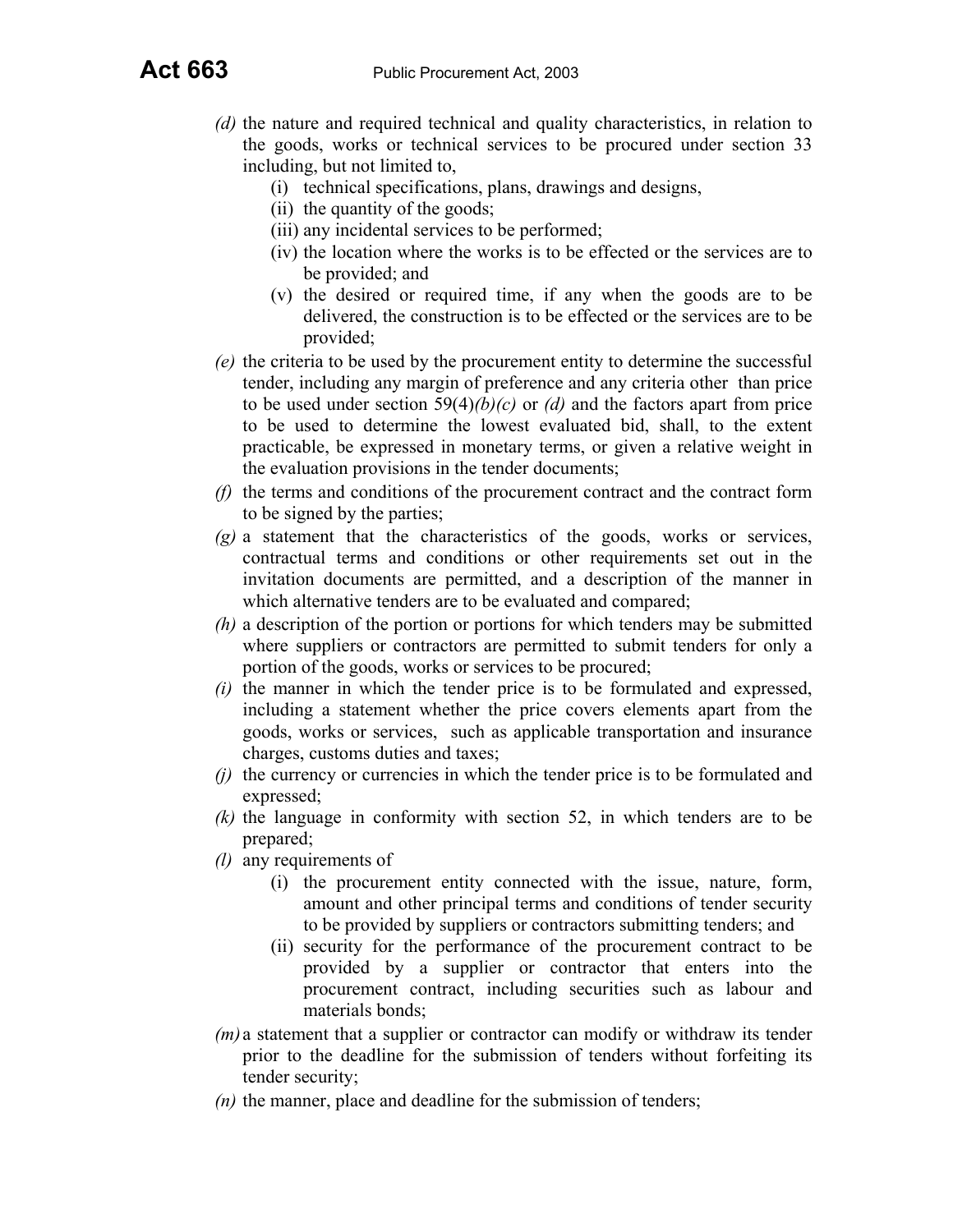- *(o)* the means by which suppliers or contractors may seek clarification of the invitation documents and a statement whether the procurement entity intends to convene a meeting of suppliers or contractors;
- *(p)* the period of time during which tenders will be in effect;
- *(q)* the place, date and time for the opening of tenders;
- *(r)* the procedures to be followed for opening and examining tenders;
- *(s)* the currency that will be used to evaluate and compare tenders under section 58 and either the exchange rate that will be used for the conversion of tenders into that currency or a statement that the rate published by a specified financial institution prevailing on a specified date will be used;
- *(t)* references to this Act, the procurement regulations and other Acts and regulations relevant to the procurement proceedings, but the omission of the reference shall not constitute grounds for review under Part VII or give rise to liability on the part of the procurement entity;
- *(u)* the name, functional title and address of one or more officers or employees of the procurement entity who are authorised to communicate directly with and to receive communications directly from a supplier or contractor in connection with the procurement proceedings, without the intervention of an intermediary;
- *(v)* any commitments to be made by the supplier or contractor outside the procurement contract, such as commitments relating to countertrade or to the transfer of technology;
- *(w)* a statement of the right to seek review of an unlawful act or decision of, or procedure followed by the procurement entity in relation to the procurement proceedings;
- *(x)* if the procurement entity reserves the right to reject tenders, a statement to that effect;
- *(y)* any formalities that will be required once a tender has been accepted, for a procurement contract to enter into force, including, where applicable, the execution of a written procurement contract and approval by the Government and the estimated period of time following the despatch of the notice of acceptance that will be required to obtain the approval; and
- *(z)* any other requirements established by the procurement entity under this Act and Regulations relating to the preparation and submission of tenders and to other aspects of the procurement proceedings.

#### **Clarifications and modifications of tender documents**

**51.** (1) A supplier or contractor may request promptly clarification of the tender documents from the procurement entity.

 (2) The procurement entity shall respond to a request by a supplier or contractor within a reasonable time before the deadline for the submission of tenders to enable the supplier or contractor make a timely submission of its tender and shall without disclosing the source of the request communicate the clarification to the suppliers or contractors provided with the invitation documents.

(3) The procurement entity may modify the invitation documents by issuing an addendum prior to the deadline for submission of tenders.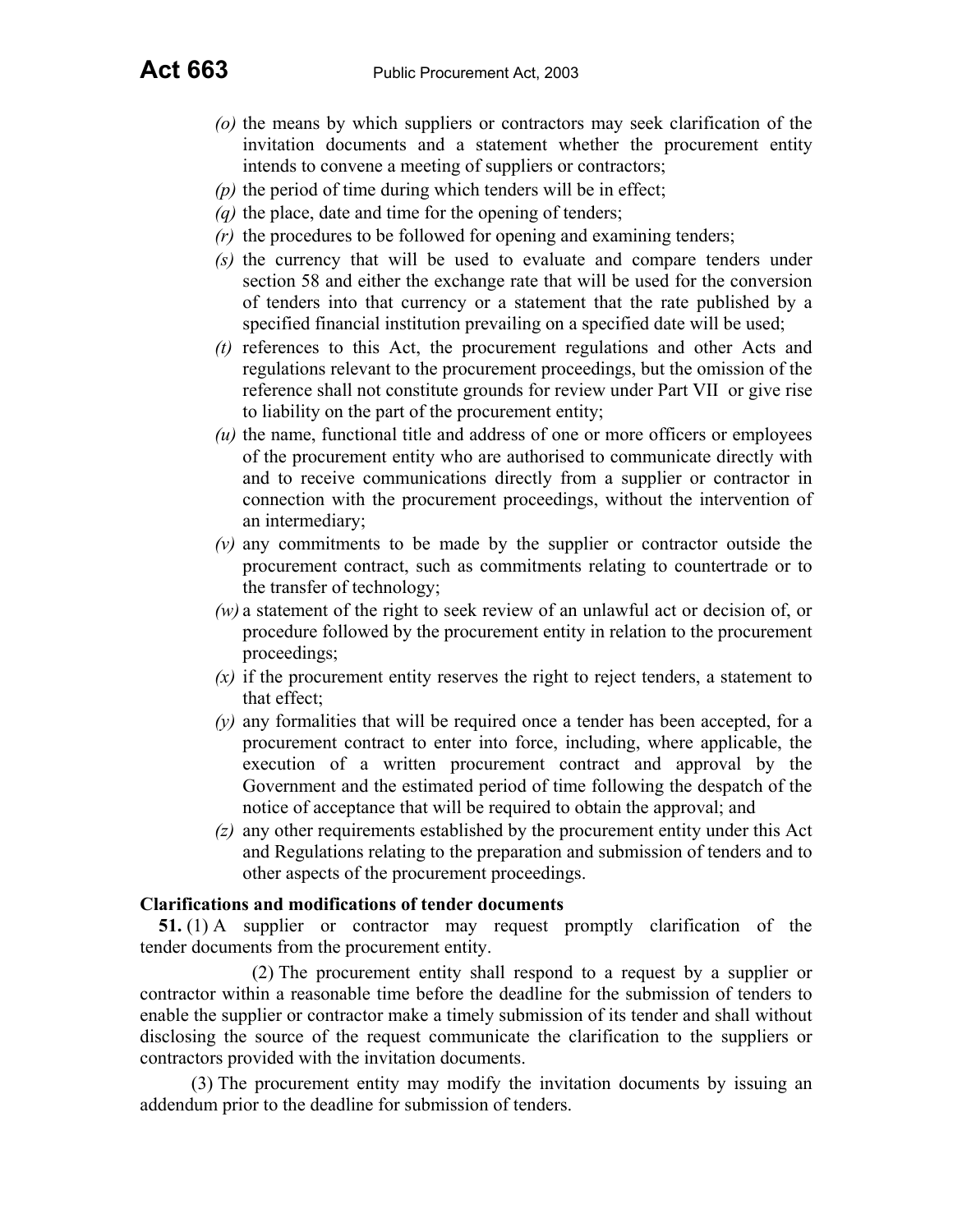(4) The addendum shall be communicated promptly to the suppliers or contractors provided with the invitation documents by the procurement entity and shall be binding on those suppliers or contractors.

(5) The procurement entity may convene a meeting of suppliers and contractors to clarify and modify tender documents and shall prepare minutes of any previous meeting concerned with clarification of the invitation documents without identifying the sources of the requests.

(6) The minutes shall be given promptly to the suppliers and contractors provided with the invitation documents by the procurement entity to enable them take the minutes into account in the preparation of their tenders.

*Sub-Part II—Submission of Tenders*

## **Language of tenders**

**52.** (1) Tenders shall be formulated and submitted in English.

(2) Supporting documents and printed literature furnished by the tenderer may be in another language if they are accompanied by an accurate translation of the relevant passages in English.

(3) Where there is a translation, the translation shall be used to interpret the tender.

## **Submission of tenders**

**53.** (1) The procurement entity shall,

- *(a)* fix the place for, and a specific date and time as the deadline for the submission of tenders; and
- *(b)* allow tenderers at least six weeks to prepare their tenders for international competitive tendering.

(2) The time for preparation of tenders under national competitive tendering procedures shall not exceed four weeks.

(3) If a procurement entity issues clarification or modification documents or if a meeting of tenderers is held, the procurement entity shall prior to the expiry of the deadline for the submission of tenders extend the deadline to give the suppliers and contractors reasonable time to take the clarification or modification, or the minutes of the meeting into account in their tenders.

(4) The procurement entity may, prior to the expiry of deadline for the submission of tenders, extend the deadline.

(5) The procurement entity shall, at least ten days before the expiry of the deadline, give notice of an extension of the deadline by fax, e-mail or any other expedited written means of communication to each supplier or contractor to whom the procurement entity provided the tender documents or to any new prospective tenderers.

(6) A tender shall be in writing, signed and be submitted in a sealed envelope.

(7) A tender may alternatively be submitted in any other form specified in the tender documents that provides a record of the contents of the tender and a similar degree of authenticity, security and confidentiality.

(8) The procurement entity shall provide the tenderer with a receipt showing the date and time when its tender was received.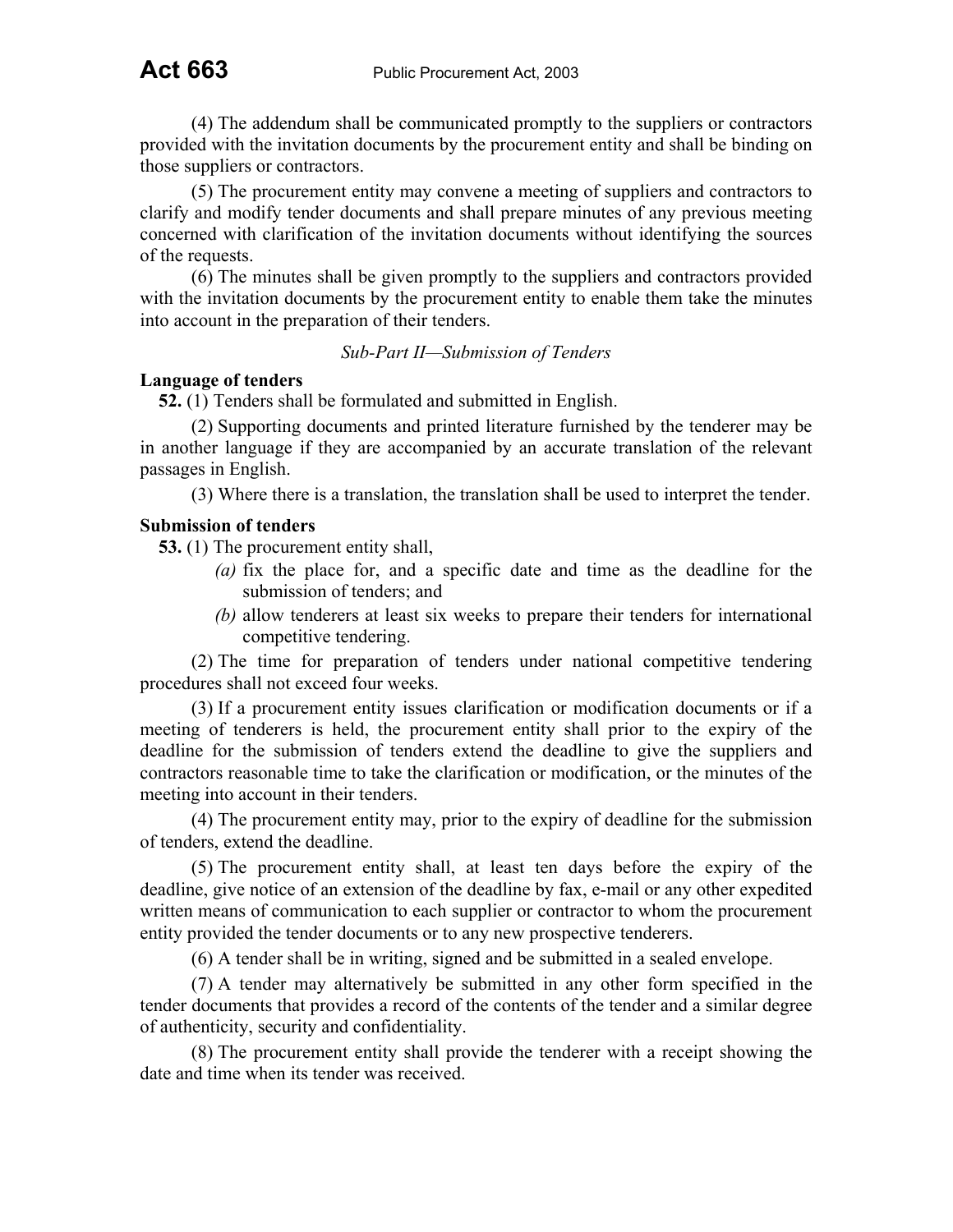(9) A tender received by the procurement entity after the deadline for the submission of tenders shall not be opened and shall be returned to the supplier or contractor which submitted it.

#### **Period of validity of tenders; modification and withdrawal of tenders**

**54.** (1) The period of validity for a tender shall be the period specified in the tender documents.

(2) A procurement entity may request suppliers or contractors to extend the period of validity for an additional specified period of time.

(3) A supplier or contractor may refuse the request without forfeiting its tender security and the effectiveness of its tender will terminate upon the expiry of the unextended period of effectiveness.

(4) A supplier or contractor that agrees to an extension of the period of effectiveness of its tenders shall extend or procure an extension of the period of tender securities provided by it or provide new tender securities to cover the extended period of effectiveness of its tender.

(5) A supplier or contractor whose tender security is not extended or that has not provided a new tender security is considered to have refused the request to extend the period of effectiveness of its tender.

(6) A supplier or contractor may modify or withdraw its tender prior to the deadline for the submission of tenders without forfeiting its tender security unless otherwise stipulated in the tender documents.

(7) The modification or notice of withdrawal is effective if it is received by the procurement entity before the deadline for the submission of tenders.

#### **Tender securities**

**55.** (1) The procurement entity shall specify the principal terms and conditions of the required tender security in the invitation documents.

(2) When the procurement entity requires suppliers or contractors submitting tenders to provide tender security,

- *(a)* the requirement shall apply to each supplier or contractor;
- *(b)* the invitation documents shall stipulate that the issuer and confirmer of the tender security are acceptable to the procurement entity;
- *(c)* notwithstanding paragraph *(b)*, a tender security shall not be rejected by the procurement entity on the grounds that the tender security was not issued by an issuer in the country, if the tender security and the issuer otherwise conform to requirements in the invitation documents;
- *(d)* a supplier or contractor may request the procurement entity to confirm the acceptability of a proposed issuer or a proposed confirmer of a tender security before submitting a tender and the procurement entity shall respond promptly to the request;
- *(e)* confirmation of the acceptability of a proposed issuer or of a proposed confirmer does not preclude the procurement entity from rejecting the tender security on the ground that the issuer or confirmer has become insolvent or is otherwise not creditworthy.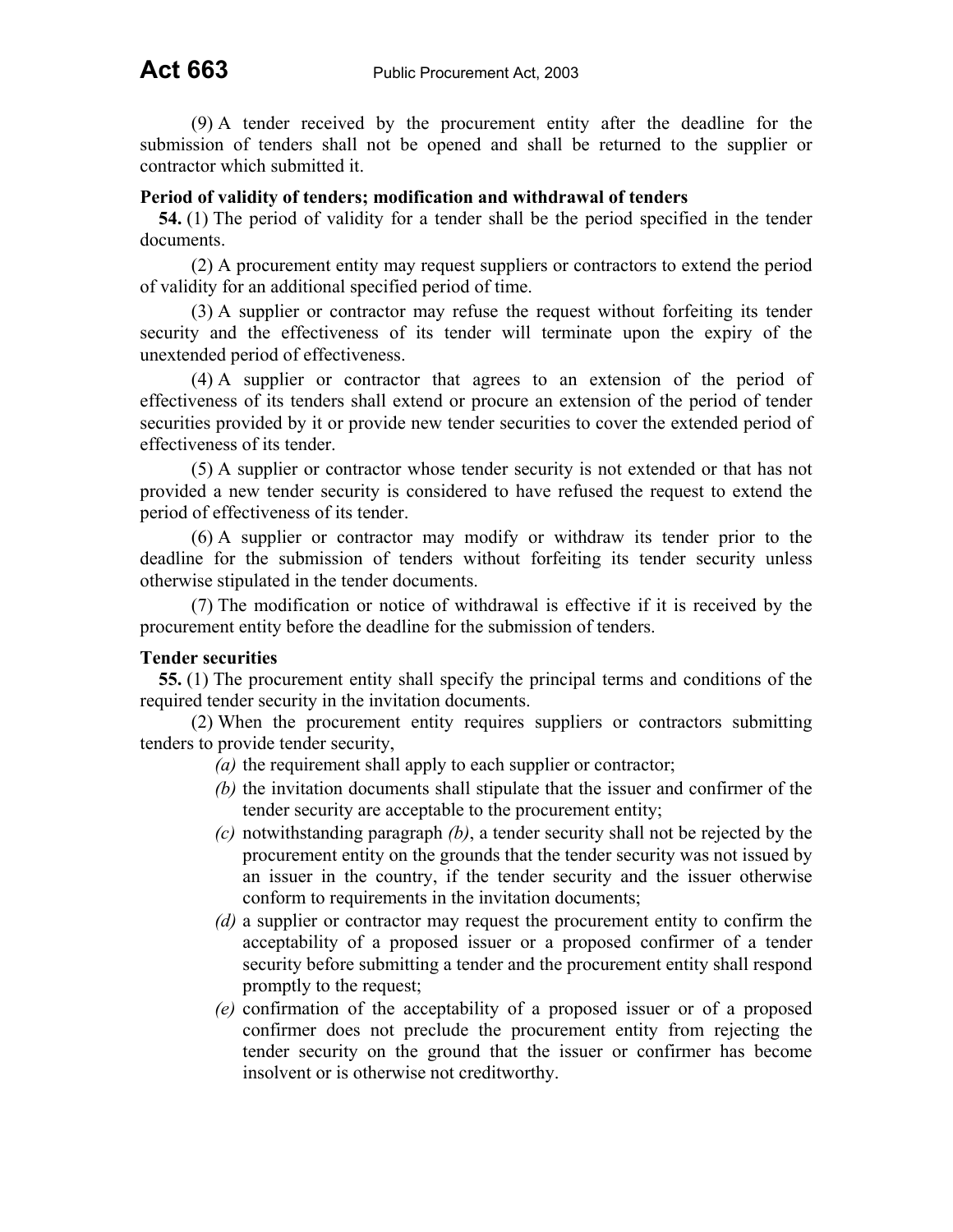(3) Any requirement on tender security that refers directly or indirectly to conduct by the supplier or contractor submitting the tender may only relate to

- *(a)* withdrawal or modification of the tender after the deadline for submission of tenders, or before the deadline if stipulated in the invitation documents;
- *(b)* failure to sign the procurement contract if required by the procurement entity to do so;
- *(c)* failure to provide a required security for the performance of the contract after the tender has been accepted or to comply with any other condition precedent to signing the procurement contract specified in the tender documents.

(4) The procurement entity shall not make a claim to the amount of the tender security and shall promptly return or procure the return of the tender security document after whichever of the following occurs first

- *(a)* the expiry of the tender security;
- *(b)* the entry into force of a procurement contract and the provision of security for the performance of the contract, if the security is required by the invitation documents;
- *(c)* the termination of the tendering proceedings without the entry into force of a procurement contract; or
- *(d)* the withdrawal of the tender prior to the deadline for the submission of tenders.

#### *Sub-Part III—Evaluation and Comparison of Tenders*

### **Opening of tenders**

**56.** (1) Tenders shall be opened

- *(a)* at the time specified in the tender documents as the deadline for the submission of tenders or at the deadline specified in any extension of the deadline; and
- *(b)* at the place and in accordance with the procedures specified in the tender documents.

(2) The time for opening of the tenders shall be the same as the deadline for receipt of tenders or promptly after that deadline.

(3) A supplier or contractor who has submitted a tender or a representative of that supplier or contractor, shall be permitted by the procurement entity to be present at the opening of tenders.

(4) The name and address of each supplier or contractor whose tender is opened and the tender price shall be announced to those present at the opening of tenders and communicated on request to a supplier or contractor who has submitted a tender but is not present or represented at the opening of the tenders.

(5) The tender price shall be recorded immediately in the record of tendering proceedings.

#### **Examination of tenders**

**57.** (1) The procurement entity may ask a supplier or a contractor for clarification of its tender in order to assist in the examination, evaluation and comparison of tenders.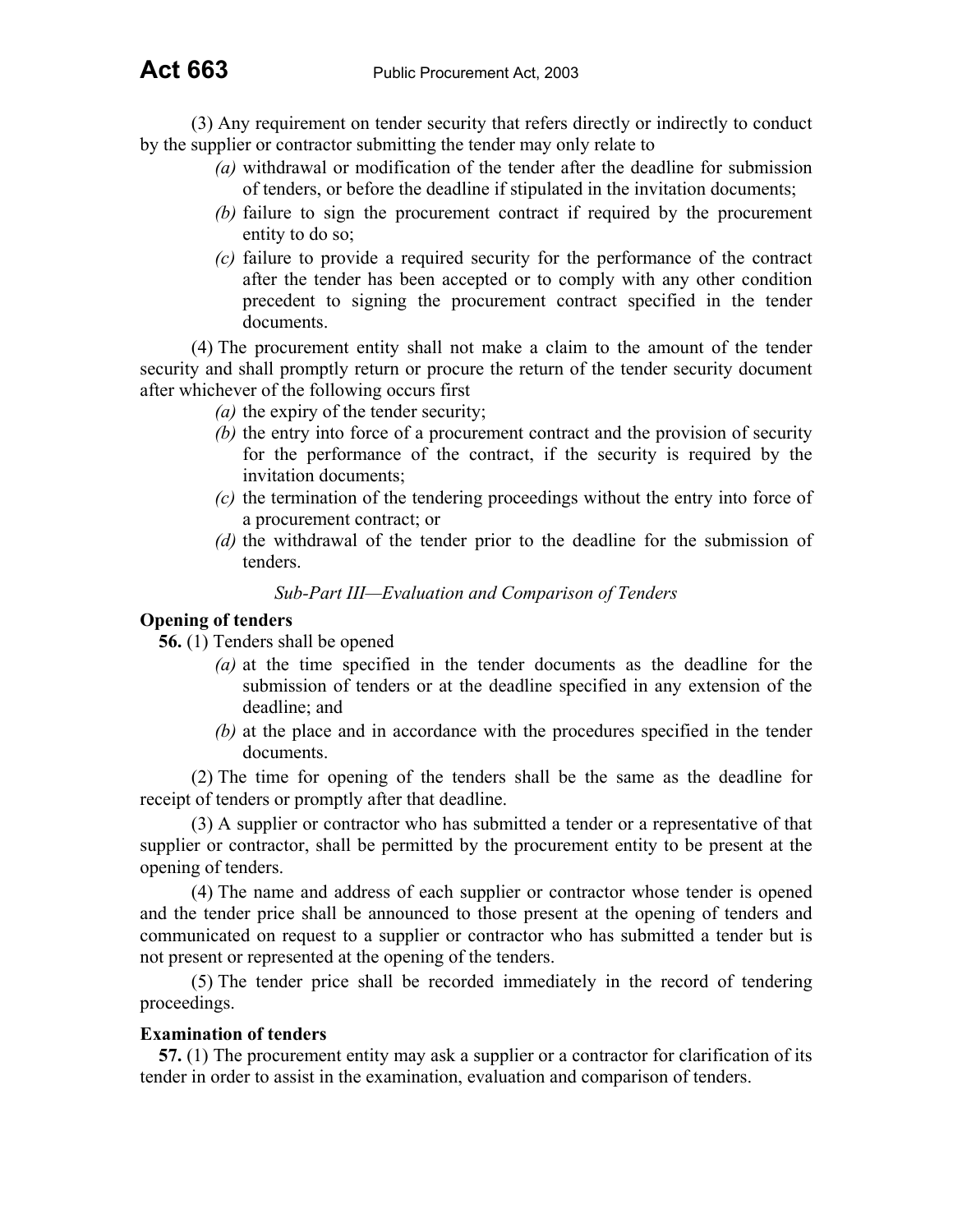(2) No change in a matter of substance in the tender, including changes in price and changes aimed at making an unresponsive tender responsive, shall be sought, offered or permitted.

(3) Notwithstanding subsection (2), the procurement entity shall correct purely arithmetical errors that are discovered during the examination of tenders.

(4) The procurement entity shall give prompt notice of the correction to the supplier or contractor that submitted the tender.

#### **Responsiveness of tenders**

**58.** (1) A procurement entity shall regard a tender as responsive if it conforms to the requirements set out in the tender invitation documents.

(2) The procurement entity may, however, regard a tender as responsive if it contains minor deviations that do not materially alter or depart from the characteristics, terms, conditions and other requirements set out in the invitation documents or if it contains errors or oversights that are capable of being corrected without touching on the substance of the tender.

(3) The deviations shall be quantified, to the extent possible, and shall be taken into account in the evaluation and comparison of tenders.

(4) A procurement entity shall not accept a tender

- *(a)* if the supplier or contractor that submitted the tender is not qualified;
- *(b)* if the tenderer that submitted the tender does not accept a correction of an arithmetical error made under subsection(1)*(b)*;
- *(c)* if the tender is not responsive;
- *(d)* in the circumstances referred to in section 32 with respect to inducement from a tenderer.

## **Evaluation of tenders**

**59.** (1) The procurement entity shall evaluate and compare the tenders that have been accepted in order to ascertain the successful tender in accordance with the procedures and criteria set out in the invitation documents.

(2) No criterion shall be used that has not been set out in the invitation documents.

- (3) The successful tender shall be:
	- *(a)* the tender with the lowest evaluated tender price; and
	- *(b)* the lowest evaluated tender ascertained on the basis of criteria specified in the invitation documents which shall be
		- (i) objective and quantifiable; and
		- (ii) given relative weight in the evaluation procedure or expressed in monetary terms where practicable if the procurement entity has so stipulated in the invitation documents.

(4) To determine the lowest evaluated tender, the procurement entity shall consider

- *(a)* the tender price, subject to any margin of preference applied under section  $60(2)$  ;
- *(b)* the cost of operating, maintaining and repairing the goods or works, the time for delivery of the goods, completion of works or provisions of the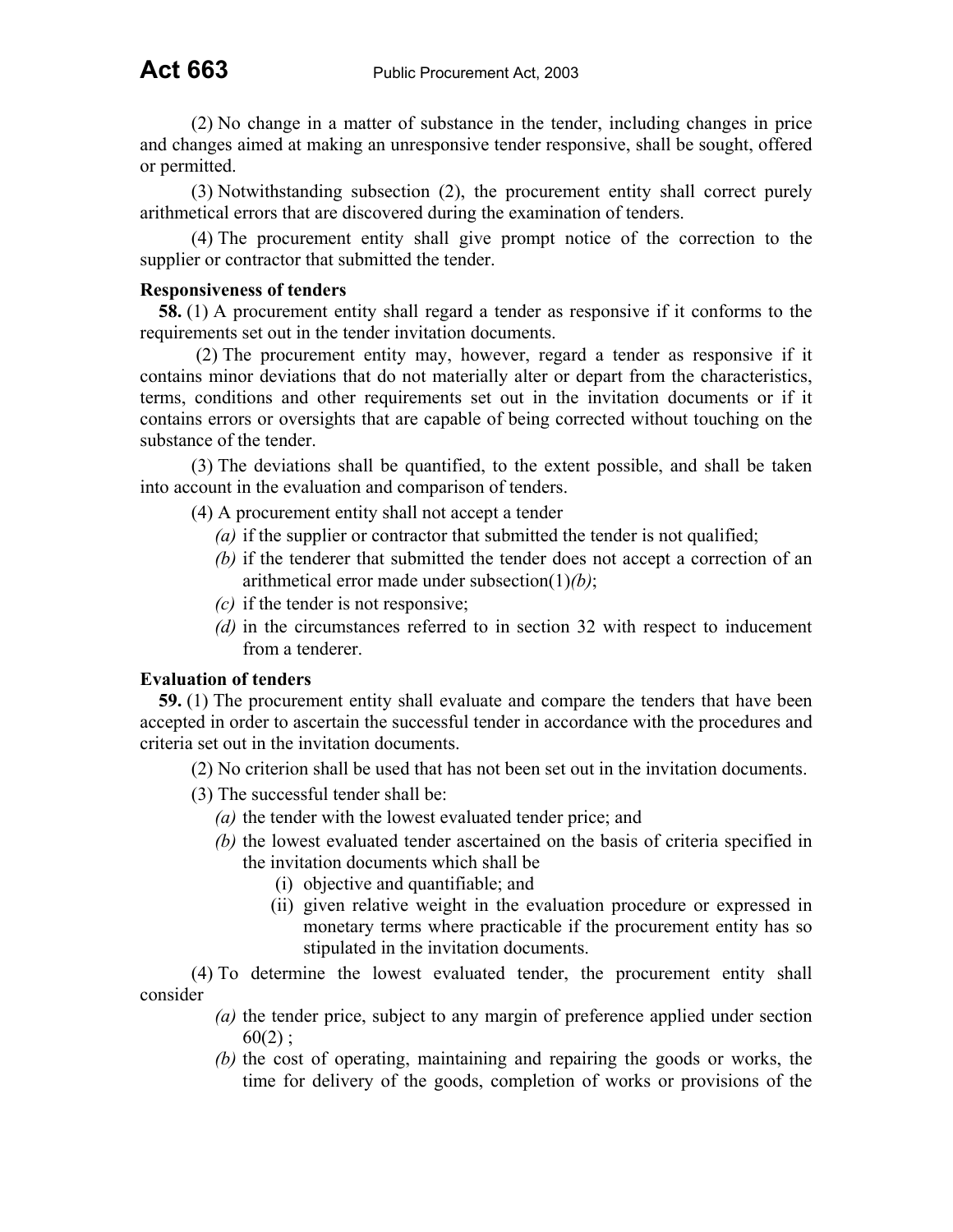services, the functional characteristics of the goods or works, the terms of payment and of guarantees in respect of the goods, works or services;

- *(c)* the effect the acceptance of the tender will have on
	- (i) the balance of payments position and foreign exchange reserves of the country;
	- (ii) the countertrade arrangements offered by suppliers or contractors;
	- (iii) the extent of local content, including manufacturer, labour and materials, in goods, works or services being offered by suppliers or contractors;
	- (iv) the economic-development potential offered by tenders, including domestic investment or other business activity;
	- (v) the encouragement of employment, the reservation of certain production for domestic suppliers;
	- (vi) the transfer of technology;
	- (vii) the development of managerial, scientific and operational skills; and

*(d)* national security considerations.

## **Margin of preference**

**60.** (1) A procurement entity may grant a margin of preference for the benefit of tenders for work by domestic contractors or for the benefit of tenders for domestically produced goods or for the benefit of domestic suppliers of services.

(2) The margin of preference shall be calculated in accordance with the procurement regulations and reflected in the record of the procurement proceedings;

(3) The margin of preference shall be authorised by the Board and be subject to approval by the Board.

#### **Multiple currency tender prices**

**61.** When tender prices are expressed in two or more currencies, the tender prices of the total number of tenders shall be converted to the same currency according to the rate specified in the invitation documents for the evaluation and comparison tenders.

#### **Repeat tender qualifications**

**62.** (1) The procurement entity may require the supplier or contractor which is the successful tenderer, to demonstrate its qualifications again, whether or not it has engaged in pre-qualification proceedings in accordance with criteria and procedures that conform to section 23 on prequalification proceedings.

(2) The criteria and procedures to be used for the further demonstration shall be set out in the tender documents.

(3) Where pre-qualification proceedings have been used, the criteria for further demonstration shall be the same as those used in the pre-qualification proceedings.

(4) If tenderers have not been pre-qualified, the entity shall determine whether the selected tenderer has the capacity to perform the contract effectively.

(5) The criteria to be met shall be specified in the tender documents and if the selected tender is rejected, the procurement entity shall make a similar determination of the next ranked best evaluated tender.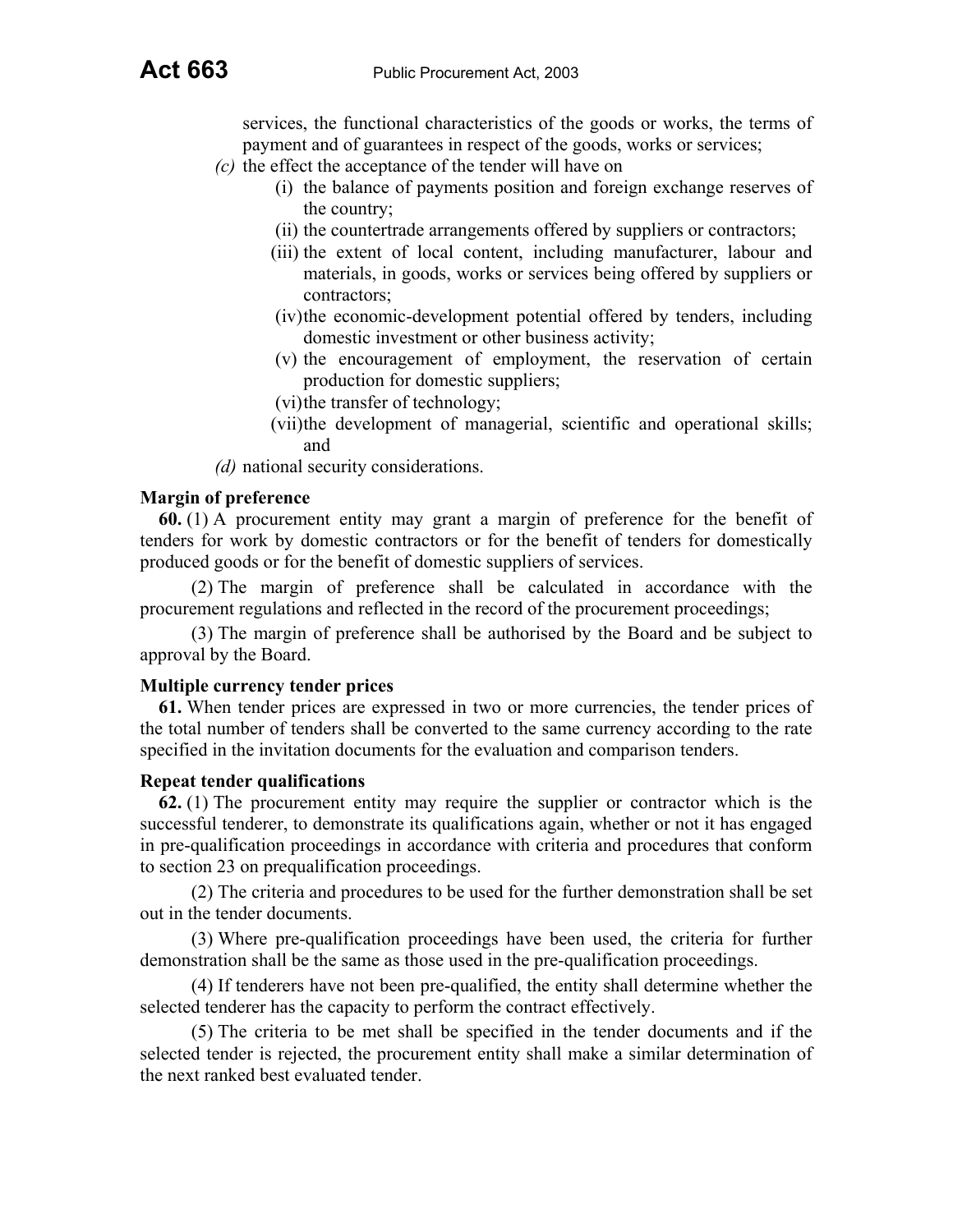(6) If the supplier or contractor submitting the successful tender is requested to demonstrate its qualifications again but fails to do so, the procurement entity shall reject that tender and shall select a successful tenderer, in accordance with section 59(4) from among the remaining tenders, subject to the right of the procurement entity to reject the remaining tenders.

## **Non-disclosure of tender evaluation details**

**63.** Information relating to the examination, clarification, evaluation and comparison of tenders shall not be disclosed to suppliers or contractors or to any other person not involved officially in the examination, evaluation or comparison of tenders or in the decision on which tender should be accepted, except as provided in section 28 on the record of procurement proceedings.

## **Prohibition of negotiations with suppliers or contractors**

**64.** (1) Subject to the exception in this section, no negotiations shall take place between the procurement entity and a supplier or contractor with respect to a tender submitted by the supplier or contractor.

(2) If the lowest evaluated responsive tender exceeds the budget for the contract by a substantial margin, the procurement entity shall investigate the causes for the excessive cost and may

- *(a)* consider requesting new tenders; or
- *(b)* subject to approval by the relevant Tender Review Board and guidelines issued by that Board, negotiate a contract with the lowest evaluated tenderer to try to obtain a satisfactory contract.

## **Acceptance of tender and entry into force of procurement contract**

**65.** (1) A tender that has been ascertained to be the successful tender in accordance with this Act shall be accepted and notice of acceptance of the tender shall be given within 30 days of the acceptance of the tender to the supplier or contractor submitting the tender.

(2) Where the tender documents require the supplier or contractor whose tender has been accepted to sign a written procurement contract conforming to the tender, the procurement entity and the supplier or contractor shall sign the procurement contract within 30 days after the notice referred to in subsection (1) is despatched to the supplier or contractor.

(3) Where a written procurement contract is required to be signed, the contract shall enter into force on the commencement date indicated on the contract.

(4) Between the time when the notice is despatched to the supplier or contractor and the entry into force of the procurement contract, neither the procurement entity nor the supplier or contractor shall take any action that interferes with the entry into force of the procurement contract or with its performance.

(5) Except as provided in subsection (2), a procurement contract in accordance with the terms and conditions of the accepted tender enters into force when the notice is despatched to the supplier or contractor that submitted the tender, if it is despatched while the tender is in force.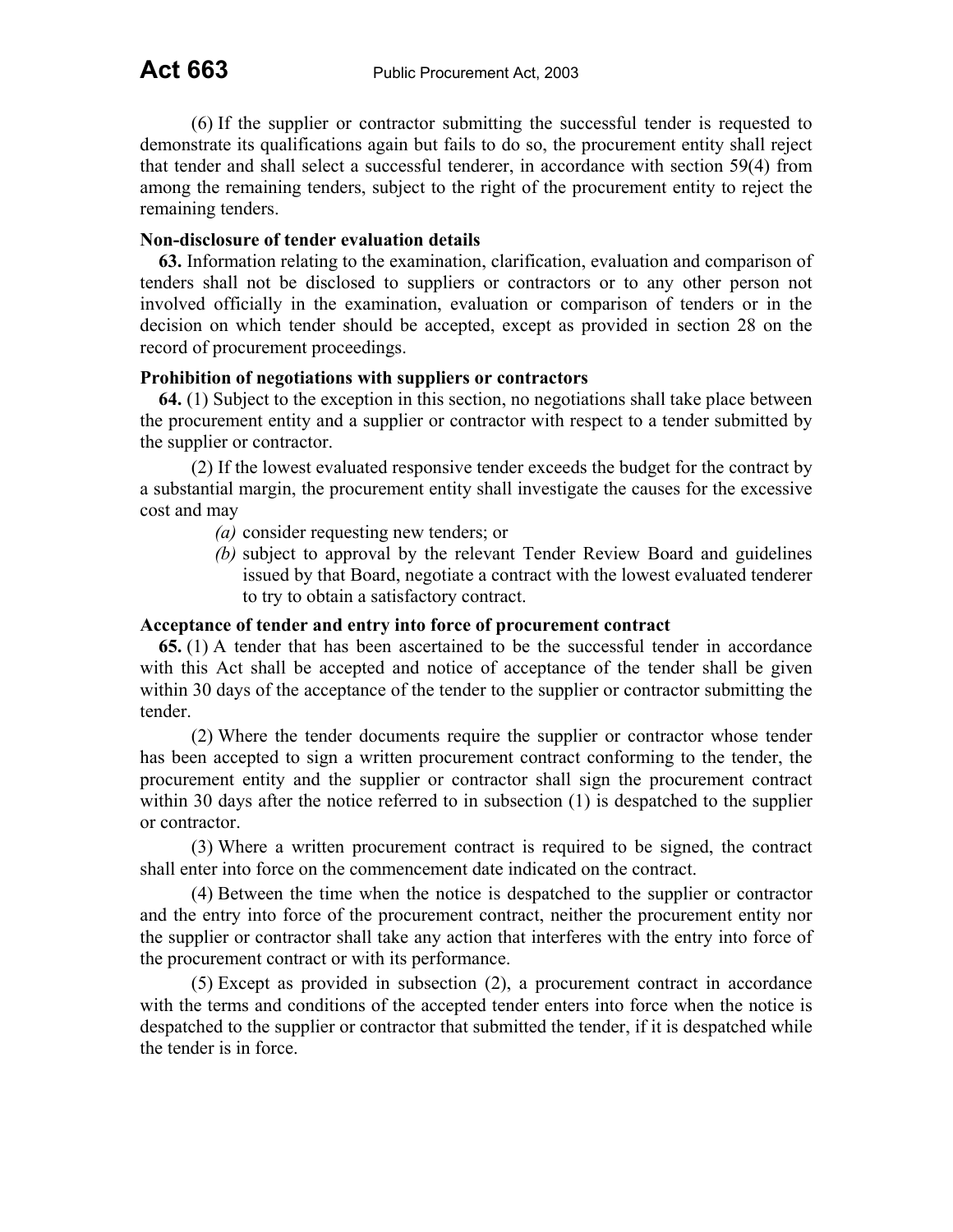(6) The notice is despatched when it is properly addressed or otherwise directed and transmitted to the supplier or contractor or conveyed to an appropriate authority for transmission to the supplier or contractor in a manner authorised in section 26.

(7) If the supplier or contractor whose tender has been accepted fails to sign a written procurement contract within 30 working days of receipt of the notice of acceptance or fails to provide the required security for the performance of the contract, the procurement entity shall select a successful tender in accordance with section 59(3) from among the remaining tenders that are in force, subject to the right of the procurement entity to reject the remaining tenders.

(8) The notice provided for in subsection (1) shall be given to the supplier or contractor that submitted the successful tender.

(9) A procurement entity shall give notice of the procurement contract in writing to unsuccessful suppliers and contractors and the notice shall

- *(a)* specify the name and address of the successful supplier or contractor who has entered into the contract and the contract price;
- *(b)* be given after the commencement of the procurement contract and may include the provision by the supplier or contractor of security for the performance of the contract;
- *(c)* for contracts above the threshold in Schedule 3, be published in the Procurement Bulletin which shall disclose the names of firms or individuals awarded contracts, the start and completion dates, as well as the value of the contracts.

## **PART VI—METHODS AND PROCEDURES TO PROCURE CONSULTANTS**

#### **Notice of invitation of expressions of interest and preparation of shortlists**

**66.** (1) A procurement entity shall invite consulting services by causing a notice seeking expression of interest in submitting a proposal to be published in the Public Procurement Bulletin for consultancy contracts above the threshold in Schedule 3.

- (2) The notice shall,
	- *(a)* contain the name and address of the procurement entity and a brief description of the services to be procured; and
	- *(b)* be published in English and in a newspaper of wide circulation or in a relevant trade or professional publication of wide circulation except where participation is limited solely to national consultants under section 44 (1) or where the procurement entity decides that only national consultants may submit proposals.

(3) Where direct invitation is necessary for economic and efficiency reasons, the procurement entity with the approval of the Board may apply the provisions of subsection  $(1)$  and  $(2)$  where

- *(a)* the services to be procured are available only from a limited number of consultants, if it invites expressions of interest from all these consultants;
- *(b)* the time and cost required to examine and evaluate a large number of expressions of interest would be disproportionate to the value of the services to be performed, if it invites proposals from enough consultants to ensure effective competition; or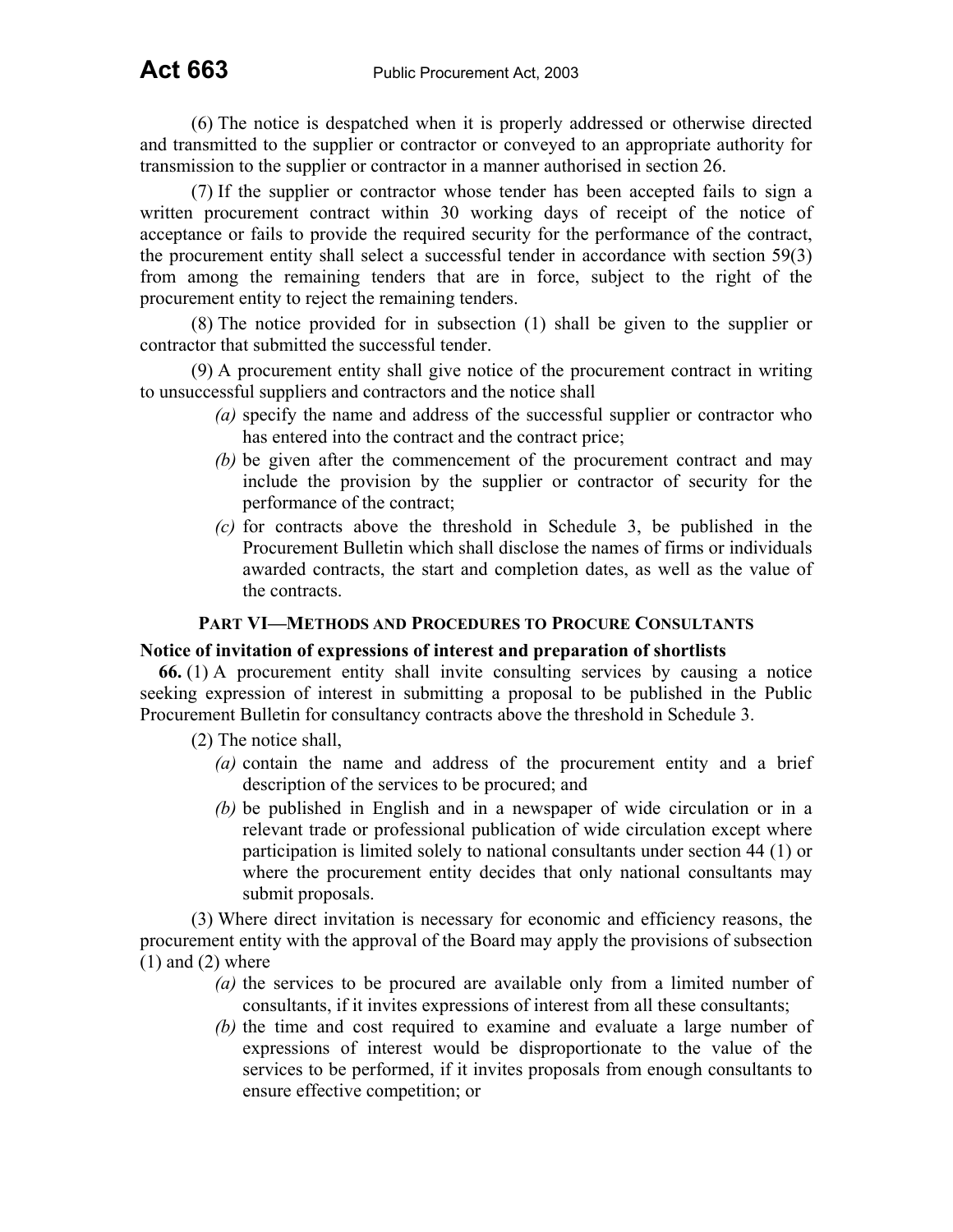*(c)* direct invitation is the only means to ensure confidentiality or is required in the national interest, if it invites enough proposals from consultants for effective competition.

#### **Shortlisted candidates**

**67.** (1) The procurement entity is responsible for the preparation of a shortlist of consultants to be considered to participate in the selection process.

(2) The shortlist may comprise only national consultants but shall comprise at least three and not more than six consultants.

 (3) The procurement entity shall provide the invitation for proposals to the shortlist of consultants selected on the basis of quality.

(4) The procurement entity shall provide the invitation for proposals to the most qualified or single sourced consultant selected on the basis of the consultant's qualifications.

#### **Content of requests for proposals for consultancy services**

**68.** (1) The procurement entity shall use the standard invitation for proposals stipulated in Schedule 4 and any requirements for a specific assignment shall be introduced through information to consultants, data sheets or contract data sheets and not by introducing changes in the standard tender documents.

- (2) The invitation for proposals shall include
	- *(a)* the name and address of the procurement entity;
	- *(b)* the language or languages in which proposals are to be prepared;
	- *(c)* the manner, place and deadline for the submission of proposals;
	- *(d)* a statement to the effect that the procurement entity reserves the right to reject proposals;
	- *(e)* the criteria and procedures related to the evaluation of the qualifications of the consultants and those related to additional qualifications under section  $24(5)$ ;
	- *(f)* the requirements on documentary evidence or other information that shall be submitted by suppliers or contractors to demonstrate their qualifications;
	- *(g)* the nature and required characteristics of the services to be procured including the location where the services are to be provided and the time when the services are to be provided;
	- *(h)* whether the procurement entity is seeking proposals on various possible ways of meeting its needs;
	- *(i)* the currency in which the proposal price is to be expressed;
	- *(j)* the manner in which the proposal price is to be expressed, including a statement on whether the price covers elements apart from the cost of services, such as reimbursement for transportation, lodging, insurance, use of equipment, duties or taxes;
	- *(k)* the procedure selected under section 71(1) to ascertain the successful proposal;
	- *(l)* the criteria to be used to determine the successful proposal, including any margin of preference to be used under section 57 and the relative weight of the criteria;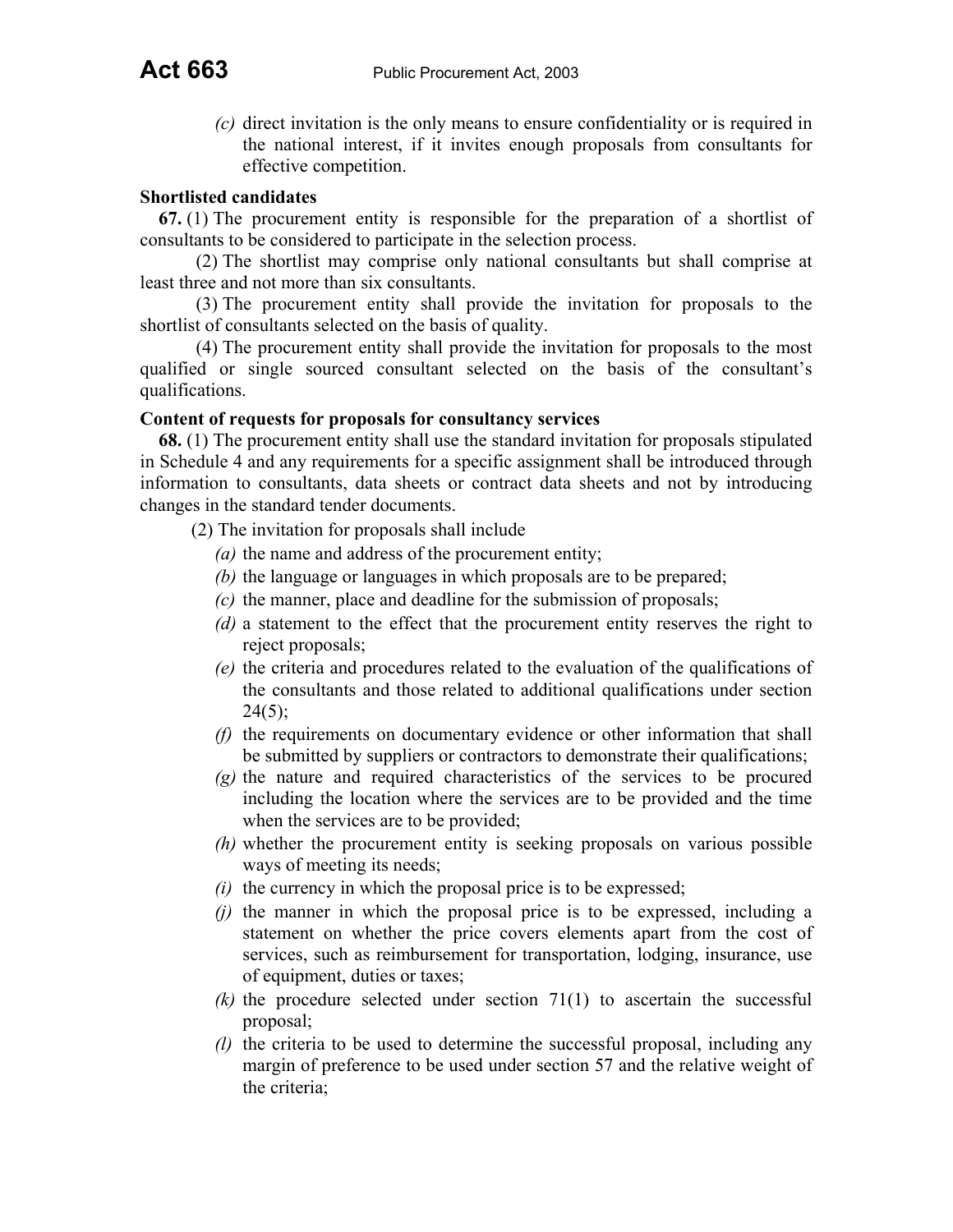- *(m)* the currency that will be used to evaluate and compare proposals and either the exchange rate that will be used for the conversion of proposal prices into that currency or a statement that the rate published by a specified financial institution prevailing on a specified date will be used;
- *(n)* a statement on alternatives to the characteristics of the consultancy services, contractual terms and conditions or other requirements set out in the invitation for proposals if permitted and a description of the manner in which the alternative proposals are to be evaluated and compared;
- *(o)* the name, functional title and address of one or more officers or employees of the procurement entity who are authorised to communicate directly with and to receive communications directly from consultants in connection with the procurement proceedings, without the intervention of an intermediary;
- *(p)* the means by which consultants may seek clarification on the invitation for proposals and a statement whether the procurement entity intends to convene a meeting of consultants; and
- *(q)* the terms and conditions of the consultancy contract as known to the procurement entity and the contract form to be signed by the parties.

## **Criteria for the evaluation of proposals**

**69.** (1) The procurement entity shall establish criteria to evaluate the proposals and determine the relative weight to be accorded to each criterion and the manner in which they are to be applied in the evaluation of proposals.

(2) The consultants shall be notified of the criteria in the invitation for proposals and the criteria may deal with the following:

- *(a)* the qualifications, experience, reputation, reliability and professional and managerial competence of the consultant and the personnel to be involved in providing the services;
- *(b)* the effectiveness of the proposals submitted by the consultants in meeting the needs of the procurement entity as specified in section  $68(2)(g)$ ;
- *(c)* the proposal price, including any ancillary or related costs; and
	- (i) the effect that the acceptance of a proposal will have on the balance of payments position and foreign exchange reserves of the country;
	- (ii) the extent of participation by nationals;
	- (iii) the economic development potential offered by the proposal, including domestic investment or other business activity;
	- (iv) the encouragement of employment;
	- (v) the transfer of technology;
	- (vi) the development of managerial, scientific and operational skills;
	- (vii) the counter-trade arrangements offered by consultants; and
- *(d)* national security considerations.

(3) A procurement entity may grant additional points for participation by nationals who are key staff in foreign and national firms, and these points shall be calculated in accordance with the procurement regulations and reflected in the record of the procurement proceedings subject to approval by the Board.

## **Clarification and modification of invitation for proposals**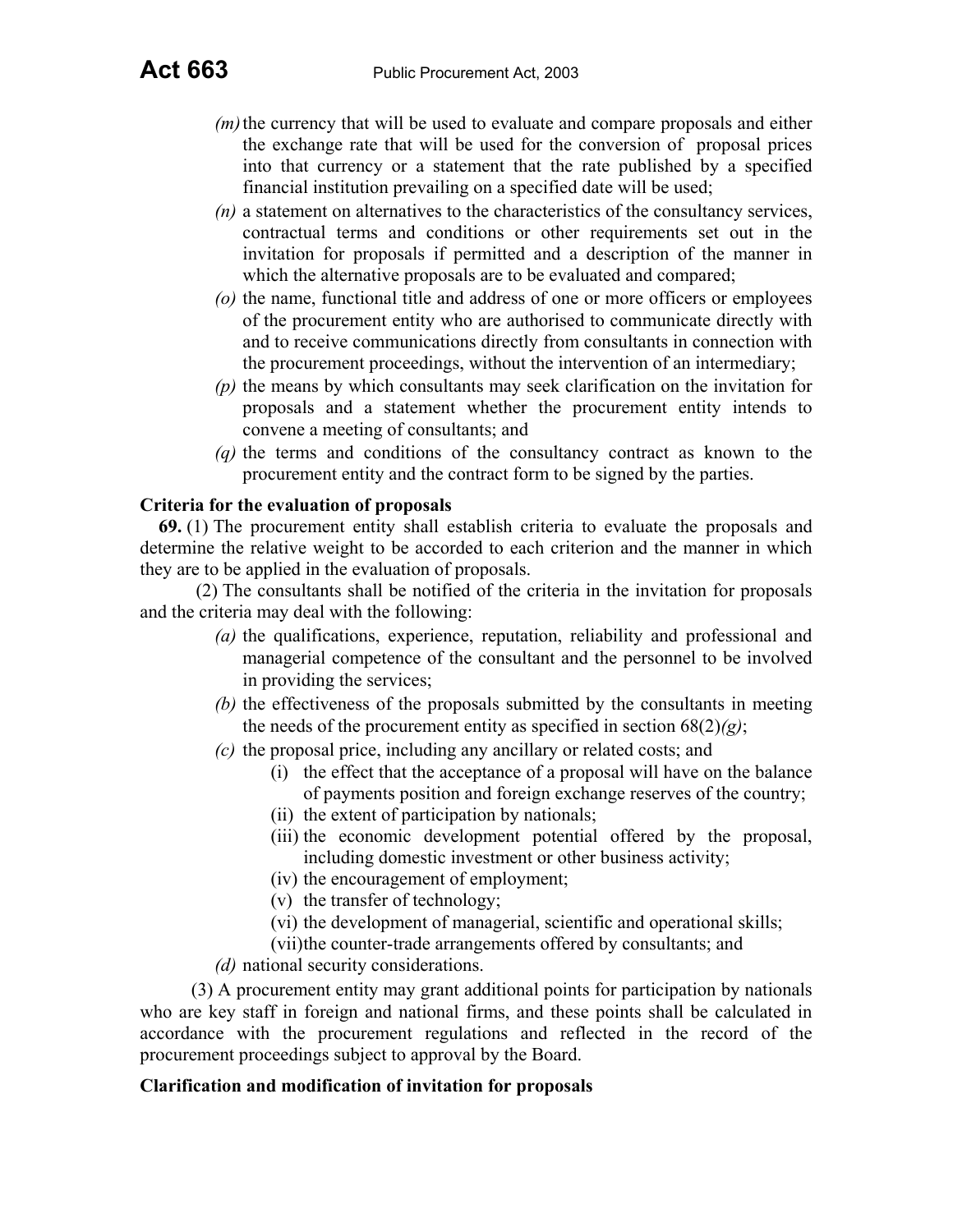**70.** (1) A consultant may request clarification of the invitation for proposals from the procurement entity and where such a request is made the procurement entity shall

- *(a)* respond to the request within 7 working days of the request being made if the request is received by the procurement entity within 14 working days prior to the deadline for the submission of proposals; and
- *(b)* where the request is made later than 14 days prior to the deadline for the submission of proposals, respond promptly and early enough to enable the consultant make a timely submission of its proposal and shall, without identifying the source of the invitation, communicate the clarification to the other consultants to whom the procurement entity has provided the invitation for proposals.

(2) A procurement entity may, whether on its initiative or as a result of a request for clarification by a consultant, modify the request for proposals by issuing an addendum at any time prior to the deadline for the submission of proposals.

(3) The addendum shall be communicated promptly before the deadline for the submission of proposals to the short-listed consultants to whom the procurement entity has provided the request for proposals and shall be binding on those consultants.

(4) If the procurement entity convenes a meeting of consultants, it shall prepare minutes of the meeting containing the requests submitted at the meeting for clarification of the request for proposal and its responses to those requests, without identifying the sources of the requests.

(5) The minutes shall be provided promptly before the deadline for the submission of proposals to the consultants participating in the selection proceedings to enable them take the minutes into account in preparing their proposals.

#### **Choice of selection procedure**

**71.** (1) The procurement entity shall use the selection procedure provided for in section 75(6)*(a)*, 75(6)*(b)* or 76 that has been notified to consultants in the invitation for proposals.

(2) The procurement entity shall include in the record required under section 28, a statement of the grounds and circumstances on which it relied to justify the use of a selection procedure under subsection (1).

(3) This Part does not prevent a procurement entity from resorting to an impartial panel of external experts in the selection procedure.

#### **Conditions for use of other methods of selection of consultants**

**72.** (1) A procurement entity may select consultants by quality-based selection for the following types of assignments:

*(a)* complex or highly specialised assignments, where

- (i) it is difficult to define precise terms of reference and the required input from the consultants;
- (ii) the client expects the consultants to demonstrate innovation in their proposals;
- *(b)* assignments that have a high downstream impact where the objective is to have the best experts; and
- *(c)* assignments that can be carried out in substantially different ways where proposals will not be comparable.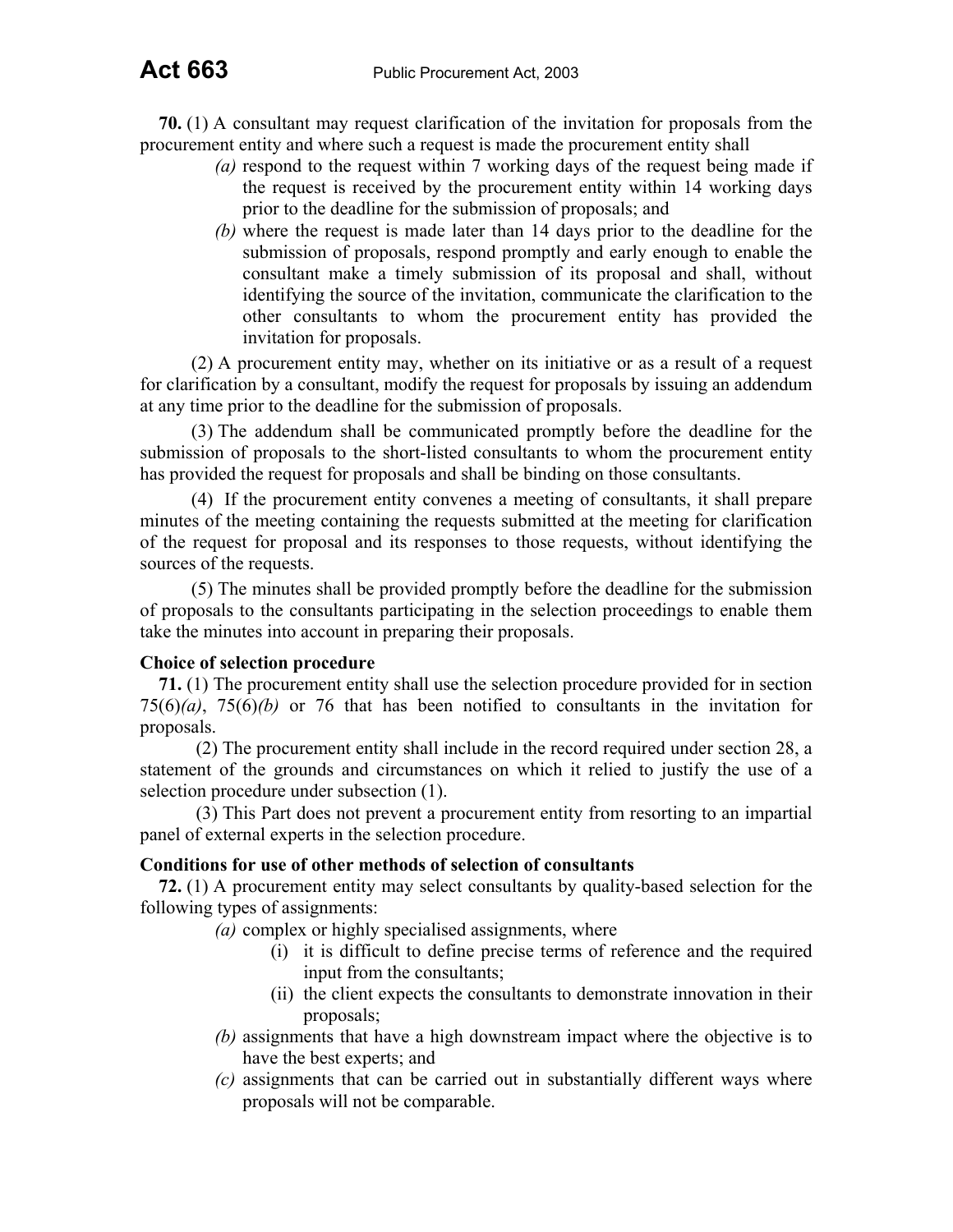(2) A procurement entity may use selection under a fixed budget approved by the Board where the assignment is simple and can be precisely defined.

(3) A procurement entity may use least-cost selection procedures for small value assignments subject to the value threshold in Schedule 3 where the assignment is of a standard or routine nature and well-established practices and standards exist.

(4) A procurement entity may use selection based on consultants' qualifications for very small value assignments subject to the value threshold in Schedule 3 where the need to prepare and evaluate competitive proposals is not justified.

(5) The procurement entity may select consultants by inviting proposals from a single consultant where there is

*(a)* only one eligible consultant;

*(b)* an emergency as specified in section 40(1)(b) and *(c)*; or

*(c)* a follow-up assignment.

## **Receipt of proposals**

**73.** (1) The procurement entity shall allow enough time for the consultants to prepare their proposals.

(2) The time allowed shall depend on the nature of the assignment but shall not be less than four weeks.

(3) To safeguard the integrity of the process, the technical and financial proposals shall be submitted in separate sealed envelopes.

(4) After the closing time for the submission of proposals, the appropriate committee of the procurement entity shall open the technical proposals immediately after the deadline for the submission of proposals.

(5) The financial proposals shall remain sealed until they are opened publicly under section 56.

## **Evaluation of proposals**

**74.** (1) The evaluation of the proposals shall be carried out in two stages: first the quality, and then the cost.

(2) Evaluators of technical proposals should not have access to the financial proposals until the technical evaluation, including any Tender Board Reviews is concluded.

(3) The evaluation shall be carried out in conformity with the provisions in the invitation for proposals.

#### **Selection procedure where price is a factor**

**75.** (1) Where the procurement entity uses the procedure in this section, it shall establish a threshold on the quality and technical aspects of the proposals in accordance with the criteria established under section 69 apart from those set out in the request for proposals and shall rate each proposal in accordance with that criteria and the relative weight and manner of application of those criteria set out in the invitation for proposals.

(2) The procurement entity shall notify the consultants whose proposals did not meet the minimum qualifying mark or were non responsive to the invitation for proposals and terms of reference after the evaluation of quality is completed within a period of 14 days after the decision has been taken by the procurement entity.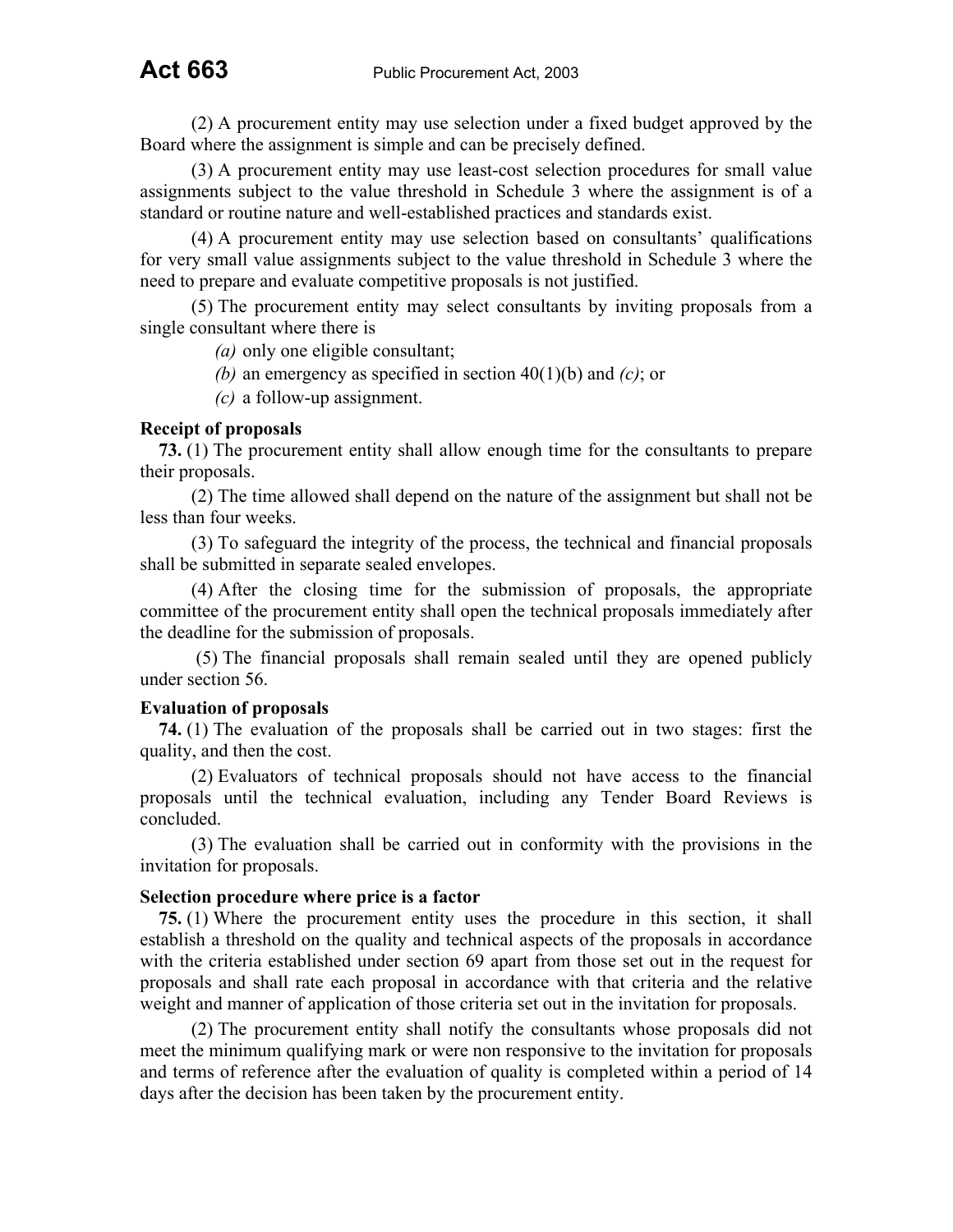(3) The name of the consultant, the quality scores and the proposed prices shall be read aloud and recorded when the financial proposals are opened.

(4) The procurement entity shall prepare the minutes of public opening of financial proposals which shall be part of the evaluation report and shall retain this record.

(5) The procurement entity shall compare the prices of the proposals that have attained a rating at or above the threshold.

(6) The successful proposals shall be

- *(a)* the proposals with the best combined evaluation in terms of the criteria established under section 69 apart from price in the case of quality and costbased selection;
- *(b)* the proposals with the lowest price in the case of least-cost selection; or
- *(c)* the consultants that submitted the highest ranked technical proposals within the budget;

(7) The consultants with the winning proposals shall be invited for negotiations, which shall focus mainly on the technical proposals.

(8) Proposed unit rates for staff-months and reimbursables shall not be negotiated unless there are exceptional reasons.

## **Selection procedure where price is not a factor**

**76.** (1) Where the procurement entity uses the quality-based selection, selection based on consultant's qualifications or single-source selection, it shall engage in negotiations with consultants in accordance with this section.

(2) The procurement entity shall

- *(a)* establish a threshold in accordance with section 75(1);
- *(b)* invite for negotiations on the price of its proposal, the consultant that has attained the best rating in accordance with section 75(1);
- *(c)* inform the consultants that attained ratings above the threshold that they may be considered for negotiation if the negotiations with the consultant with the best rating do not result in a procurement contract; and
- *(d)* inform the consultant with the best rating, that it is terminating the negotiations if it becomes apparent to the procurement entity that the negotiations with that consultant invited under subsection (2)*(b),* will not result in a procurement contract.

(3) The procurement entity shall, if negotiations with the consultant with the best rating fails, invite the consultant that obtained the second best rating, and if the negotiations with that consultant do not result in a procurement contract, the procurement entity shall invite the other consultants for negotiations on the basis of their rating until it arrives at a contract or rejects the remaining proposals.

## **Confidentiality**

**77.** (1) The procurement entity shall treat proposals and any negotiations on selection procedure as confidential and avoid the disclosure of their contents to competing consultants.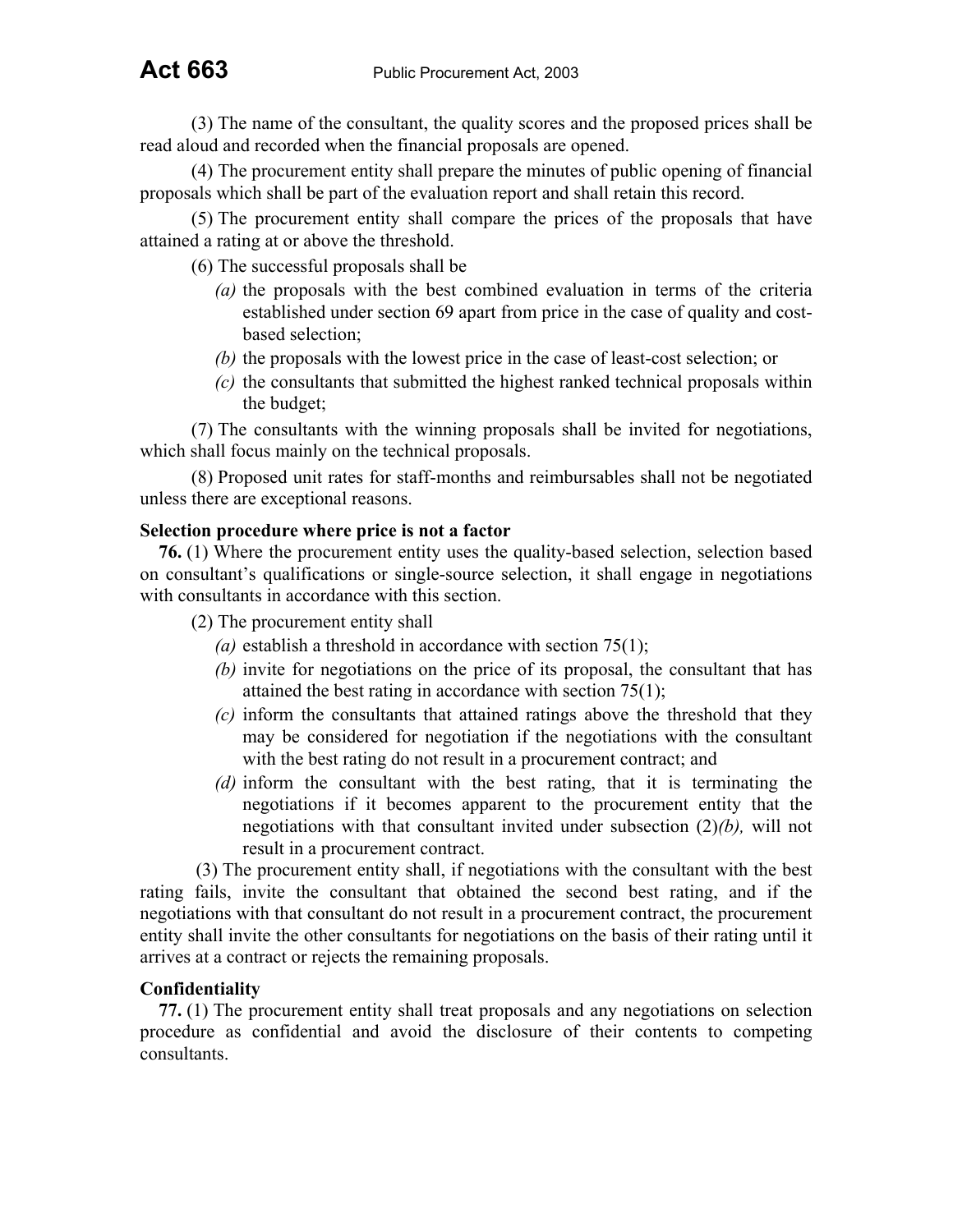(2) A party to the negotiations shall not reveal to any other person any technical, price or other information relating to the negotiations without the consent of the other party.

#### **PART VII—REVIEW**

## **Right to review**

**78.** (1) Any supplier, contractor or consultant that claims to have suffered, or that may suffer loss or injury due to a breach of a duty imposed on the procurement entity by this Act, may seek review in accordance with this Part.

(2) Notwithstanding subsection (1), the following shall not be subject to the review

- *(a)* the selection of a method of procurement under sections 35 to 43;
- *(b)* the choice of a selection procedure under section 75(6)*(a),* 75(6)*(b)* or section 76;
- *(c)* the limitation of procurement proceedings in accordance with section 44; and
- *(d)* a decision by the procurement entity under section 29 to reject tenders, proposals, offers or quotation.

## **Review by procurement entity**

**79.** (1) A complaint shall, in the first instance, be submitted in writing to the head of the procurement entity if the procurement contract has not already entered into force.

(2) The head of the procurement entity shall not entertain a complaint unless it was submitted within twenty days after the supplier, contractor or consultant submitting it became aware of the circumstances giving rise to the complaint or when that supplier, contractor, or consultant should have become aware of those circumstances, whichever is earlier.

(3) The head of the procurement entity may entertain a complaint or continue to entertain a complaint after the procurement contract has entered into force notwithstanding subsection (1).

(4) A procurement entity shall attempt to resolve a complaint by mutual agreement of the supplier or contractor and the procurement entity.

(5) The head of the procurement entity shall, within twenty-one days after the submission of the complaint, issue a written decision.

(6) The decision shall

- *(a)* state the reasons for the decision; and
- *(b)* if the complaint is upheld in whole or in part, indicate the corrective measures that are to be taken.

(7) If the head of the procurement entity does not issue a decision by the time specified in subsection (5), the supplier, contractor, or consultant, submitting the complaint is entitled to institute proceedings for administrative review under section 80.

(8) After the institution of the proceedings, the competence of the head of the procuring entity to entertain the complaint ceases.

## **Administrative review**

**80.** (1) A supplier, contractor or consultant entitled to seek review may submit a complaint to the Board,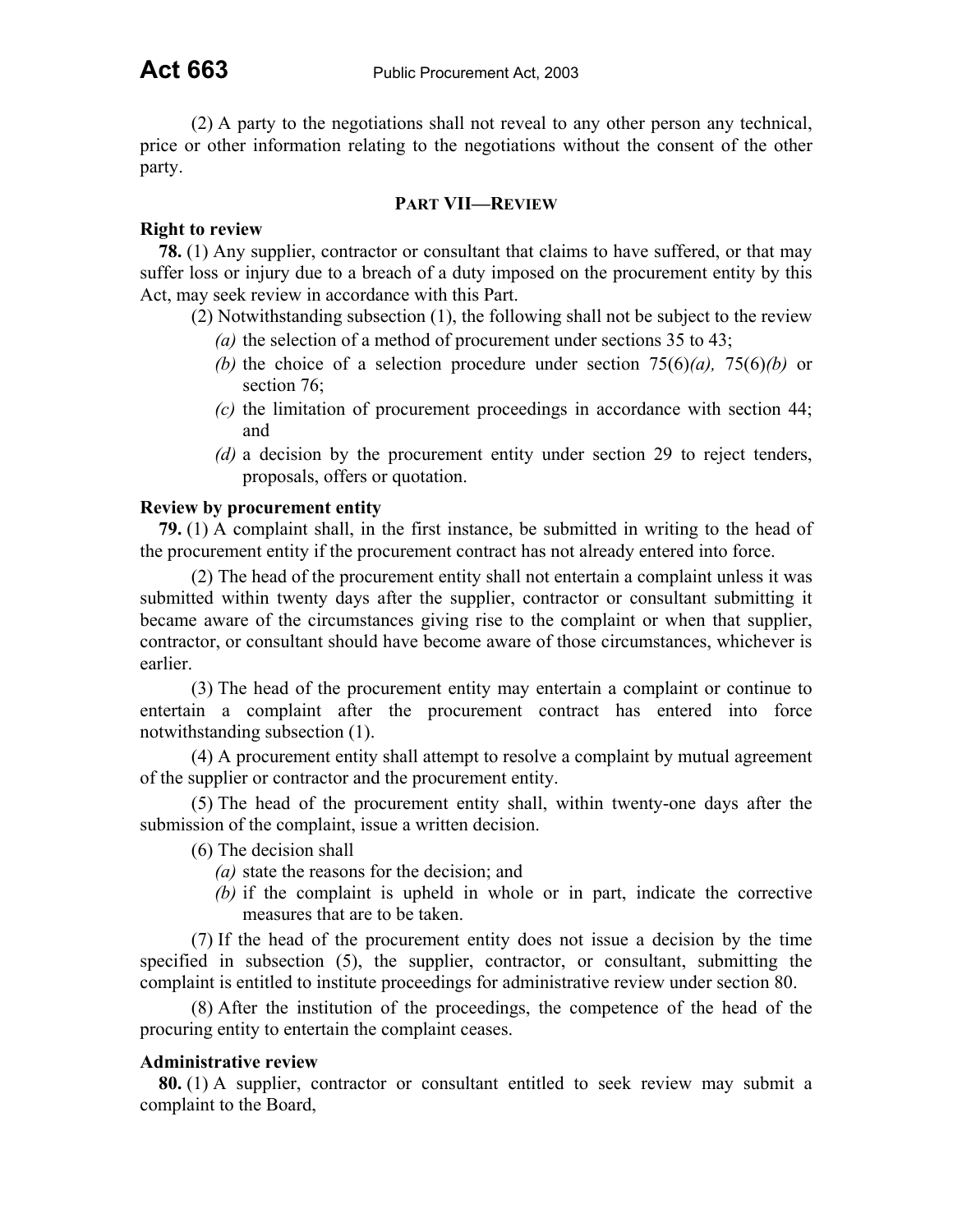- *(a)* within twenty-one days after
	- (i) the supplier, contractor or consultant became aware of the circumstances giving rise to the complaint; or
	- (ii) the time when the supplier, contractor or consultant ought to have become aware of those circumstances,

if the complaint cannot be submitted under section 79 because of the entry into force of the procurement contract;

- *(b)* if the head of the procurement entity does not entertain the complaint because the procurement contract has entered into force, and the complaint is submitted within twenty-one days after the issuance of the decision not to entertain the complaint;
- *(c)* under section 79(7) if the complaint is submitted within twenty-one days after the expiry of the period referred to in section 79(5); or
- *(d)* if the supplier, contractor, or consultant claims to be adversely affected by a decision of the head of the procurement entity under section 79, and the complaint is submitted within twenty days after the issue of the decision.

(2) Upon receipt of a complaint, the Board shall give notice of the complaint promptly to the procurement entity.

(3) The Board may,

- *(a)* declare the legal rules or principles that govern the subject-matter of the complaint;
- *(b)* order that the provisions of this Act be complied with;
- *(c)* require the procurement entity that has acted or proceeded in an illegal manner, or that has reached an illegal decision, to act or to proceed in a legal manner or to reach a legal decision;
- *(d)* annul in whole or in part an illegal act or decision of the procurement entity, other than any act or decision bringing the procurement contract into force;
- *(e)* revise an illegal decision by the procurement entity or substitute its own decision for the decision, other than any decision bringing the procurement contract into force;
- *(f)* require the payment of compensation for reasonable costs incurred by the supplier or contractor who submitted the complaint, in connection with the procurement proceedings as a result of an illegal decision of, or procedure followed by the procurement entity;
- *(g)* order that the procurement proceedings be terminated;
- *(h)* dismiss the complaint and require the payment of compensation for reasonable costs incurred by the Procurement Entity or the Board.

(4) The Board shall, within twenty-one days of starting a review, issue a written decision concerning the complaint, stating the reasons for the decision.

(5) Correspondence pertaining to any complaint shall be copied to the Board.

#### **Certain rules applicable to review proceedings**

**81.** (1) The head of the procurement entity or the Board shall notify the suppliers, contractors, or consultants participating in procurement proceedings about the submission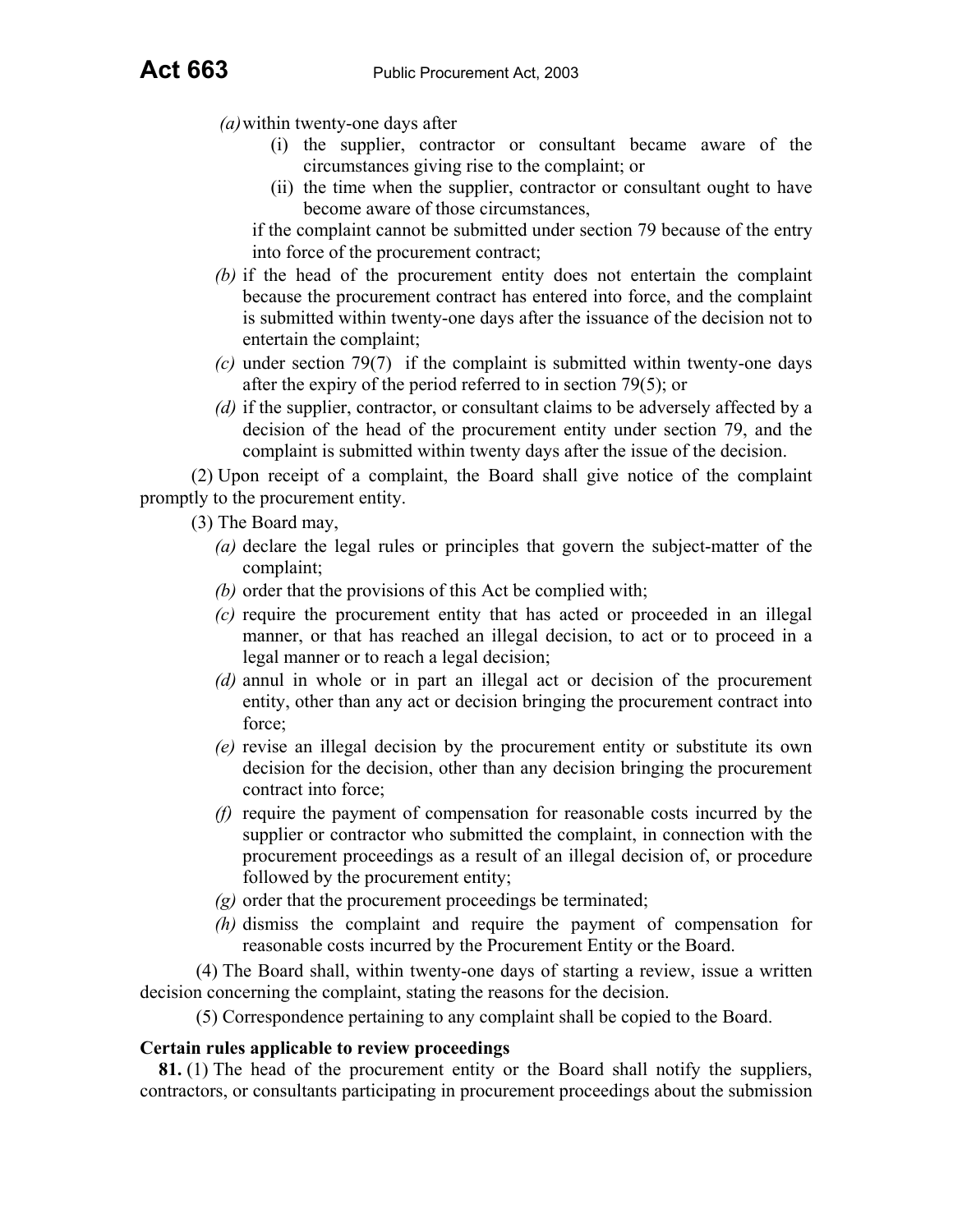of a complaint and of its substance within 14 working days after the submission of the complaint for review.

(2) A supplier or contractor or any government authority whose interests are or could be affected by the review proceedings is entitled to participate in the review proceedings.

(3) A supplier, contractor, or consultant who fails to participate in the review proceedings is barred from subsequently making the same type of claim.

(4) A copy of the decision of the head of the procurement entity or of the Board shall be furnished within five days after the issue of the decision to the supplier, contractor, or consultant submitting the complaint to the procurement entity and to any other supplier, contractor or government authority that has participated in the review proceedings.

(5) After the decision has been taken, the complaint and the decision shall be promptly made available for inspection by the general public, but no information shall be disclosed if its disclosure would be contrary to law, would impede law enforcement, would not be in the public interest, would prejudice legitimate commercial interests of the parties or would inhibit fair competition.

## **Suspension of procurement proceedings**

**82.** (1) Where review proceedings are initiated, the procurement proceedings may be suspended for 7 days if the complaint

- *(a)* is not frivolous;
- *(b)* contains a declaration which demonstrates that the supplier, contractor or consultant will suffer irreparable damage if the suspension is not granted; and
- *(d)* is likely to succeed

and the grant of the suspension will not cause disproportionate harm to the procurement entity or to other suppliers, contractors, or consultants.

(2) When the procurement contract enters into force, upon the submission of a complaint under section 79, performance of the procurement contract shall be suspended for seven days, if the complaint meets the requirements set out in subsection (1).

(3) The head of the procurement entity and the Board under subsection (2) may extend the suspension in order to preserve the rights of the supplier, contractor, or consultant who is a party to the review pending the disposition of the review proceedings, but the total period of suspension shall not exceed thirty days.

(4) The suspension provided for by this section shall not apply if the procurement entity certifies that urgent public interest considerations requires the procurement to proceed.

(5) The certification shall state the grounds for the finding that urgent considerations exist and shall be made a part of the record of the procurement proceedings, and it is conclusive with respect to administrative review.

(6) Any decision by the procurement entity under this section and the grounds and circumstances shall be made part of the record of the procurement proceedings.

## **PART VIII—DISPOSAL OF STORES, PLANT AND EQUIPMENT**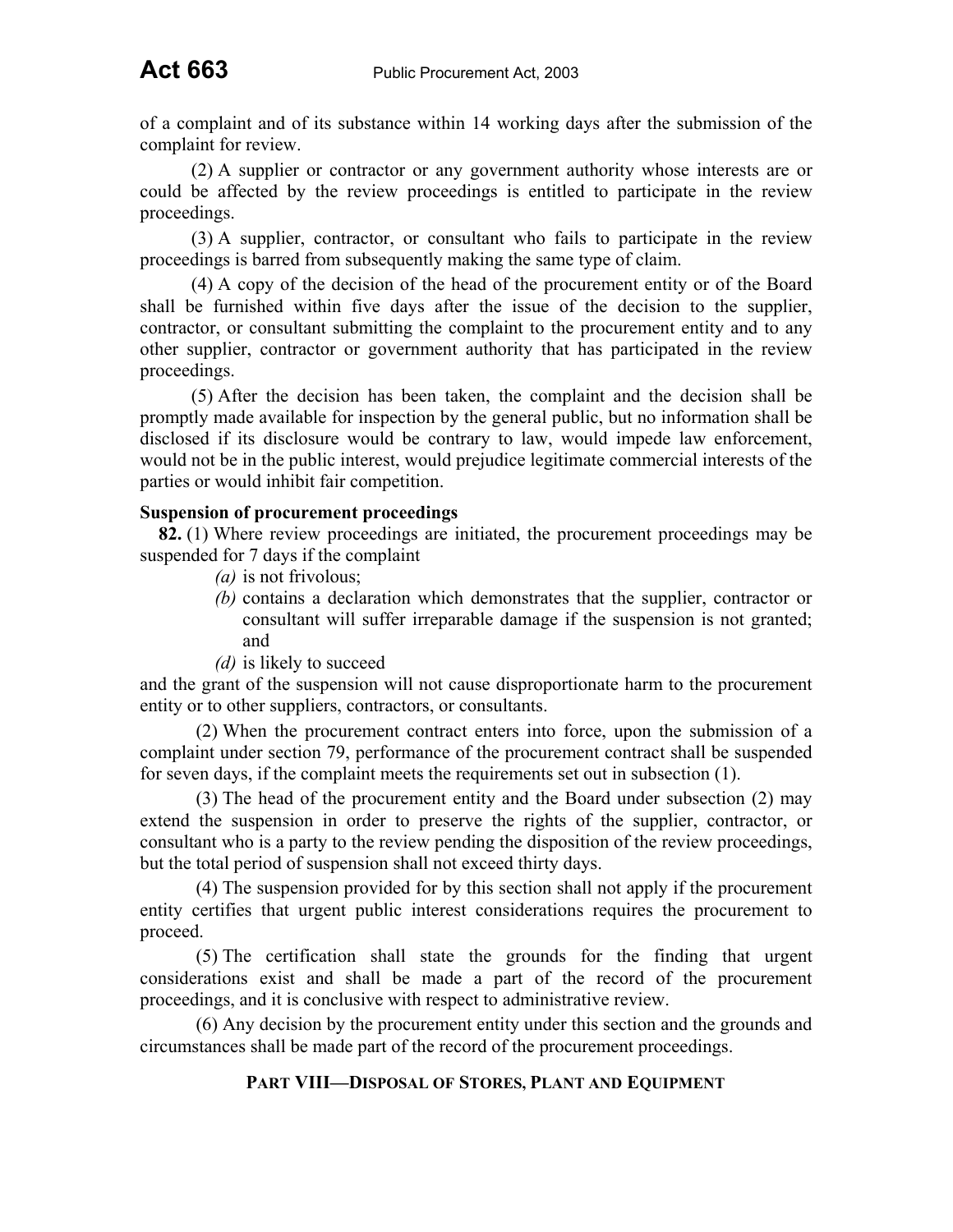## **Authority to dispose**

**83.** (1) The head of a procurement entity shall convene a Board of Survey comprising representatives of departments with unserviceable, obsolete or surplus stores, plant and equipment which shall report on the items and subject to a technical report on them, recommend the best method of disposal after the officer in charge has completed a Board of Survey form.

(2) The Board of Survey's recommendations shall be approved by the head of the procurement entity and the items shall be disposed of as approved.

(3) Where items become unserviceable for reasons other than fair wear and tear, such as through accident or expiry, a set procedure established by the Board for handling losses shall be followed before the items are boarded and disposed of.

## **Disposal procedures**

**84.** Disposal of obsolete and surplus items shall be by

- *(a)* transfer to government departments or other public entities, with or without financial adjustment;
- *(b)* sale by public tender to the highest tenderer, subject to reserve price;
- *(c)* sale by public auction, subject to a reserve price; or
- *(d)* destruction, dumping, or burying as appropriate.

## **PART IX—MISCELLANEOUS PROVISIONS**

## **Instructions and guidelines for disposal of unserviceable stores**

**85.** (1) The Minister shall make further regulations on the disposal of unserviceable stores and obsolete equipment.

(2) The Board shall issue detailed instructions and policy guidelines relating to the disposal of unserviceable stores and equipment.

## **Code of conduct**

**86.** The Board shall compile and publish a code of conduct with the approval of the Minister which shall apply to every official of a procurement entity, the Board, members of Tender Review Boards, as well as suppliers, contractors and consultants.

## **Modifications**

**87.** (1) Except in cases of extreme urgency, where there will be an aggregate increase in the original amount of the contract by more than 10 percent of the original price, a procurement entity shall inform the appropriate Tender Review Boards in the case of a contract subject to review by the Tender Review Board of any proposed extension, modification or variation order with reasons.

(2) In the case of contracts which are not originally subject to review by a Tender Review Board, any proposed modification of contract which will make the revised contract price exceed the procurement method threshold or the threshold of the procurement entity shall be cleared with the appropriate Tender Review Board.

## **Request for information by the Board**

**88.** Every procurement entity shall provide the Board with such information as the Board may require in writing, regarding procurement engaged in by the procurement entity.

## **Investigation by the Board**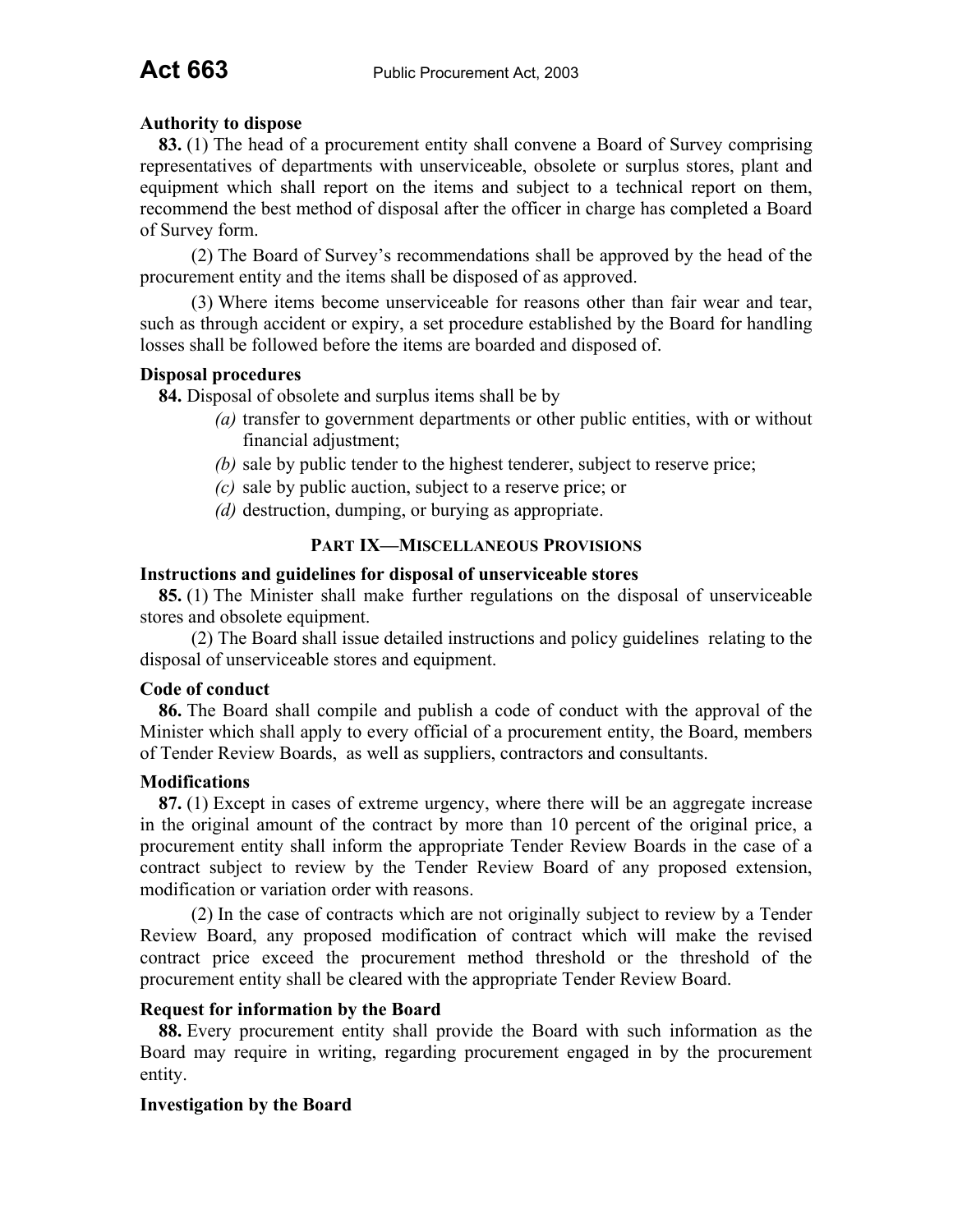**89.** (1) The Board may appoint a person to conduct an investigation into any matter related to the conduct of procurement proceedings by a procurement entity, or the conclusion or operation of a procurement contract if it considers that an investigation is necessary or desirable to prevent, or detect a contravention of this Act.

(2) An investigator may, subject to subsection (3),

- *(a)* at any time during normal office hours, without previous notice, enter the premises of the procurement entity tenderer, supplier, contractor, or consultant concerned with the procurement proceedings under investigation;
- *(b)* require an officer, employee or agent of the procurement entity or tenderer, supplier, contractor, or consultant to produce any books, records, accounts or documents;
- *(c)* search premises for any books, records, accounts or documents;
- *(d)* examine and make extracts from and copies of books, records, accounts or documents of the procurement entity, tenderer, supplier, contractor or consultant;
- *(e)* remove books, records, accounts or documents of the procurement entity, tenderer, supplier, contractor or consultant for as long as may be necessary to examine them or make extracts from or copies of them, but the investigator shall give a detailed receipt for the books, records, accounts or documents removed;
- *(f)* require an officer, employee or agent of the procurement entity or tenderer, supplier, or contractor or consultant,
	- (i) to explain an entry in the books, records, accounts or documents;
	- (ii) to provide the investigator with information concerning the management or activities of the procurement entity or tenderers as may be reasonably required.

(3) The powers of entry and search conferred by subsection (2)*(a)* and *(c)* of this section shall not be exercised except with the consent of the procurement entity or tenderer, supplier, contractor, or consultant concerned or of the person in charge of the premises unless there are reasonable grounds to believe that it is necessary to exercise those powers for the prevention, investigation or detection of an offence or to obtain evidence relating to an offence.

(4) Any person who, without just cause, hinders or obstructs an investigator in the exercise of a function under this section commits an offence and is liable on summary conviction to a fine not exceeding 500 penalty units or a term of imprisonment not exceeding two years or to both.

## **Procedures on completion of investigation**

**89.** (1) An investigator shall

- *(a)* forward a copy of the investigation report to the Board; and
- *(b)* send a summary of the findings and recommendations to the procurement entity and to any tenderer, supplier, contractor or consultant whose conduct was the subject of the investigation.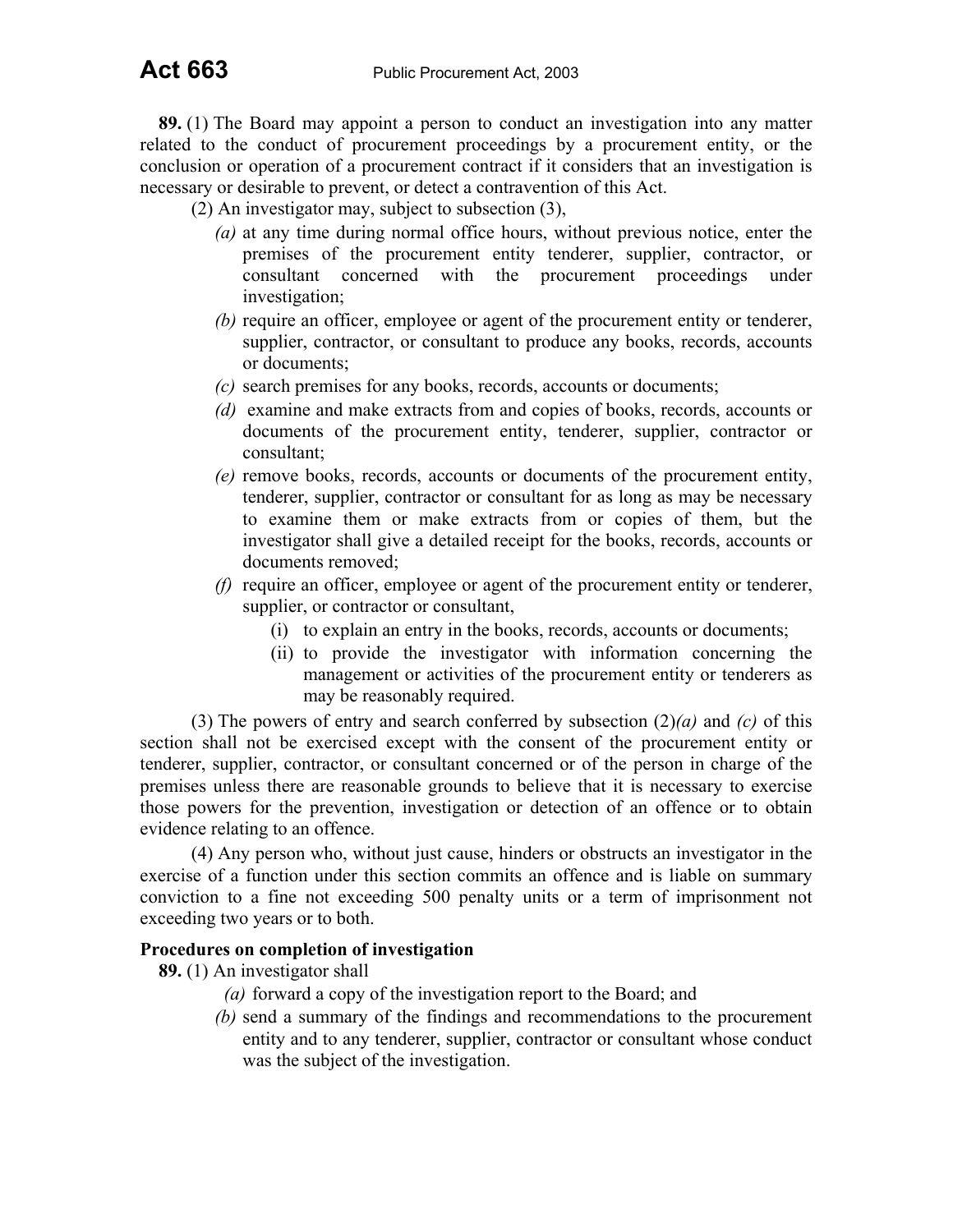(2) The Board shall, if satisfied that there has been a contravention of this Act or any other law in relation to procurement proceedings or procurement contracts, take action to rectify the contravention which action shall include

- *(a)* annulment of the procurement proceedings;
- *(b)* cancellation of the procurement contract;
- *(c)* ratification of anything done in relation to the proceedings; or
- *(d)* a declaration consistent with any relevant provisions of this Act.

(3) The Board shall afford a person adequate opportunity to make representations in a matter, before taking any action in terms of subsection (2) which may adversely affect the rights or property of that person.

## **Statutory audits**

**91.** (1) The Auditor-General shall conduct annual audits of the procurement activities of entities and shall furnish copies of reports on the audits to the Board upon request from the Board.

(2) The Auditor-General shall also carry out specific audits into the procurement activities of entities and compliance by contractors, suppliers and consultants with the procurement requirements in this Act and regulations made under this Act at the request of the Board.

(3) The statutory audit of procurement activities may be relied upon by the Board to institute measures to improve the procurement system.

#### **Offences relating to procurement**

**92.** (1) Any person who contravenes any provision of this Act commits an offence and where no penalty has been provided for the offence, the person is liable on summary conviction to a fine not exceeding 1000 penalty units or a term of imprisonment not exceeding five years or to both.

(2) The following shall also constitute offences under this Act:

- *(a)* entering or attempting to enter into a collusive agreement, whether enforceable or not, with any other supplier or contractor where the prices quoted in their respective tenders, proposals or quotations are or would be higher than would have been the case has there not been collusion between the persons concerned;
- *(b)* directly or indirectly influencing in any manner or attempting to influence in any manner the procurement process to obtain an unfair advantage in the award of a procurement contract;
- *(c)* altering any procurement document with intent to influence the outcome of a tender proceeding and this includes but is not limited to
	- (i) forged arithmetical correction;
	- (ii) insertion of documents such as bid security or tax clearance certificate which were not submitted at bid opening; and

*(d)* request for clarification in a manner not permitted under this Act.

#### **Corrupt Practices**

**93.** (1) Entities and participants in a procurement process shall, in undertaking procurement activities, abide by the provisions of article 284 of the Constitution.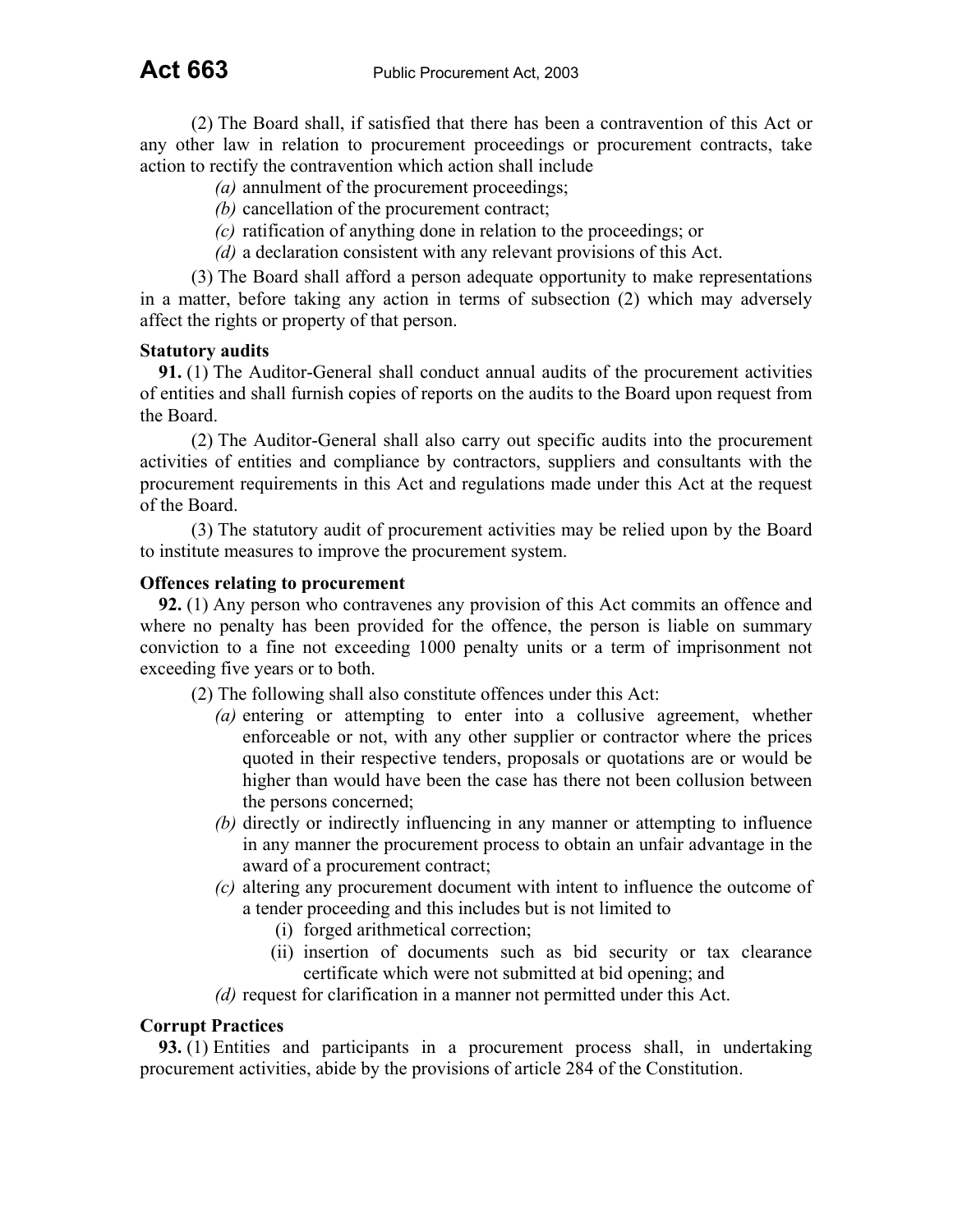(2) An act amounts to a corrupt practice if so construed within the meaning of corruption as defined in the Criminal Code, 1960 (Act 29).

## **Review of threshold levels**

**94.** The threshold levels specified in Schedule 3 shall be reviewed by the Board and presented by the Minister for the approval of Parliament.

### **Public access to legal texts**

**95.** The Chief Executive of the Board shall ensure that administrative rulings and directives of general application under this Act are promptly made available to the public.

#### **International obligations**

**96.** Notwithstanding the extent of the application of this Act to procurement, procurement with international obligations arising from any grant or concessionary loan to the government shall be in accordance with the terms of the grant or loan.

## **Regulations**

**97.** (1) The Minister, in consultation with the Board, may make regulations by legislative instrument to give effect to the purposes of this Act.

- (2) In furtherance of subsection (1), the Minister may make regulations
	- *(a)* on the preparation and submission of tenders;
	- *(b)* to provide for the manner of publication of the notice of procurement contract awards;
	- *(c)* on the margin of preference in the evaluation of tenders;
	- *(d)* on the preparation and submission of applications to prequalify for a tender;
	- *(e)* on procurement proceedings on the basis of nationality;
	- *(f)* on the procurement process where one entity or a specially appointed agent is to procure items on behalf of another entity;
	- *(g)* on the disposal of unserviceable stores and obsolete equipment;
	- *(h)* to amend the schedules to this Act; and
	- *(i)* on any other matter connected with public procurement.

(3) Notwithstanding anything to the contrary in any enactment, a person who contravenes any regulation made under this Act is liable on summary conviction to a fine not exceeding 1000 penalty units or imprisonment for a term not exceeding five years or to both.

## **Interpretation**

**98.** In this Act unless the context otherwise requires,

- " Board" means the Public Procurement Board established under section 1 of this Act;
- "Catastrophic event" means a disaster of a national proportion;
- "central management agencies" means the Public Services Commission, Office of the President and Office of the Head of Civil Service;
- "CEO" means chief executive officer;
- "confirmer" in relation to security means a person who or a bank which confirms letters of credit or bills;
- "consultancy services" means services which are of an intellectual and advisory nature provided by firms or individuals using their professional skills to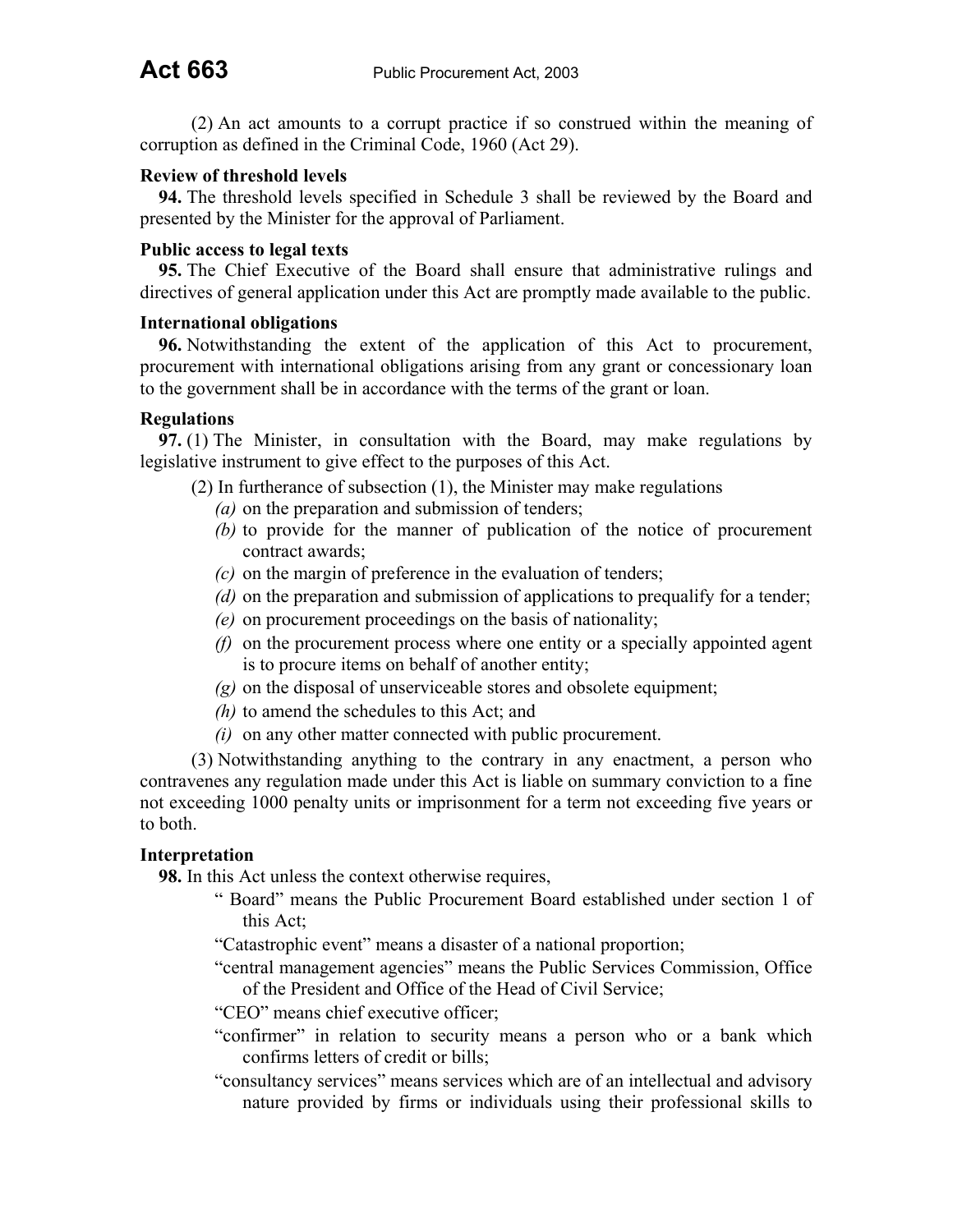study, design and organise specific projects, advise clients, conduct training or transfer knowledge;

- "consultant" means a person, natural or corporate, dealing in the provision of services including consultancy services;
- "currency" includes monetary unit of account;
- "entity" means procurement entity;
- "a domestic supplier" means a citizen who is a supplier or a corporate body with a majority shareholding owned by citizens which is a supplier;
- "goods" means objects of every kind and description including raw materials, products and equipment and objects in solid, liquid or gaseous form, and electricity, as well as services incidental to the supply of the goods if the value of those incidental services does not exceed that of the goods themselves;
- "governance institutions" includes Regional Co-ordinating Councils, District Assemblies, Metropolitan and Municipal Assemblies;
- "head of entity" means in relation to
	- (i) the central management agencies and Ministries, the sector Minister;
	- (ii) subvented agencies, the Director–General, Executive Director, Secretary or Chief Executive;
	- (iii) the Regional Co-ordinating Councils, the Regional Minister;
	- (iv) the District Assemblies, the District Chief Executive;
	- (v) State Owned Enterprises, the sector Minister;
- "key staff" means important professional staff but excludes support staff;
- "Least Cost Selection (LCS)" means a competitive method where quality and cost are taken into account but the firm offering the least cost is considered;
- "local content" means a product originating from Ghana;
- "Minister" means the Minister responsible for Finance;
- "national interest" means a condition where the nation attaches high value, returns, benefit and consideration to the matter in question;
- "national security" means a condition where security takes priority over economic consideration and efficiency;
- "one stop only" means .in relation to the operating threshold the procurement entity seeks, concurrent approval for a contract award from one tender review board only.
- "performance security" means a security guaranteeing the performance of a contract;
- "procurement contract" means a contract between the procuring entity and a supplier, contractor or consultant resulting from procurement proceedings;
- "procurement entity" means any entity conducting public procurement under this Act;
- "procurement unit" means the person or unit in the procurement entity that is dedicated to providing technical procurement services for the tender committee;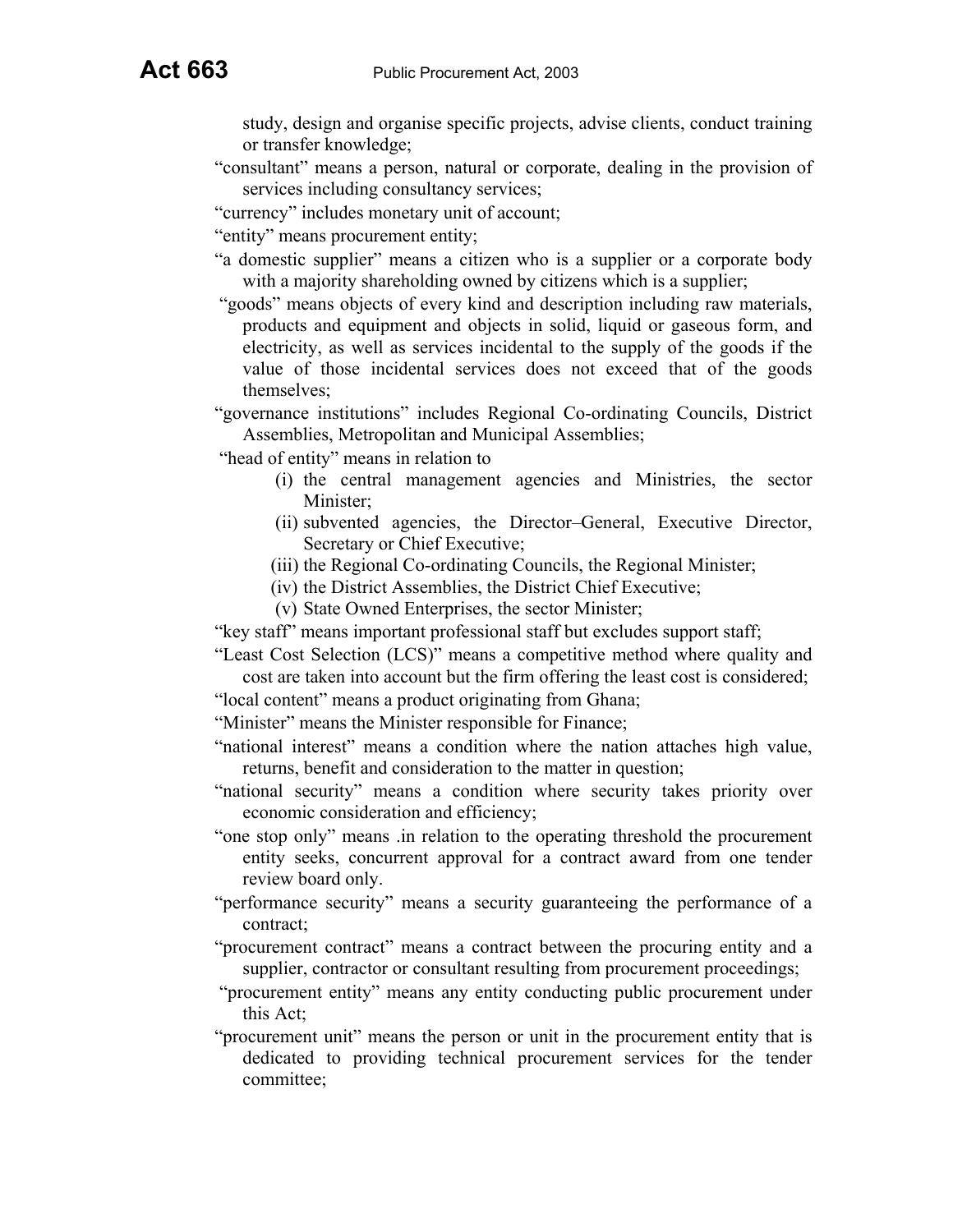- "professional body" means a body comprising members of a profession which is registered under the Professional Bodies Registration Decree, 1973 (N.R.C.D. 143) or under any other enactment;
- "public funds" include the Consolidated Fund, the Contingency Fund and such other public funds as may be established by Parliament;
- "Quality Cost Based Selection (QCBS)" means a competitive method of combining quality and cost of services in the selection of a firm taking into consideration
	- *(a)* the relative weight to be given to quality and the cost to be determined in each case depending on the nature of the assignment,
	- *(b)* the total score to be obtained by weighing the quality and the cost score and adding them together, where the weight assigned to the quality and price is determined by the relative importance of quality in the assignment;
- "security" means an amount to secure the fulfillment of any obligation of a contractor, supplier or consultant, which may take the form of a financial deposit, a surety bond, or an irrevocable letter of credit;
- "selection procedure where price is not a factor" means selection which is made on technical quality only and where price is negotiated later;
- "service" means the furnishing of labour, time, or effort not involving the delivery of a specific end product other than reports, which are merely incidental to the required performance; and includes consulting, professional and technical services but does not include employment agreements or collective bargaining agreements;
- "subvented agency" means an agency set up by Government to provide public service and financed from public funds allocated by Parliament in the annual appropriation;
- "supplier or contractor" means any potential party or the party to a procurement contract with the procuring entity;
- "technical services" means services which are tendered and contracted on the basis of performance of a measurable physical output such as drilling, mapping, aerial photography, surveys, seismic investigations, maintenance of facilities or plant and similar operations;
- "Tender Committee" means the body within an entity with responsibility for planning, processing, and generally taking procurement decisions and ensuring compliance with the public procurement law, among others;

"tenderer" means a person who puts in a bid in a procurement contract;

- "tender security" means security provided to the procurement entity to secure the fulfillment of an obligation under this Act and includes arrangements such as bank guarantees, surety bonds, stand-by letters of credit, cheques on which a bank is primarily liable, cash deposits and bills of exchange;
- "works" means work associated with the construction, reconstruction, demolition, repair or renovation of a building or structure or surface and includes site preparation, excavation, erection, assembly, installation of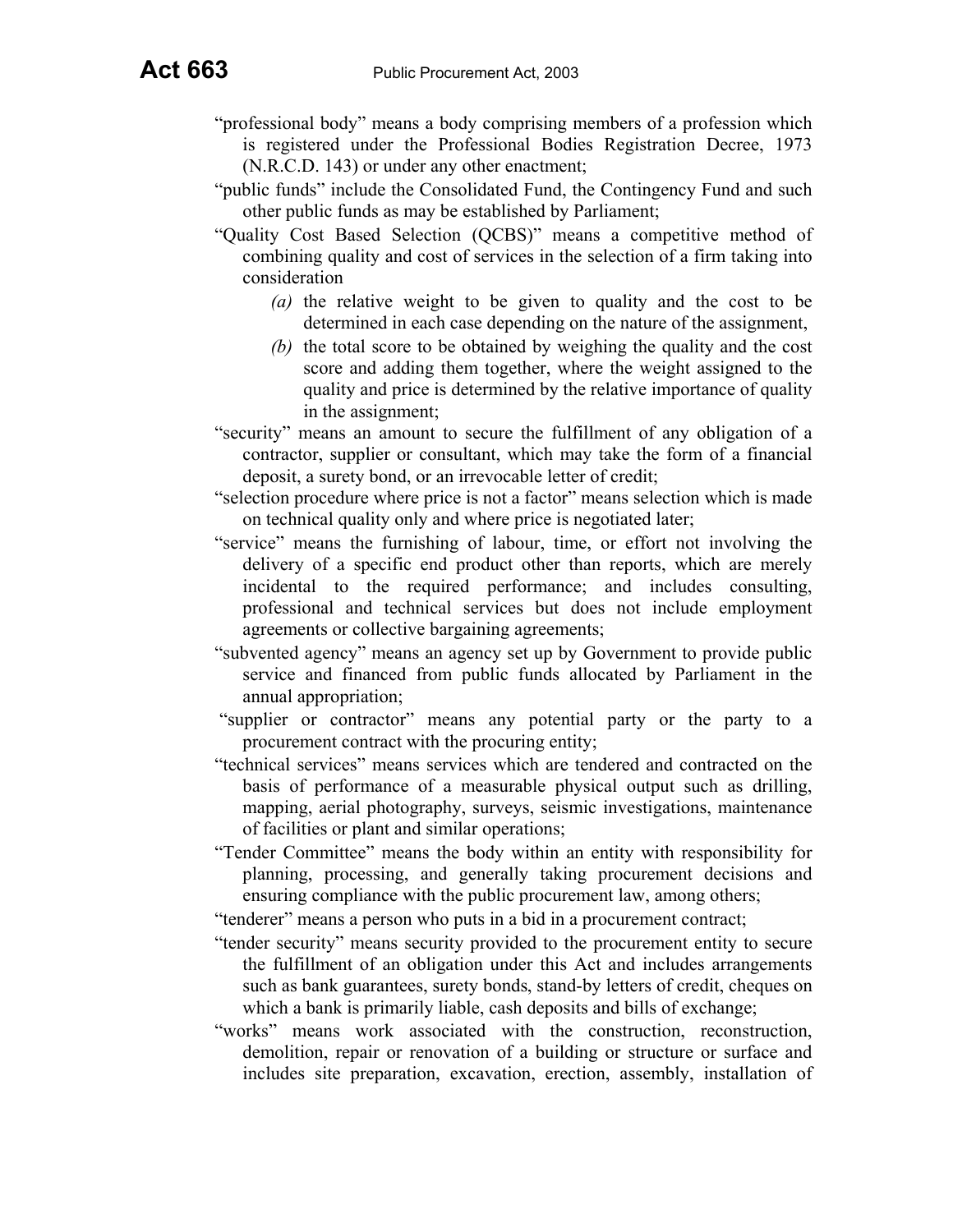plant, fixing of equipment and laying out of materials, decoration and finishing, and any incidental activity under a procurement contract.

#### **Repeal and savings**

**99.** (1) The following enactments are hereby revoked or repealed as appropriate:

- *(a)* The District Tender Board Regulations, 1995 (L.I. 1606);
- *(b)* the Ghana National Procurement Agency Decree, 1976 (S.M.C.D. 55); and
- *(c)* the Ghana Supply Commission Law, 1990 (P.N.D.C.L. 245).

(2) Notwithstanding the revocation and repeal of the enactments stated in subsection (1), any contracts, orders, decisions or anything made or done by a body which, until the coming into force of this Act, was charged with the performance of any of the functions under this Act shall, be valid and continue to be in force as if it was made or done under this Act.

(3) Where in the view of the Board the continued validity of an act under subsection (2) is inconsistent with this Act, the Board may take the appropriate decision to rectify the inconsistency to the extent consistent with this Act.

(4) Notwithstanding the coming into force of this Act, Tender Boards, and Committees which immediately before the coming into force of this Act performed the functions of Award Authorities as envisaged under this Act shall continue in existence until they are reconstituted or otherwise replaced under this Act.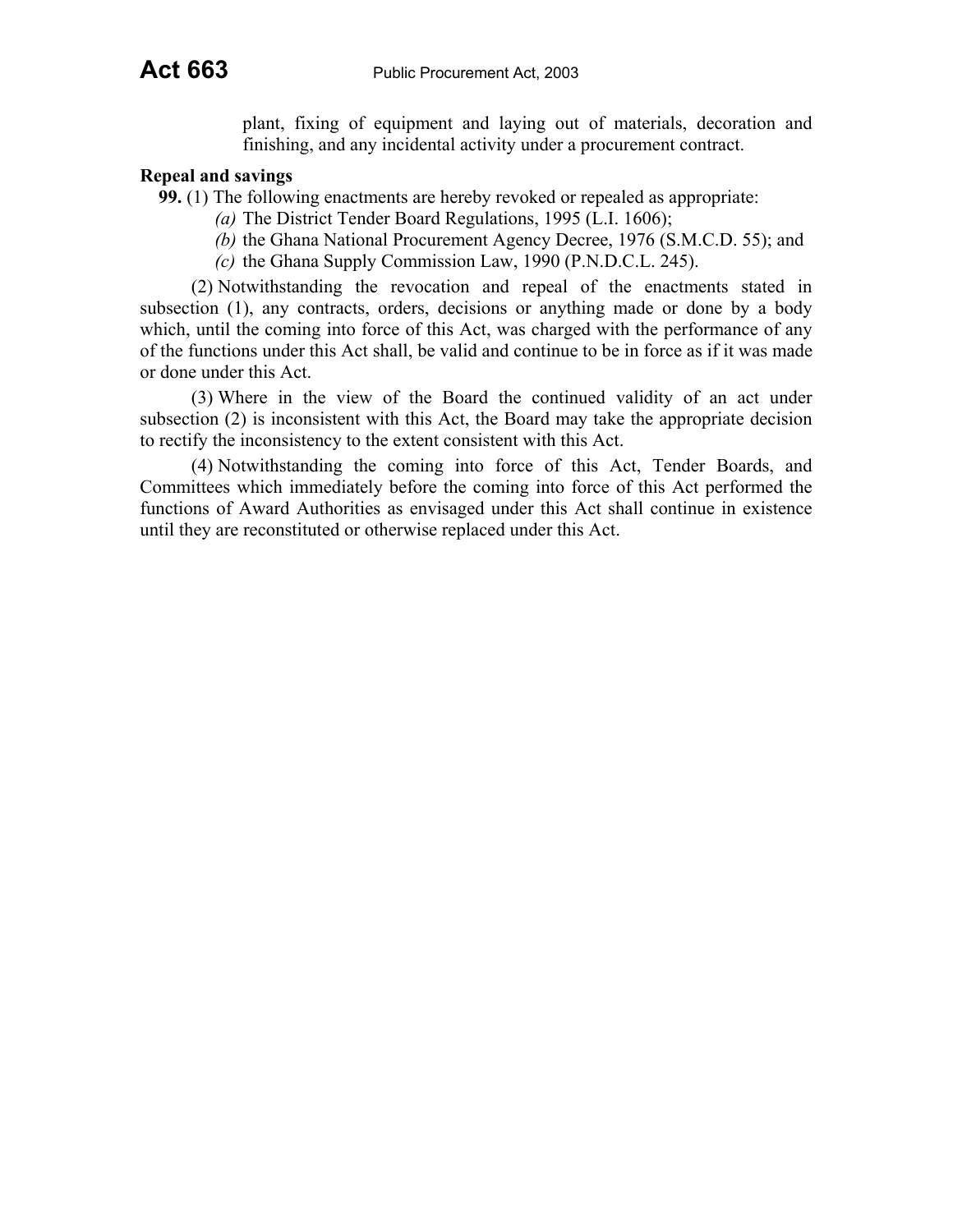## *SCHEDULE 1*

# **(Section 17)**

## **ENTITY TENDER COMMITTEES**

| 1. Tender Committee for Central Management Agency/ Ministry/Subvented |                                                                                           |                                                                                                                                                                                                                                                                                                                                                                                                                 |                |                          |        |
|-----------------------------------------------------------------------|-------------------------------------------------------------------------------------------|-----------------------------------------------------------------------------------------------------------------------------------------------------------------------------------------------------------------------------------------------------------------------------------------------------------------------------------------------------------------------------------------------------------------|----------------|--------------------------|--------|
| <b>Agency</b>                                                         |                                                                                           |                                                                                                                                                                                                                                                                                                                                                                                                                 |                |                          |        |
| (1) Chairperson                                                       | A Minister, Chief Executive Officer or Head of Agency<br>to be appointed by the President |                                                                                                                                                                                                                                                                                                                                                                                                                 |                |                          |        |
| (2) Members                                                           |                                                                                           | (a) head of finance or head of accounts division;<br>(b) a representative of the Ministry of Justice not below<br>Chief State Attorney;<br>(c) three other heads of division or department one of<br>whom represents a user department or division.<br>(d) two members of Parliament from the region, one<br>appointed by the Minister and the other chosen by<br>the Regional Caucus of Members of Parliament. |                |                          |        |
| (3) Secretary                                                         |                                                                                           | The officer heading the procurement unit or department                                                                                                                                                                                                                                                                                                                                                          |                |                          |        |
| (4) Quorum                                                            | person.                                                                                   | The quorum of the Tender Committee shall be five<br>members, including the chairperson and members<br>shall not delegate their responsibility to any other                                                                                                                                                                                                                                                      |                |                          |        |
| $(5)$ Voting                                                          |                                                                                           | Decisions shall be made by simple majority and the<br>chairperson shall have a casting vote.                                                                                                                                                                                                                                                                                                                    |                |                          |        |
| (6) Functions                                                         |                                                                                           | The Committee shall                                                                                                                                                                                                                                                                                                                                                                                             |                |                          |        |
|                                                                       | entity;<br>(b)                                                                            | (a) review procurement plans in order to ensure that<br>they support the objectives and operations of the<br>confirm the range of acceptable costs of items to be<br>procured and match these with the available funds in<br>the entity's approved budget,                                                                                                                                                      |                |                          |        |
|                                                                       | review<br>(c)<br>(d)                                                                      | the<br>specifications and also ensure that the procurement<br>procedures to be followed are in strict conformity<br>with the provisions of this Act, its operating<br>regulations and guidelines;<br>ensure that the necessary concurrent approval is                                                                                                                                                           |                | schedules of procurement | and    |
|                                                                       |                                                                                           | secured from the relevant Tender Review Board, in<br>terms of the applicable threshold in Schedule 3 of<br>this Act, prior to the award of the contract;                                                                                                                                                                                                                                                        |                |                          |        |
|                                                                       | (e)                                                                                       | facilitate<br>contract<br>compliance with all reporting requirements under<br>this Act; and                                                                                                                                                                                                                                                                                                                     | administration | and                      | ensure |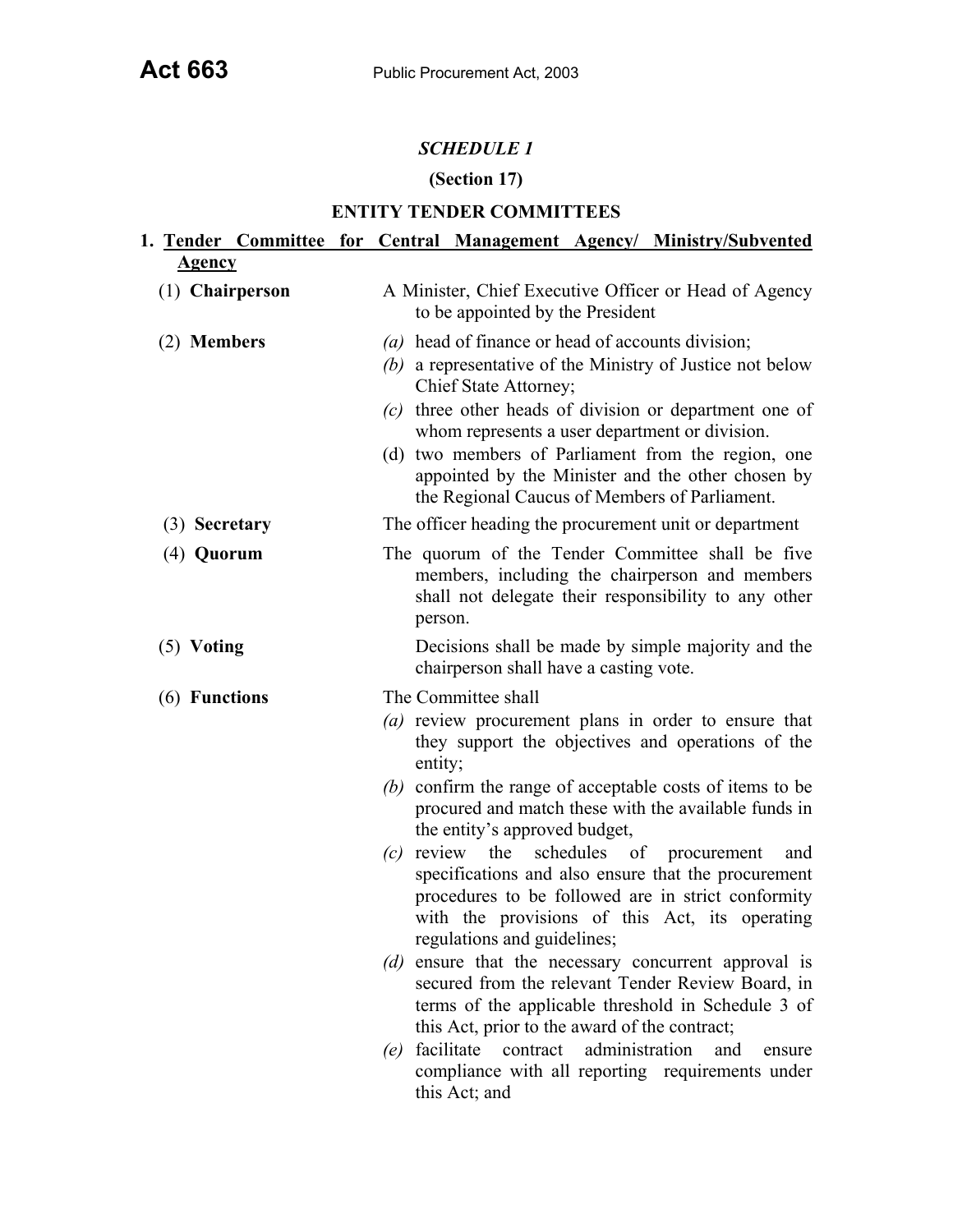*(f)* ensure that stores and equipment are disposed of in compliance with this Act.

# **2. Tender Committee for Regional Co-ordinating Council**

| (1) Chairperson                                     | The Regional Minister                                                                                                                                                                                                                                       |
|-----------------------------------------------------|-------------------------------------------------------------------------------------------------------------------------------------------------------------------------------------------------------------------------------------------------------------|
| (2) Members                                         | (a) the Director of Finance; and<br>(b) a representative of the Ministry of Justice not below<br>Senior State Attorney;<br>four heads of Departments, one of whom represents<br>(c)<br>the user department/agency.                                          |
| (3) Member Secretary                                | The Regional Co-ordinating Director                                                                                                                                                                                                                         |
| $(4)$ Quorum                                        | The quorum of the Tender Committee shall be four<br>members, including the chairperson and members<br>shall not delegate their responsibility to any other<br>person                                                                                        |
| $(5)$ Voting                                        | Decisions shall be made by simple majority and the<br>chairperson shall have a casting vote.                                                                                                                                                                |
| (6) Functions                                       | The Committee shall                                                                                                                                                                                                                                         |
|                                                     | (a) review procurement plans in order to ensure that<br>they support the policies and programmes of the<br>Regional Administration or District, Metropolitan or<br>Municipal Assembly;                                                                      |
|                                                     | $(b)$ confirm the range of acceptable costs of items to be<br>procured and match these with the available funds in<br>the approved budget of the Regional Administration<br>or District, Metropolitan or Municipal Assembly;                                |
|                                                     | schedules<br>of<br>review<br>the<br>procurement<br>and<br>(c)<br>specifications and also ensure that the procurement<br>procedures to be followed are in strict conformity<br>with the provisions of this Act, its operating<br>regulations and guidelines; |
|                                                     | (d) ensure that the necessary concurrent approval is<br>secured from the relevant Tender Review Board, in<br>terms of the applicable threshold in Schedule 3 of<br>this Act, prior to the award of the contract;                                            |
|                                                     | facilitate<br>administration<br>contract<br>and<br>(e)<br>ensure<br>compliance with all reporting requirements under<br>this Act; and                                                                                                                       |
|                                                     | ensure that stores and equipment are disposed of in<br>$\theta$<br>compliance with this Act.                                                                                                                                                                |
| 3. Metropolitan/Municipal/District Tender Committee |                                                                                                                                                                                                                                                             |
| (1) Chairperson                                     | the Metropolitan, Municipal or District Chief Executive                                                                                                                                                                                                     |

(2) **Members** *(a)* the Director of Finance;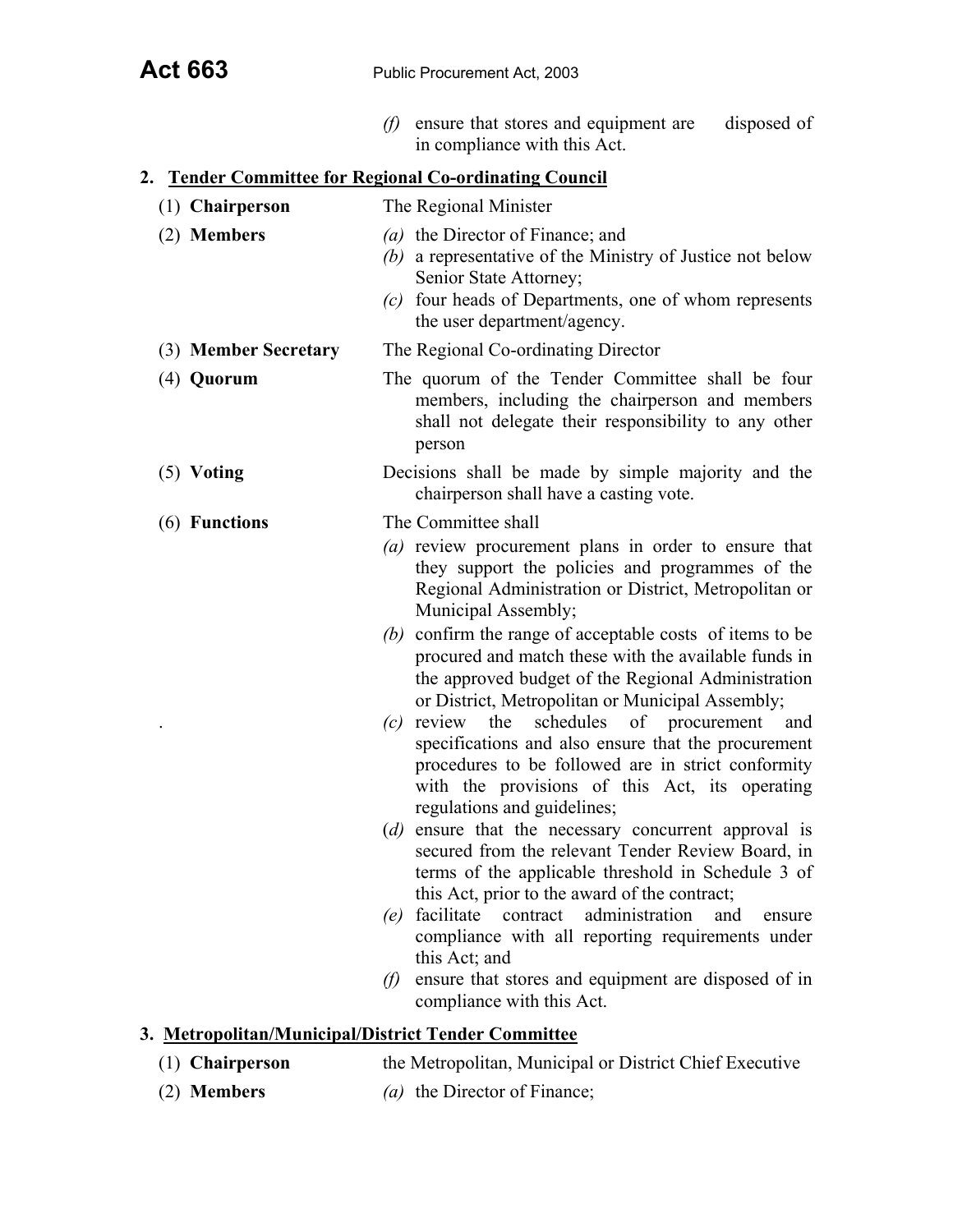- *(b)* a lawyer appointed by the Metropolitan, Municipal or District Assembly;
- *(c)* one Member of Parliament; and
- *(d)* three heads of Departments one of whom represents the user department or agency.
- (3) **Member Secretary** Co-ordinating Director
	-
- (4) **Quorum** The quorum of the Tender Committee shall be four members, including the chairperson and members shall not delegate their responsibility to any other person.
- (5) **Voting** Decisions shall be made by simple majority and the chairperson shall have a casting vote.
- (6) **Functions** The Committee shall
	- *(a)* review procurement plans in order to ensure that they support the policies and programmes of the Assembly;
	- *(b)* confirm the range of acceptable costs of items to be procured and match these with the available funds in the approved budget of the Assembly;
	- *(c)* review the schedules of procurement and specifications and also ensure that the procurement procedures to be followed are in strict conformity with the provisions of this Act, its operating regulations and guidelines;
	- *(d)* ensure that the necessary approval is secured from the relevant Tender Review Board, in terms of the applicable threshold in Schedule 3 of this Act, prior to the award of the contract;
	- *(e)* facilitate contract administration and ensure compliance with all reporting requirements under this Act;
	- *(f)* ensure that stores and equipment are disposed of in compliance with this Act.

# **4. State Enterprises Tender Committee**

- (1) **Chairperson** the sector Minister or Chairman of the Board
- (2) **Members** *(a)* the Chief Executive;
	- *(b)* the Financial Controller;
	- *(c)* the head of Technical Services;
	- *(d)* representative of the Ministry of Justice not below Senior State Attorney;
	- *(e)* two members of the Board; and
	- *(f)* three heads of Departments appointed by the **Minister**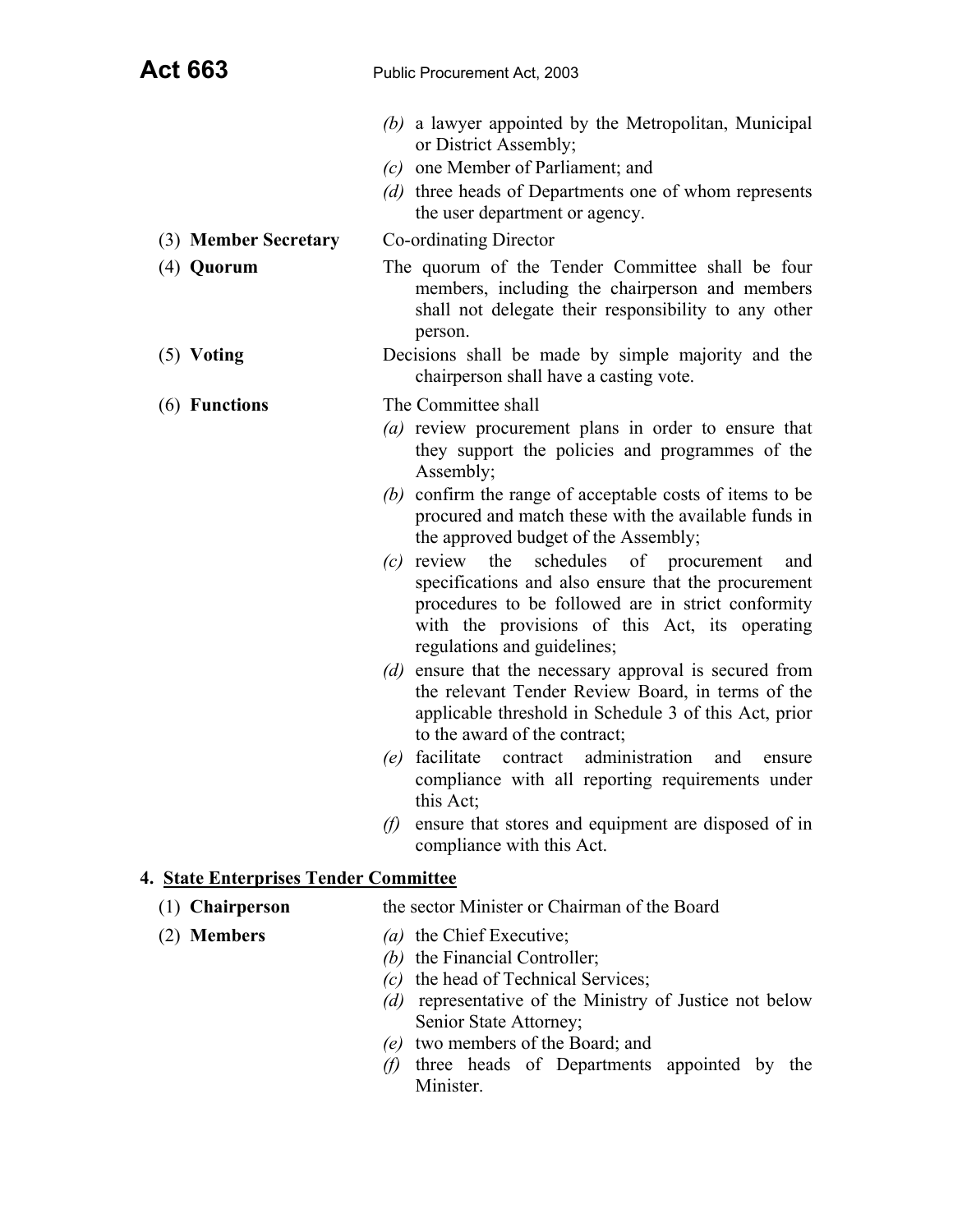- (3) **Secretary** the head of procurement
- (4) **Quorum** Five
- (5) **Voting** Decisions shall be by simple majority and the chairperson shall have a casting vote.
- (6) **Functions** The Committee shall
	- *(a)* review procurement plans in order to ensure that they support the objectives and operations of the Entity;
	- *(b)* confirm the range of acceptable costs of items to be procured and match these with the available funds in the entity's approved budget;
	- *(c)* review the schedules of procurement and specifications and also ensure that the procurement procedures to be followed are in strict conformity with the provisions of this Act, its operating regulations and guidelines;
	- *(d)* ensure that the necessary concurrent approval is secured from the relevant Tender Review Board, in terms of the applicable threshold in Schedule 3 of this Act, prior to the award of the contract.
	- *(e)* facilitate contract administration and ensure compliance with all reporting requirements under this Act; and
	- *(f)* ensure that stores and equipment are disposed of in compliance with this Act.

## **5. Tertiary Institutions Tender Committee**

| $(1)$ Chairperson | Chairperson of Council                                                                                                                                                                                                                                                                                                                                                                                                                                                           |  |  |  |
|-------------------|----------------------------------------------------------------------------------------------------------------------------------------------------------------------------------------------------------------------------------------------------------------------------------------------------------------------------------------------------------------------------------------------------------------------------------------------------------------------------------|--|--|--|
| (2) Members       | $(a)$ the Registrar;<br>(b) the Finance Officer;<br>$(c)$ a lawyer appointed by the Council;<br>(d) one member nominated by the Development<br>Committee;<br>one member appointed by the Ministry of Education;<br>(e)<br>one member appointed by the National Council on<br>$\theta$<br>Tertiary Education (NCTE);<br>$(g)$ one representative of the students' Representative<br>Council (SRC); and<br>$(h)$ one representative from an association of university<br>teachers. |  |  |  |
| (3) Secretary     | the Senior Assistant Registrar with responsibility for the<br>General Services schedule                                                                                                                                                                                                                                                                                                                                                                                          |  |  |  |
| uorum             | Five                                                                                                                                                                                                                                                                                                                                                                                                                                                                             |  |  |  |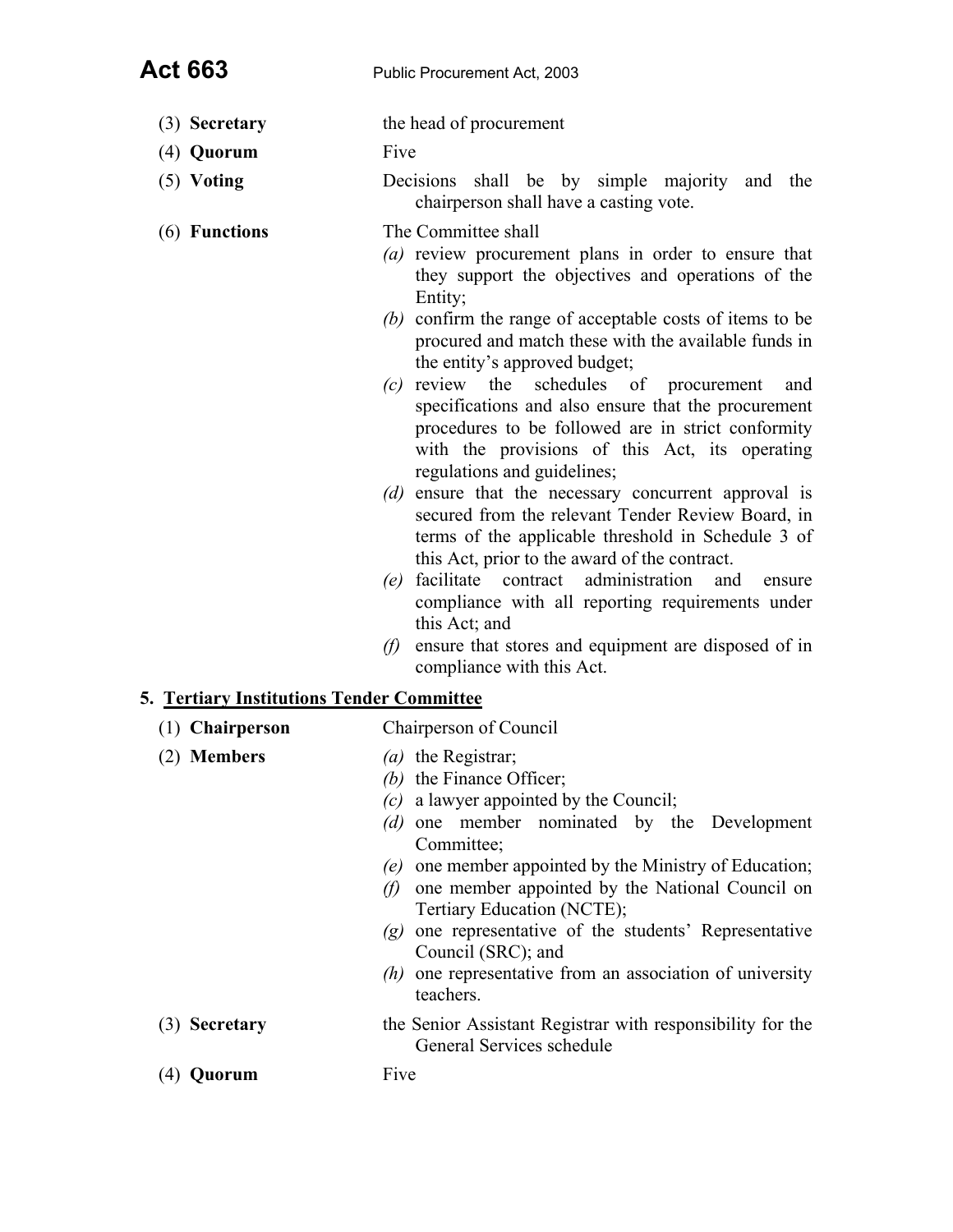| <b>Act 663</b>                      | Public Procurement Act, 2003                                                                                                                                                                                                                                                                                                                                                                                                                                                                                                                                                                                                                                                                                                                                                                                                                                                                                                                                                                    |  |  |  |  |  |
|-------------------------------------|-------------------------------------------------------------------------------------------------------------------------------------------------------------------------------------------------------------------------------------------------------------------------------------------------------------------------------------------------------------------------------------------------------------------------------------------------------------------------------------------------------------------------------------------------------------------------------------------------------------------------------------------------------------------------------------------------------------------------------------------------------------------------------------------------------------------------------------------------------------------------------------------------------------------------------------------------------------------------------------------------|--|--|--|--|--|
| $(5)$ Voting                        | Decisions shall be by simple majority and the<br>chairperson shall have a casting vote.                                                                                                                                                                                                                                                                                                                                                                                                                                                                                                                                                                                                                                                                                                                                                                                                                                                                                                         |  |  |  |  |  |
| (6) Functions                       | The Committee shall<br>(a) review procurement plans in order to ensure that<br>they support the objectives and operations of the<br>Institution, Faculty, Department or Entity;<br>(b) confirm the range of acceptable costs of items to be<br>procured and match these with the available funds in<br>the approved budget;<br>$(c)$ review the<br>schedules of procurement<br>and<br>specifications and also ensure that the procurement<br>procedures to be followed are in strict conformity<br>with the provisions of this Act, its operating<br>regulations and guidelines;<br>(d) ensure that the necessary concurrent approval is<br>secured from the relevant Tender Review Board, in<br>terms of the applicable threshold in Schedule 3 of<br>this Act, prior to the award of the contract;<br>facilitate contract administration and ensure<br>(e)<br>compliance with all reporting requirements under<br>this Act; and<br>ensure that stores and equipment are disposed of in<br>(f) |  |  |  |  |  |
| 6. College /School Tender Committee | compliance with this Act.                                                                                                                                                                                                                                                                                                                                                                                                                                                                                                                                                                                                                                                                                                                                                                                                                                                                                                                                                                       |  |  |  |  |  |
| $(1)$ Chairperson                   | Chairman of Board of Governors                                                                                                                                                                                                                                                                                                                                                                                                                                                                                                                                                                                                                                                                                                                                                                                                                                                                                                                                                                  |  |  |  |  |  |
| (2) Members                         | (a) Principal, Headmaster or Headmistress;<br>(b) the Bursar or Finance officer;<br>$(c)$ two members of the governing board;<br>(d) a lawyer appointed by the governing board;<br>(e) two heads of department one being the beneficiary<br>department.                                                                                                                                                                                                                                                                                                                                                                                                                                                                                                                                                                                                                                                                                                                                         |  |  |  |  |  |
| (3) Secretary                       | Secretary to the governing board                                                                                                                                                                                                                                                                                                                                                                                                                                                                                                                                                                                                                                                                                                                                                                                                                                                                                                                                                                |  |  |  |  |  |
| (4) Quorum                          | Five                                                                                                                                                                                                                                                                                                                                                                                                                                                                                                                                                                                                                                                                                                                                                                                                                                                                                                                                                                                            |  |  |  |  |  |
| $(5)$ Voting                        | Decisions shall be by simple majority and the chairperson<br>shall have a casting vote.                                                                                                                                                                                                                                                                                                                                                                                                                                                                                                                                                                                                                                                                                                                                                                                                                                                                                                         |  |  |  |  |  |
| (6) Functions                       | The Committee shall<br>(a) review procurement plans in order to ensure that<br>they support the objectives and operations of the<br>Institution or Entity;<br>(b) confirm the range of acceptable costs of items to be                                                                                                                                                                                                                                                                                                                                                                                                                                                                                                                                                                                                                                                                                                                                                                          |  |  |  |  |  |

procured and match these with the available funds in the approved budget;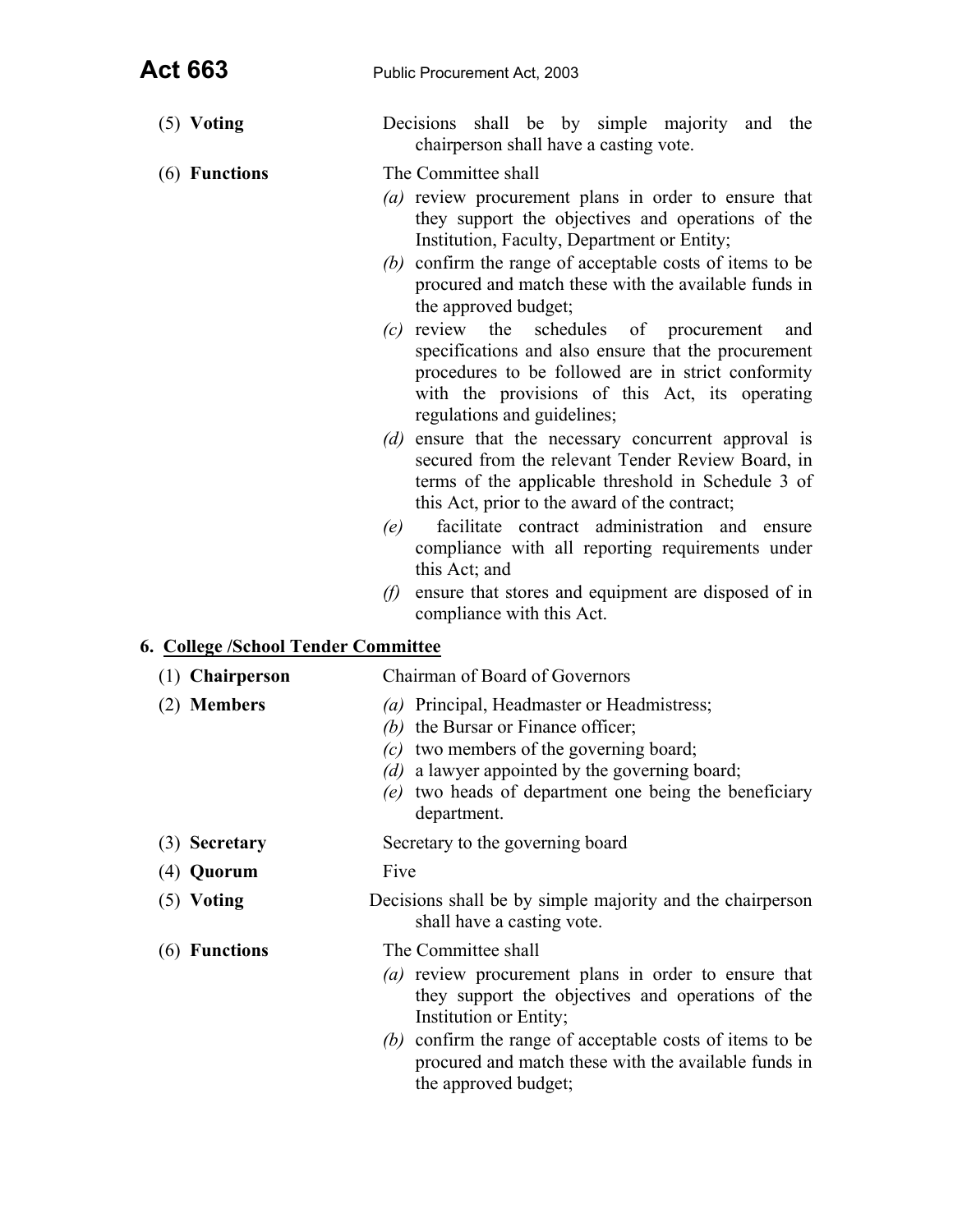- *(c)* review the schedules of procurement and specifications and also ensure that the procurement procedures to be followed are in strict conformity with the provisions of this Act, its operating regulations and guidelines;
- *(d)* ensure that the necessary concurrent approval is secured from the relevant Tender Review Board, in terms of the applicable threshold in Schedule 3 of this Act, prior to the award of the contract;
- *(e)* facilitate contract administration and ensure compliance with all reporting requirements under this Act; and
- *(f)* ensure that stores and equipment are disposed of in compliance with this Act.

## **7. Hospital/Health Institution Tender Committee**

| (1) Chairperson | Minister for Health                                                                                                                                                                                                                                                                                                                                                                                                                                                                                                                                         |  |  |  |
|-----------------|-------------------------------------------------------------------------------------------------------------------------------------------------------------------------------------------------------------------------------------------------------------------------------------------------------------------------------------------------------------------------------------------------------------------------------------------------------------------------------------------------------------------------------------------------------------|--|--|--|
| (2) Members:    | (a) the Director of Health Services;<br>(b) two members of the governing board;<br>$(c)$ a lawyer appointed by the governing board;<br>(d) two heads of clinical departments including the<br>beneficiary department;<br>(e) the head of Finance;<br>(f) the Chief Director of the Ministry of Health;<br>$(g)$ the Matron;<br>$(h)$ two heads of Department including clinical heads                                                                                                                                                                       |  |  |  |
| (3) Secretary   | the head of procurement or officer with responsibility for<br>procurement.                                                                                                                                                                                                                                                                                                                                                                                                                                                                                  |  |  |  |
| $(4)$ Quorum    | Five                                                                                                                                                                                                                                                                                                                                                                                                                                                                                                                                                        |  |  |  |
| $(5)$ Voting    | Decisions shall be by simple majority and<br>the<br>chairperson shall have a casting vote.                                                                                                                                                                                                                                                                                                                                                                                                                                                                  |  |  |  |
| (6) Functions   | The Committee shall<br>(a) review procurement plans in order to ensure that<br>they support the objectives and operations of the<br>Institution or Entity;<br>(b) confirm the range of acceptable costs of items to be<br>procured and match these with the available funds in<br>the approved budget;<br>$(c)$ review the<br>schedules of procurement<br>and<br>specifications and also ensure that the procurement<br>procedures to be followed are in strict conformity<br>with the provisions of this Act, its operating<br>regulations and guidelines; |  |  |  |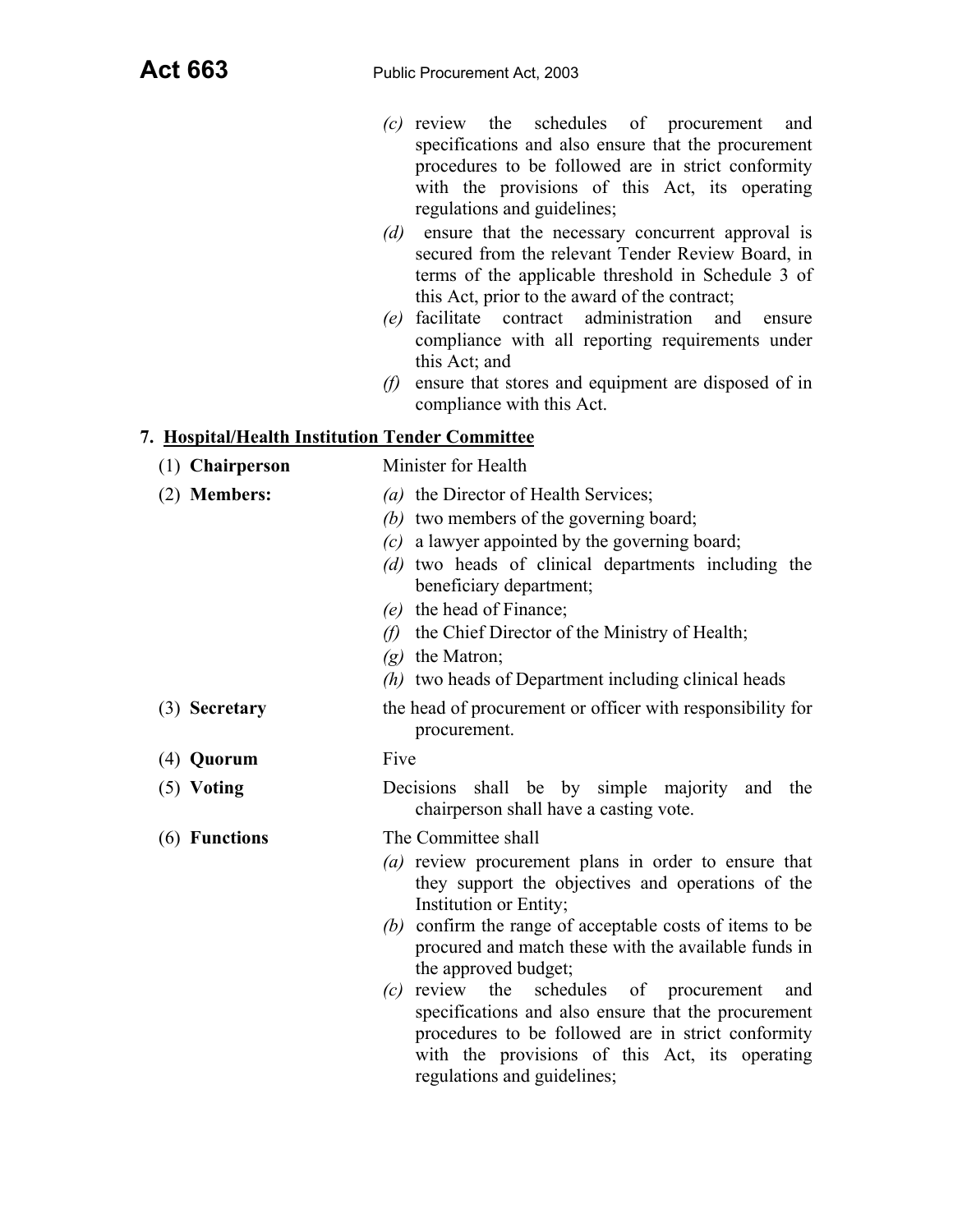| (d) ensure that the necessary concurrent approval is |
|------------------------------------------------------|
| secured from the relevant Tender Review Board, in    |
| terms of the applicable threshold in Schedule 3 of   |
| this Act, prior to the award of the contract;        |

- *(e)* facilitate contract administration and ensure compliance with all reporting requirements under this Act; and
- *(f)* ensure that stores and equipment are disposed of in compliance with this Act.

# **8. Bank of Ghana or Financial Institutions Tender Committee**

| (1) Chairperson | the Governor or CEO                                                                                                                                                                                                                                                                                                                                                                                                                                                                                                                                                                                                                                                                                                                                                                                                                                                                                                                                                                                                    |
|-----------------|------------------------------------------------------------------------------------------------------------------------------------------------------------------------------------------------------------------------------------------------------------------------------------------------------------------------------------------------------------------------------------------------------------------------------------------------------------------------------------------------------------------------------------------------------------------------------------------------------------------------------------------------------------------------------------------------------------------------------------------------------------------------------------------------------------------------------------------------------------------------------------------------------------------------------------------------------------------------------------------------------------------------|
| $(2)$ Members:  | (a) two members of the Board;<br>(b) The First Deputy Governor;<br>a Deputy Minister for Finance;<br>(c)<br>(d) a representative of the Chief of Staff;<br>(e) the Head of Finance; and<br>a representative of the beneficiary department.<br>(f)                                                                                                                                                                                                                                                                                                                                                                                                                                                                                                                                                                                                                                                                                                                                                                      |
| (3) Secretary   | the secretary to the Bank                                                                                                                                                                                                                                                                                                                                                                                                                                                                                                                                                                                                                                                                                                                                                                                                                                                                                                                                                                                              |
| $(4)$ Quorum    | Five                                                                                                                                                                                                                                                                                                                                                                                                                                                                                                                                                                                                                                                                                                                                                                                                                                                                                                                                                                                                                   |
| $(5)$ Voting    | Decisions shall be by simple majority should voting<br>become necessary and the chairperson shall have a<br>casting vote.                                                                                                                                                                                                                                                                                                                                                                                                                                                                                                                                                                                                                                                                                                                                                                                                                                                                                              |
| (6) Functions   | The Committee shall<br>(a) review procurement plans in order to ensure that<br>they support the objectives and operations of the<br>Institution or Entity;<br>(b) confirm the range of acceptable costs of items to be<br>procured and match these with the available funds in<br>the approved budget;<br>review the schedules of procurement and<br>(c)<br>specifications and also ensure that the procurement<br>procedures to be followed are in strict conformity<br>with the provisions of this Act, its operating<br>regulations and guidelines;<br>(d) ensure that the necessary concurrent approval is<br>secured from the relevant Tender Review Board, in<br>terms of the applicable threshold in Schedule 3 of<br>this Act, prior to the award of the contract;<br>facilitate contract administration and<br>(e)<br>ensure<br>compliance with all reporting requirements under<br>this Act; and<br>ensure that stores and equipment of the Bank are<br>$\theta$<br>disposed of in compliance with this Act. |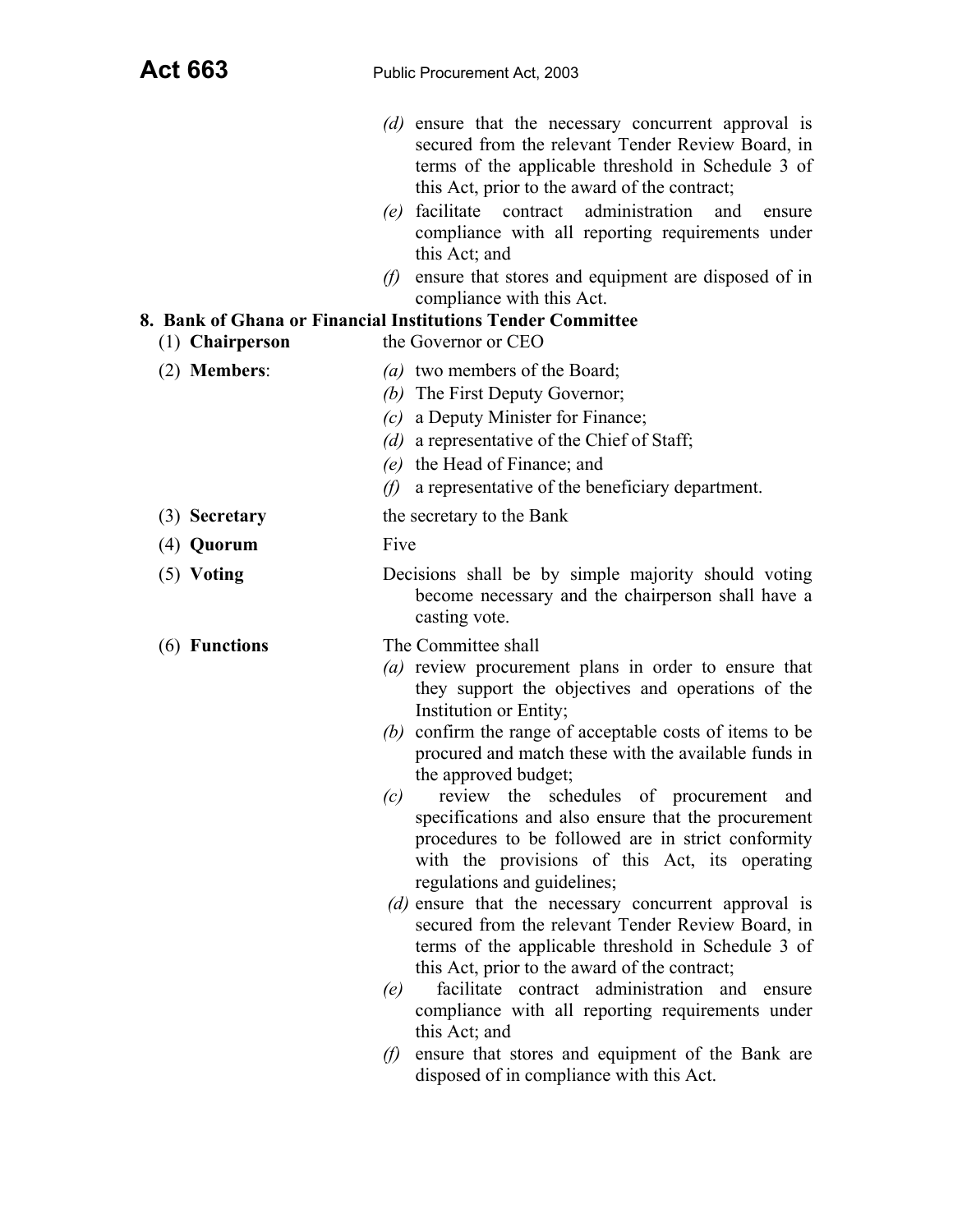## *SCHEDULE 2*

#### **(Section 20)**

## **COMPOSITION OF TENDER REVIEW AUTHORITIES**

#### **1. CENTRAL TENDER REVIEW BOARD**

| (1) Membership  | Nine                                                                                      |
|-----------------|-------------------------------------------------------------------------------------------|
| (2) Chairperson | An eminent person appointed by the President on the<br>advice of the Minister for Finance |
| (3) Members     | (a) two public sector persons conversant with                                             |

- procurement principles and procedures appointed by the Minister;
- *(b)* three professionals appointed by the Institute of Engineers, Institute of Chartered Accountants and Institute of Surveyors;
- *(c)* the Attorney-General or the representative of the Attorney-General;
- *(d)* the Director General, National Development Planning Commission; and
- *(e)* the Chief Director, Ministry of Finance.
- (4) **Secretary** A Director in the Ministry of Finance appointed by the Minister.

## **2. MINISTRY TENDER REVIEW BOARD**

(in the national capital only)

- (1) **Membership** Five
- (2) **Chairperson** The chairman of a Service Council or a public sector person with considerable experience in procurement, business management or engineering, appointed by the Minister
- (3) **Members** *(a)* three heads of departments or agencies within the Ministry appointed by the Sector Minister;
	- *(b)* two persons with experience in procurement from the private sector with engineering, legal, accounting or business background appointed by the Sector Minister;
	- *(c)* the Chief Director of the Ministry;
	- *(d)* the Director of Finance and Administration of the Ministry; and
- **Member and Secretary:** *(e)* the head of Logistics and Supplies or the head of the procurement unit.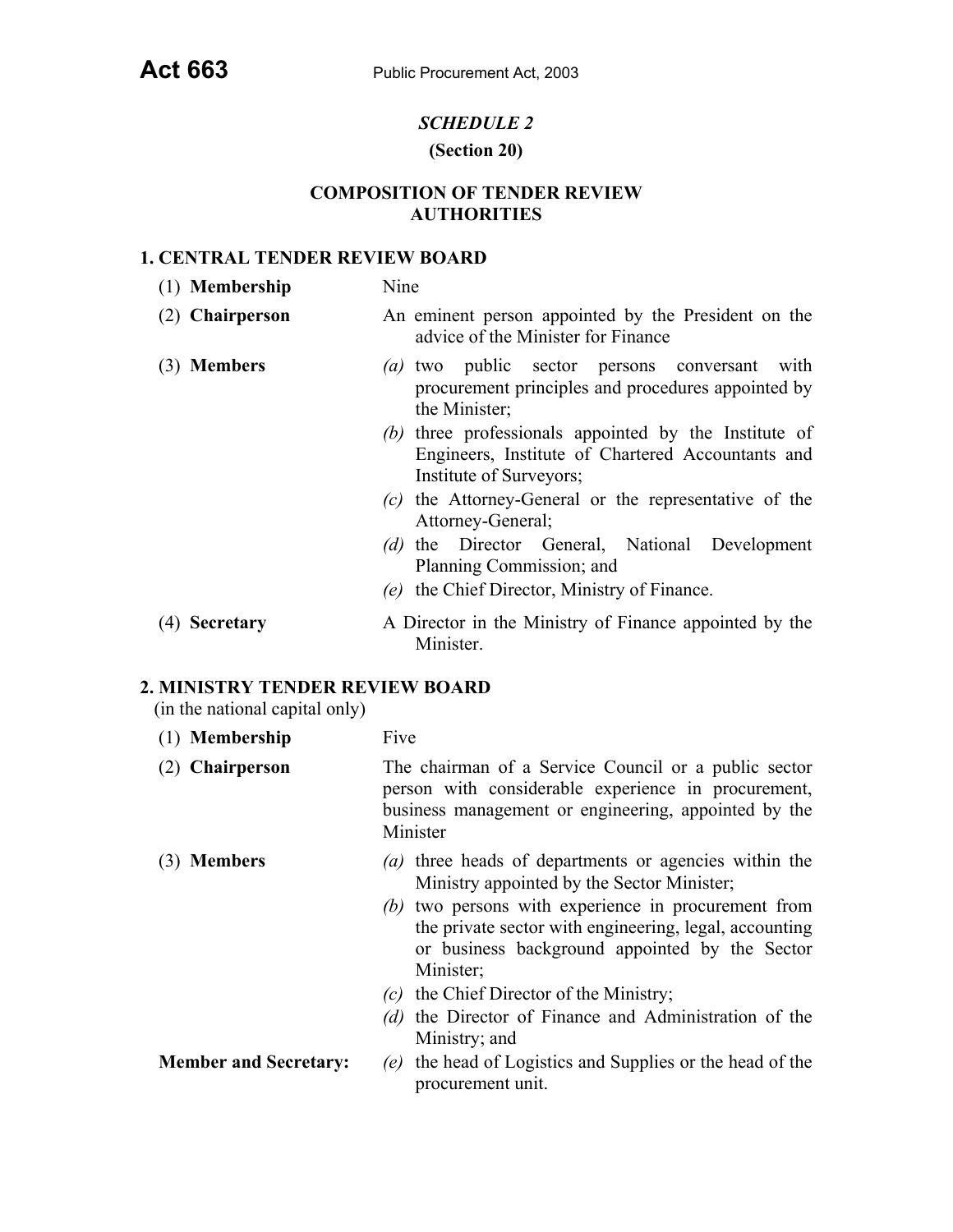## **3. REGIONAL TENDER REVIEW BOARD**

- (1) **Membership** Five
- (2) **Chairperson:** An eminent private or public sector person with procurement, business management or engineering background resident in the Region appointed by the Regional Co-ordinating Council.
- (3) **Members:** *(a)* one public sector person resident in the Region with experience in procurement appointed by the Regional Co-ordinating Council;
	- *(b)* one private sector person with experience in procurement or business resident in the Region appointed by the Minister of Local Government and Rural Development;
	- *(c)* the Regional Co-ordinating Director;
	- *(d)* the Regional Directors of
		- (i) Ghana Highways Authority;
		- (ii) Ghana Education Service;
		- (iii) Ministry of Food and Agriculture; and
		- (iv) Ministry of Health; and
	- *(e)* a representative of the Ministry of Justice in the Region.
- (4) **Secretary:** the Regional Director of Planning
- **4. DISTRICT TENDER REVIEW BOARD** 
	- (1) **Membership:** Five
	-
	- (2) **Chairperson:** A public sector person resident in the district with procurement, business management or engineering background appointed by the District Assembly.
	- (3) **Members:** *(a)* the chairperson, Works Committee of the District Assembly;
		- *(b)* the chairperson, Finance Committee of the District Assembly; and
		- *(c)* one private sector procurement specialist appointed by the District Assembly.
		- *(d)* the District Directors of
			- (i) Urban Roads/Feeder Roads;
			- (ii) Ghana Education Service;
			- (iii) Health Services; and
			- (iv) Ministry of Food and Agriculture;
		- *(e)* the representative of the Attorney-General's Office in the district.
	- (4) **Secretary:** the Director of Planning.

## *SCHEDULE 3*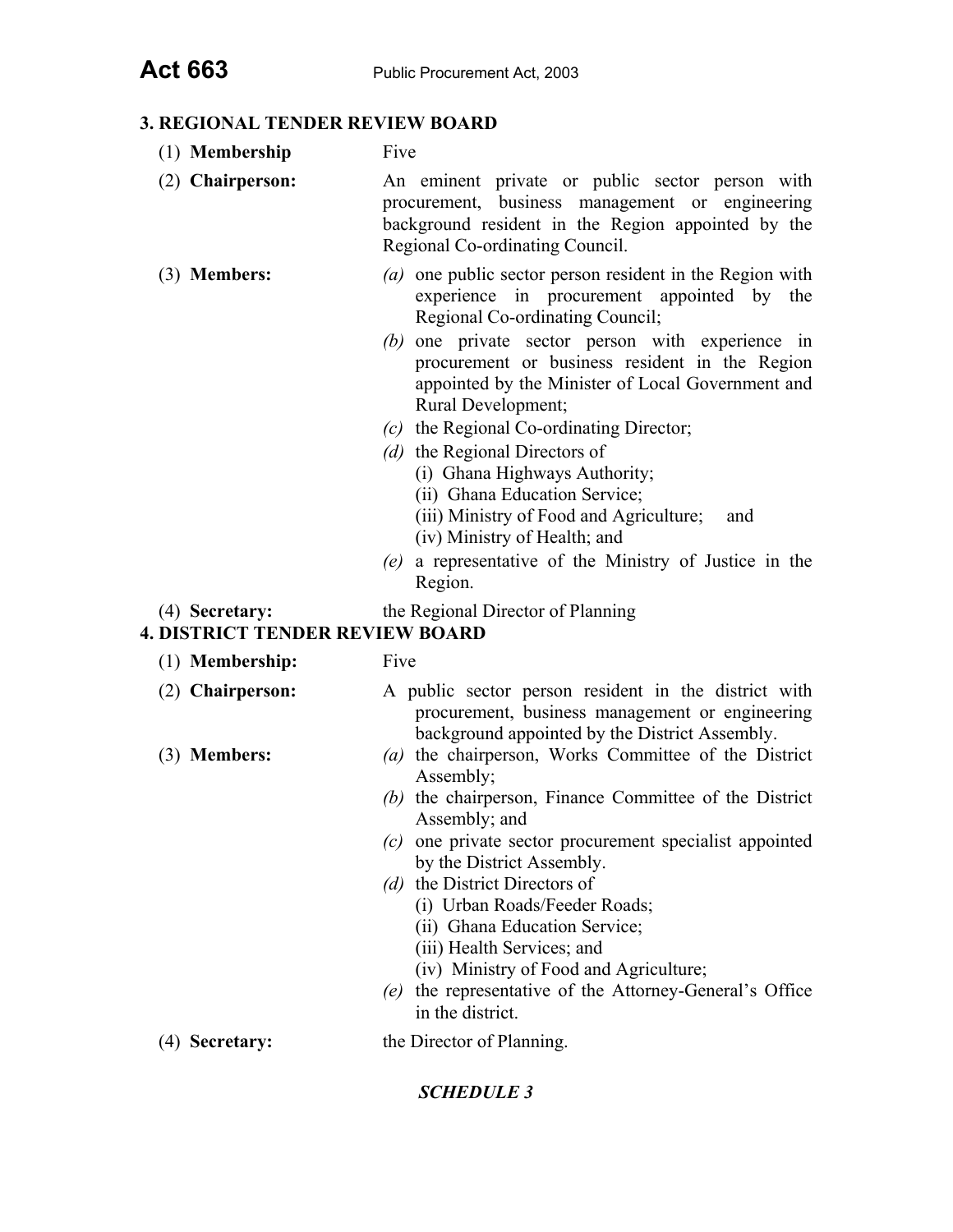# **(Section 21, Section 42, Section 44, Section 66)**

# **1. Thresholds for Procurement Methods**

| <b>Procurement Method/Advertisement</b>            | <b>Contract Value Threshold</b>                    |                 |
|----------------------------------------------------|----------------------------------------------------|-----------------|
| (1) Pre-qualification                              | Above GHC 35 billion                               |                 |
| Goods<br>$\left(a\right)$<br>Works<br>(b)          | Above GHC 70billion                                |                 |
| <b>Technical Services</b><br>(c)                   | (not more than 10% of cost of                      | works)          |
| <b>International Competitive Tender</b><br>(2)     |                                                    |                 |
| Goods<br>(a)                                       | Above GHC 15.0 billion                             |                 |
| Works<br>(b)                                       | Above GHC 20. 0 billion                            |                 |
| <b>Technical Services</b><br>(c)                   | Above GHC 2.0 billion                              |                 |
| National Competitive Tender<br>(3)                 |                                                    |                 |
| Goods<br>(a)                                       | More than GHC 200 million up to                    | GHC 2.0 billion |
| Works<br>(b)                                       | More than GHC 500 million up to<br>GHC 15 billion  |                 |
| <b>Technical Services</b><br>(c)                   | More than GHC 200 million up to<br>GHC 2.0 billion |                 |
| (4) Restricted Tendering                           | Subject to Approval by PB                          |                 |
| (5) Price Quotation                                |                                                    |                 |
| $(a)$ Goods                                        | Up to GHC 200million                               |                 |
| Works<br>(b)                                       | Up to GHC 500million                               |                 |
| $(c)$ Technical Services                           | Up to GHC 200million                               |                 |
| (6) Single Source Procurement and Selection        | Subject to Approval by PB                          |                 |
| (7) Advertisements for Expressions of Interest     |                                                    |                 |
| for Consulting Services in local newspapers        | Above GHC 700million                               |                 |
| (8) Least-Cost Selection                           | Up to GHC 700million                               |                 |
| (9) Selection based on Consultant's Qualifications | Up to GHC 350m                                     |                 |
| (10) Single Source-Selection                       | Subject to Approval by PB                          |                 |
|                                                    |                                                    |                 |

## **2. (B1) Decentralised Procuring Entities - Thresholds for Review/Approval Authority (Amounts in GHC)**

| <b>Authority</b>                                       | Goods         | Works         | Technical<br><b>Services</b> | Consulting<br><b>Services</b> |
|--------------------------------------------------------|---------------|---------------|------------------------------|-------------------------------|
| $(1)$ Head of Entity                                   | Up to $50m$   | Up to $100m$  | Up to $50m$                  | Up to GHC50m                  |
| (2) Entity Tender<br>Committee                         | $>50m-250m$   | $>100$ m-500m | $>50m-250m$                  | $>50m-100m$                   |
| (3) District Tender<br>Review Board                    | $>250$ m-1.0b | $>500$ m-2.0b | $>250$ m-10b                 | $>100$ m-500m                 |
| (4) Ministerial and<br>Regional Tender<br>Review Board | $>1.0b-8.0b$  | $>2.0b-15.0b$ | $>1.0b-8.0b$                 | $>500m-3.5b$                  |
| (5) Central Tender                                     | Above 8.0b    | Above 15.0b   | Above 8 0b                   | Above 3.5b                    |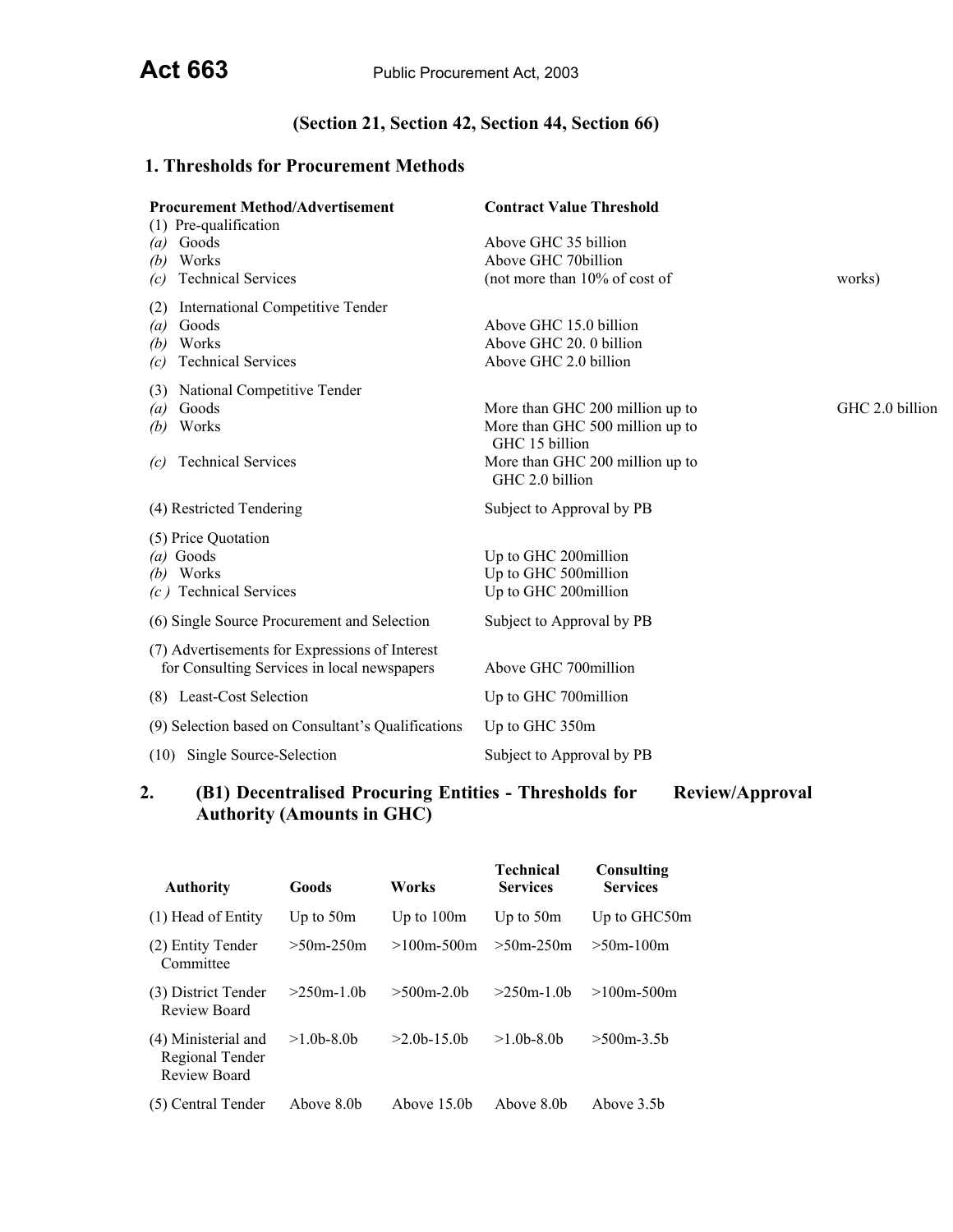Review Board

## **3. (B1) Other Procuring Entities - Thresholds for Review/Approval Authority**  (Amounts in GHC)

| <b>Authority</b>                                       | Goods          | Works          | <b>Technical</b><br><b>Services</b> | Consulting<br><b>Services</b> |
|--------------------------------------------------------|----------------|----------------|-------------------------------------|-------------------------------|
| $(1)$ Head of Entity                                   | Up to $50m$    | Up to $100m$   | Up to $50m$                         | Up to $50m$                   |
| (2) Entity Tender<br>Committee                         | $>$ 50m- 1 0b  | $>100$ m-20b   | $>50m-1$ 0b                         | $>50m-500m$                   |
| (3) Ministerial and<br>Regional Tender<br>Review Board | $>1.0b - 8.0b$ | $>2.0b$ -15.0b | $>1$ 0b-8 0b                        | $>500m-3.5b$                  |
| (4) Central Tender<br>Review Board                     | Above 8 0b     | Above 15 0b    | Above 8.0b                          | Above 3.5b                    |

## *SCHEDULE 4*

## **(Section 50, Section 68)**

## **STANDARD TENDER DOCUMENTS AND STANDARD REQUEST FOR PROPOSALS.**

- 1. Standard Tender Document for Procurement of Works
- 2. Standard Tender Document for Procurement of Works (Smaller Contracts)
- 3. Standard Tender Document for Roads-Major
- 4. Standard Tender Document for Roads-Minor
- 5. Standard Tender Document for Procurement of Goods
- 6. Standard Tender Document for Procurement of Health Goods
- 7. Standard Tender Document for Procurement of Text Books
- 8. Standard Tender Document for Procurement of IT Systems
- 9. Standard Request for Proposals for Selection of Consultants
- 10. Standard Document for Prequalification of Suppliers, Consultants and Contractors
- 11. Standard Document for request for Expression of Interest
- 12. Sample Format Request for Quotations
- 13. Disposal of Stores (Goods and Equipment)
- 14. Board of Survey Form/ Disposal Certificate /Destruction Certificate
- 15. Standard Tender Evaluation Format and Reporting Format for Goods, Works and Selection of Consultants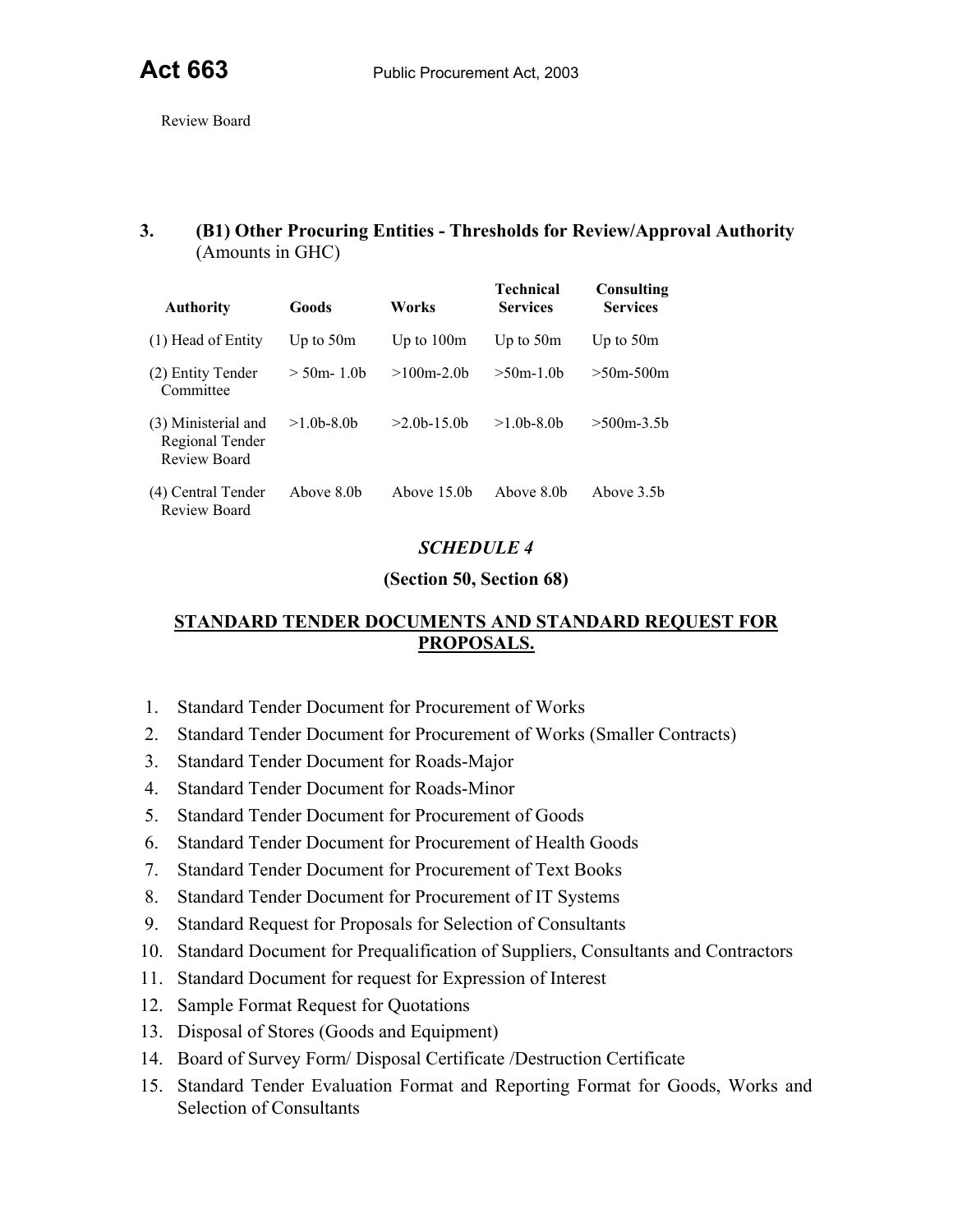16. Standard and Sample Contracts for Consultants Services Complex Time Based Assignments Lump-sum remuneration Small Assignments Time Based Payments Lump Sum payments.

Date of *Gazette* notification: 31st December, 2003.